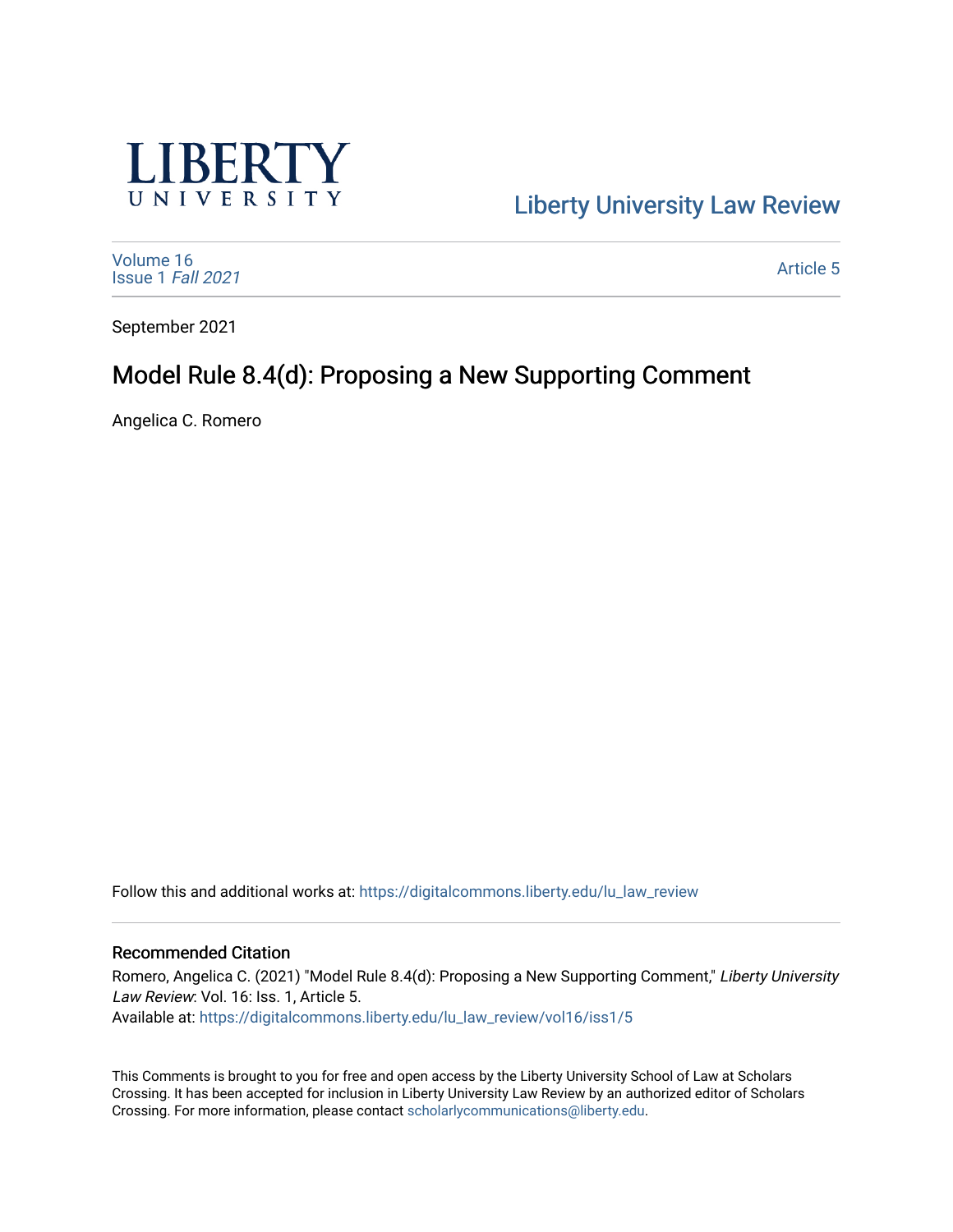

ANGELICA C. ROMERO

# Model Rule 8.4(d): Proposing a New Supporting Comment

# **ABSTRACT**

Despite the enduring history of the Model Rules of Professional Conduct, the maintenance of these Rules draws advocates and scholars to consider the study of human behavior. Maintaining the integrity of the profession has not been easy, yet maintaining the integrity of the profession has been preserved as a vital keystone to the Rules. In fact, discouraging misconduct within the legal profession has been a constant endeavor because society has demanded that advocates strive to produce a life of service that is above reproach. In recognizing the study of human behavior in the practice of law, this Comment proposes a new supporting comment for Model Rule 8.4(d).

Though reflecting on human behavior in the practice of law is not novel, drafting a supporting comment with the psychology of Man in mind may be helpful now that prejudicial conduct and the administration of justice have developed unruly parameters. After August 2016, Model Rule 8.4(d) was left without a supporting comment to accommodate Model Rule 8.4(g) changes. Notwithstanding the American Bar Association's (ABA) efforts to alleviate the strongholds of discrimination, some have come to believe that Model Rule 8.4(d) is far too broad and should be eliminated in favor of Model Rule  $8.4(g)$ 's introduction. However, that would be a mistake.

This Comment proposes that paragraph (d) can find true meaning by considering psychological theories found in the study of human behavior. Some of these theories include situationism, heuristics, and various decisionmaking processes. Situationism challenges attorneys to evaluate their decision-making processes or methods as they are often ruled by unpredictable situations. Similarly, heuristics invite attorneys to confront the harms of using shortcuts. Though the practice of law often demands efficiency, it should never be at the expense of a client or the reputation of the profession. With these theories in mind, this Comment proposes a new supporting comment that gives Model Rule 8.4(d) a fresh perspective on how to evaluate when an attorney is engaging in conduct that is prejudicial to the administration of justice.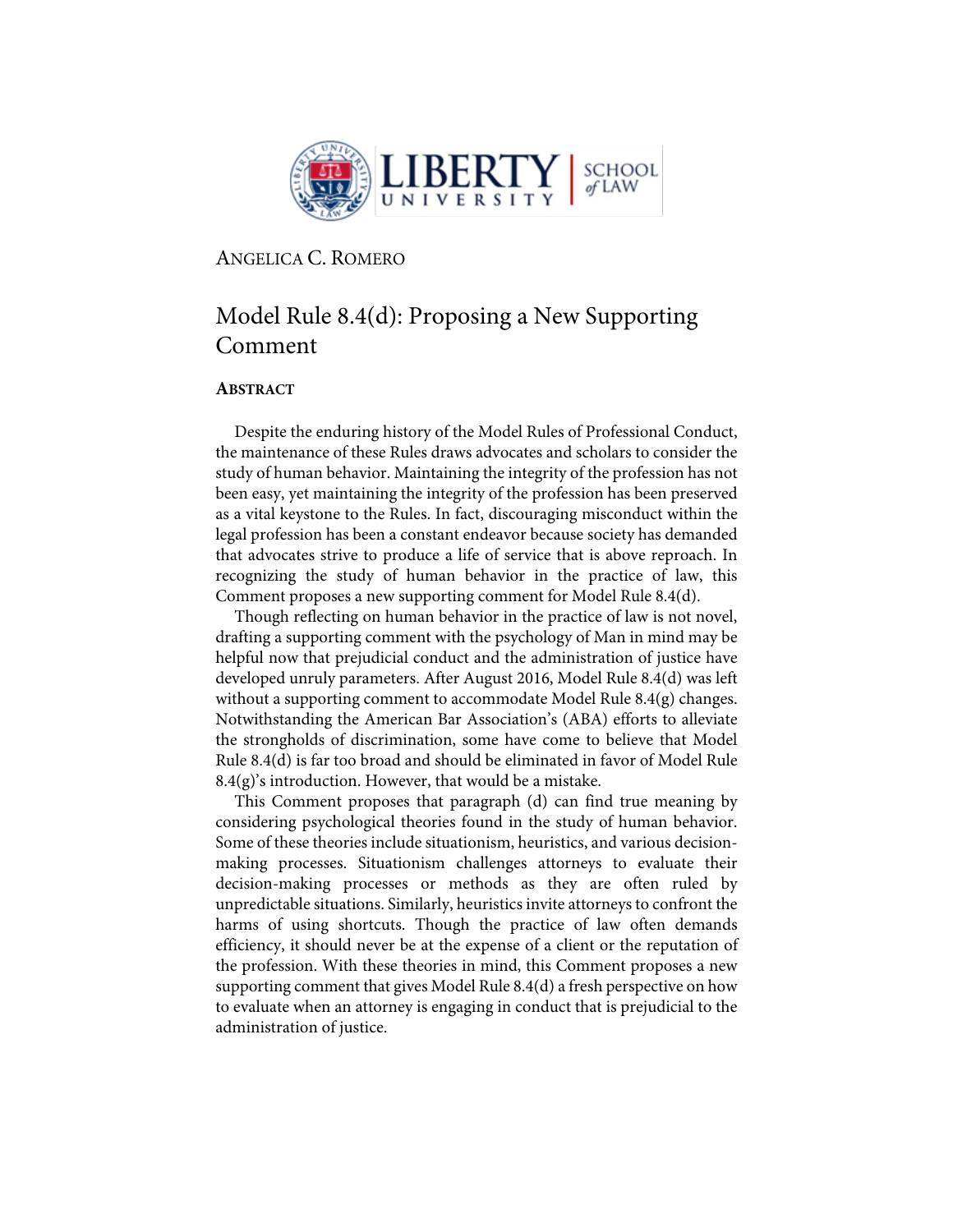# **AUTHOR**

Managing Editor, LIBERTY UNIVERSITY LAW REVIEW, Volume 16; J.D. Candidate, Liberty University School of Law (2022); Master of Legal Studies, Arizona State University (2019); Master of Public Administration, University of Arizona (2016); B.S., *magna cum laude*, Public Management and Policy, University of Arizona (2014). The author thanks Angel R. "Gelato" Romero III, Dr. Mary A. Innabi, and her family for being constant sources of support.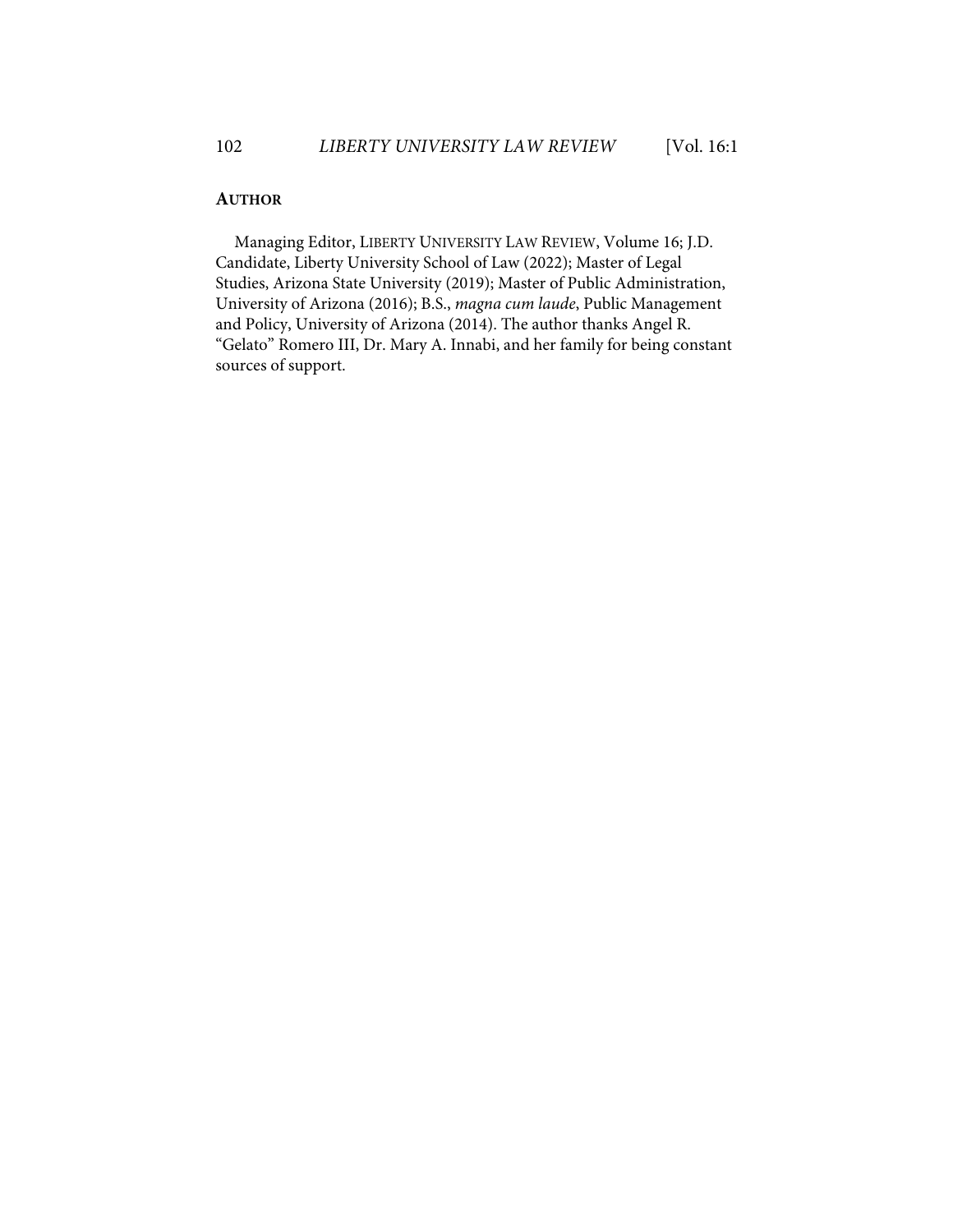#### COMMENT

## MODEL RULE 8.4(d): PROPOSING A NEW SUPPORTING COMMENT

#### *Angelica C. Romero*†

## I. INTRODUCTION

The law is full of uncertainty. Though the law and its advocates strive to maintain standards into perpetuity, change is inevitable. Advancements in the law are often promulgated by external influences that press for its change. This is true even within legal ethics. Though riddled with uncertainty, understanding that attorneys are subject to external influences is important to understanding the practice of law. However, to some, attempting to understand the "soft" side of the law may be as idle as grasping for the wind. Nevertheless, it is important that attorneys, judges, and even disciplinary bodies understand the impact of human behavior in the practice of law. As "social engineers," attorneys know that the legal profession is more than just knowing rules and regulations. Instead, the legal profession is composed of deal-making, favors, temptations, strategies, and rivalries. Therefore, maintaining the integrity of the profession may not always be easy.

Since 2016, Model Rule 8.4(d) has not had a supporting comment.<sup>1</sup> As such, this Comment proposes that the ABA add a supporting comment that considers various psychological explanations of human behavior. Accordingly, in drafting a new supporting comment, the legal profession ought to be mindful that attorneys are subject to a wide variety of tendencies that may not always be facially unethical. Because the history of the ABA Model Rules of Professional Conduct is important, Part II provides a brief history of these Rules and how maintaining the integrity of the profession has been an enduring maxim since 1908. Part II also provides a brief discussion of the various psychological explanations and theories that help to "quantify" human behavior.

Part III provides a brief survey of Model Rule 8.4(d) and four state case

<sup>†</sup> Managing Editor, LIBERTY UNIVERSITY LAW REVIEW, Volume 16; J.D. Candidate, Liberty University School of Law (2022); Master of Legal Studies, Arizona State University (2019); Master of Public Administration, University of Arizona (2016); B.S., *magna cum laude*, Public Management and Policy, University of Arizona (2014). The author thanks Angel R. "Gelato" Romero III, Dr. Mary A. Innabi, and her family for being constant sources of support.

<sup>&</sup>lt;sup>1</sup> Supporting comments are placed at the end of each Model Rule to provide guidance in applying the Rule. See MODEL RULES OF PRO. CONDUCT Preamble & Scope **[5**14-15 (AM. BAR. ASS'N 2020).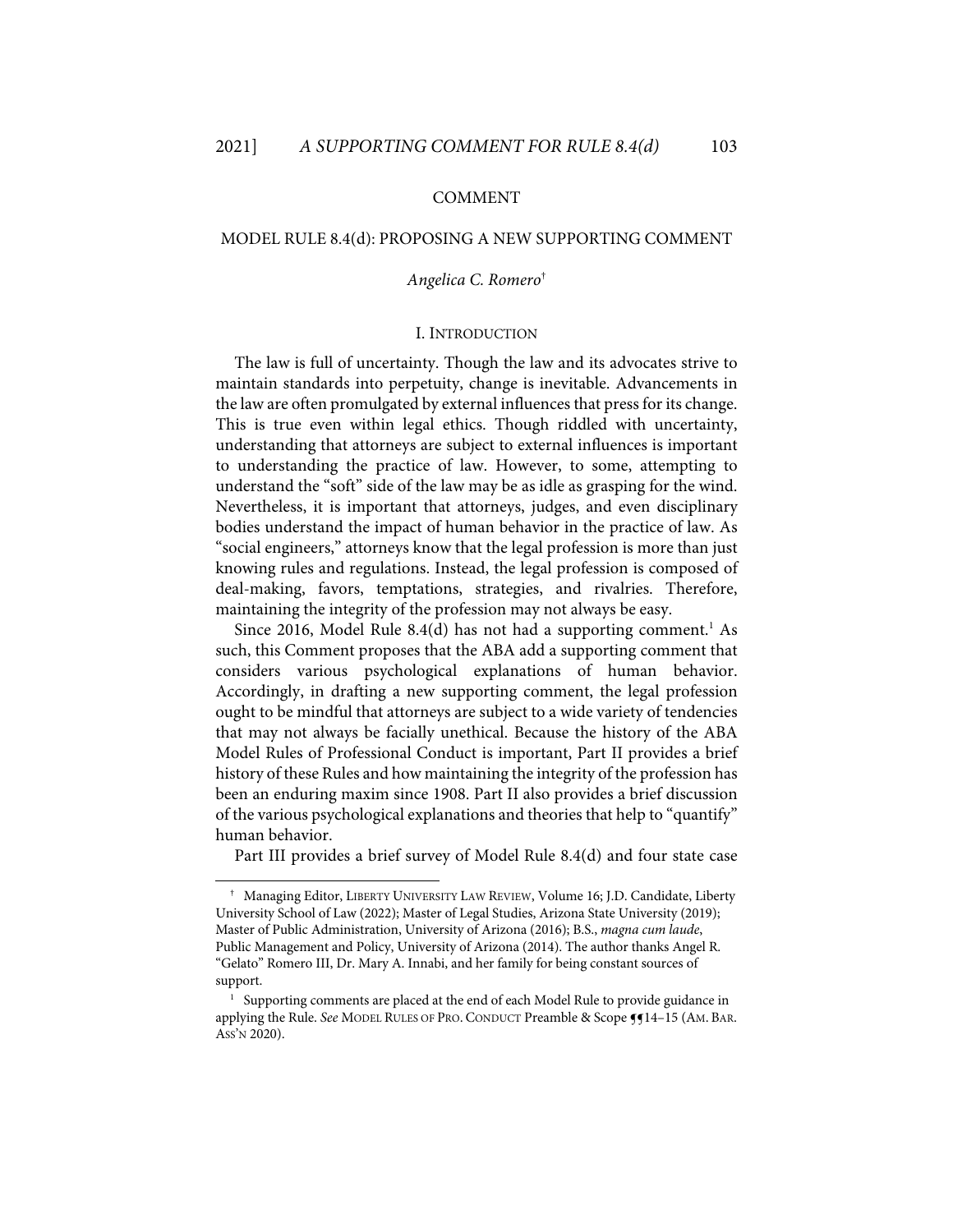studies that implement the Rule. The case studies include Wisconsin, Washington, Louisiana, and North Carolina. Each state represents a particular variation of how paragraph (d) has been adopted by the states. Part III provides in-depth psychology-based explanations of misconduct and their tie to each case study. Part IV sets forth the proposed supporting comment for paragraph (d). Lastly, Part V concludes with some basic principles mentioned throughout this Comment. In sum, this Comment introduces a fresh way of framing a new supporting comment for Model 8.4(d) by making space for the uncertainties of human nature.

#### II. BACKGROUND

### A. *A Brief History: ABA Model Rules of Professional Conduct*

It was a Wednesday morning in late August of 1905. Lawyers from across the nation had gathered at Hotel Mathewson in Narragansett Pier, Rhode Island, to hold the Twenty-Eighth Annual Meeting of the ABA. <sup>2</sup> After being introduced as the new ABA president, Henry St. George Tucker<sup>3</sup> addressed the gentlemen of the ABA and quoted President Theodore Roosevelt in an attempt to "charge" the Association to inquire into "whether the ethics of [the] profession rise to the high standard which its position of influence in the country demands."4

In response to Tucker's impassioned commission, M.F. Dickinson of Massachusetts spoke for the Committee on Legal Ethics to offer a resolution that called for "a committee of five [to] be appointed . . . to report at the next meeting" concerning "the adoption of a code of professional ethics by [the] Association."5 Amasa M. Eaton of Rhode Island was pleased to second the

<sup>2</sup> *Transactions of the Twenty-Eighth Annual Meeting of the American Bar Association, Held at Narragansett Pier, Rhode Island, August 23, 24 and 25, 1905*, 28ANN. REP.A.B.A., at 3 (1905) [hereinafter *Transactions of A.B.A. Twenty-Eighth Annual Meeting*]*.*

<sup>3</sup> *Id.*

<sup>4</sup> Henry St. George Tucker, A.B.A. President, Address of the President at the Twenty-Eighth Annual Meeting of the American Bar Association, 28 ANN. REP.A.B.A., at 299, 383– 84 (1905).

<sup>5</sup> *Transactions of A.B.A. Twenty-Eighth Annual Meeting*, *supra* note 2, at 131–32.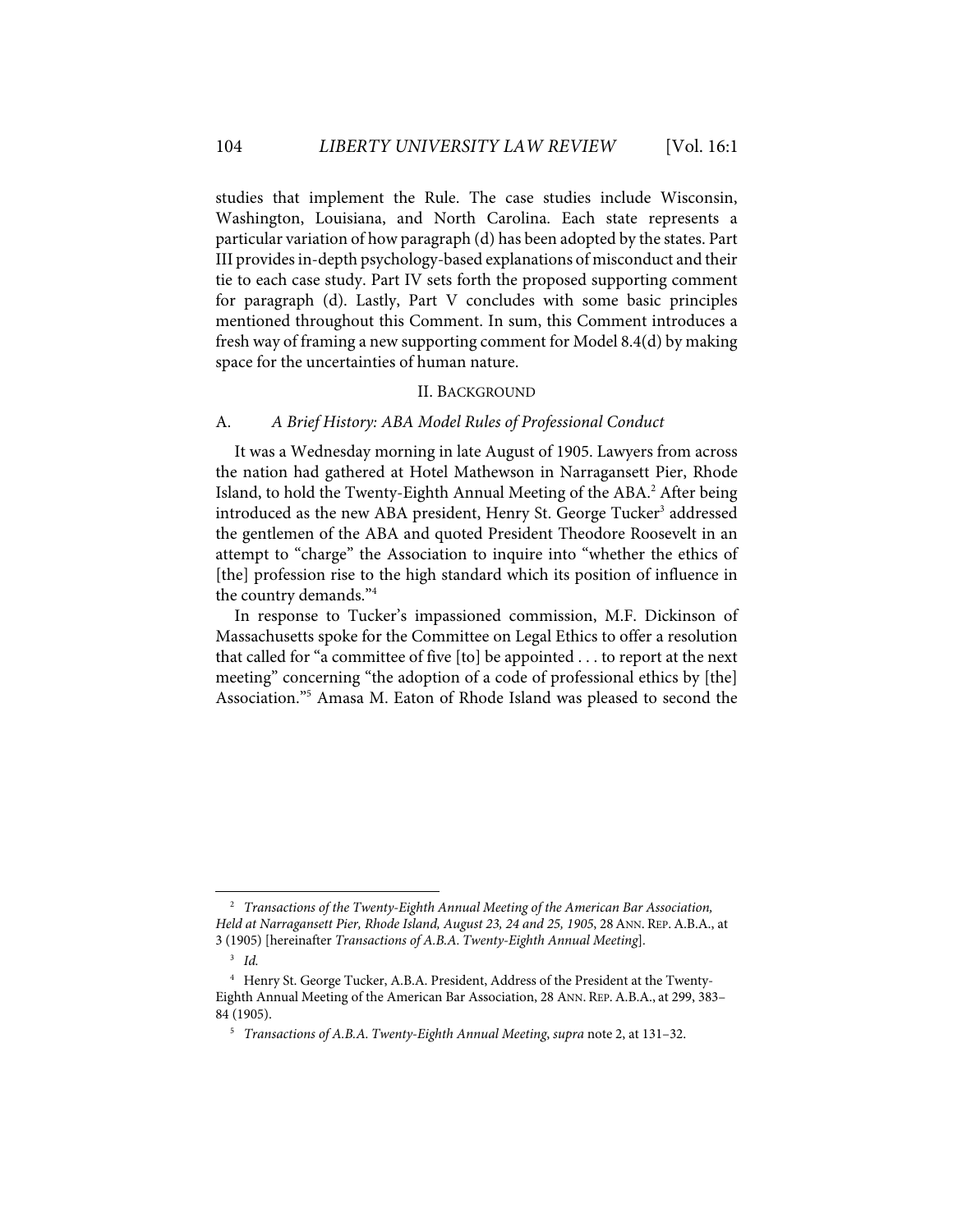resolution,<sup>6</sup> which was favorably adopted.<sup>7</sup> For the first time in ABA history, a code of ethics would be introduced to the legal profession.

At the following Meeting in 1906, the Committee on Code of Professional Ethics presented a report that determined the advisability and practicability of the ABA adopting a code of professional ethics.<sup>8</sup> By adopting a code of ethics states would be compelled to support the United States Constitution and the chosen standards of ethics to "promote the administration of justice and uphold the honor of the profession."<sup>9</sup> In its Report, the Committee commended Alabama for having already established statutes addressing unethical behavior. <sup>10</sup> A few decades earlier, on December 14, 1887, the Alabama State Bar Association adopted a code of ethics, written by Judge Thomas Goode Jones.<sup>11</sup> Similar to the proceedings of the ABA 1905 Meeting, Judge Jones had recommended that the Alabama State Bar "appoint a committee . . . to report a Code of Legal Ethics for consideration at the [following] annual meeting."<sup>12</sup> This Code went on to be adopted by eleven other states before the ABA established the Canons of Professional Ethics.<sup>13</sup>

Finally, in 1908, the new Association president, Jacob M. Dickinson of Illinois, presented the report of the Committee on Canons of Ethics.<sup>14</sup> Though Dickinson did not intend to persuade anyone to adopt the Canons, he did state the importance of its adoption by noting that three days was "a rather unusual [amount of] time for gentlemen from various parts of the country to devote to a work of that character."15 Those on the Committee "felt that it was one of the most important works that the American Bar

11 Walter Burgwyn Jones, *First Legal Code of Ethics Adopted in the United States*, 8 A.B.A. J. 111, 111 (1922).

<sup>6</sup> *Id.* at 132. In addition to Amasa M. Eaton participating in committee motions and resolutions on that Wednesday morning, he also happened to be one of the committee members hosting the annual meeting that year. *See id.* at 3, 132. In fact, William H. Sweetland, of Rhode Island, began the meeting with a few exhortations on behalf of the Rhode Island Bar Association. *Id.* at 3–6. Little did Eaton or Sweetland know that though "[Rhode Island is] a small state, and . . . make[s] but a very small spot upon a quite large map" it would host a meeting marked by history for imparting one of the ABA's greatest legacies—the Model Rules of Professional Conduct. *Id.* at 4.

<sup>7</sup> *Id.* at 132.

<sup>&</sup>lt;sup>8</sup> *Report of the Committee on Code of Professional Ethics*, 29 ANN. REP. A.B.A., at 600 (1906).

<sup>9</sup> *Id.* at 602–03.

<sup>10</sup> *Id.* at 603.

<sup>12</sup> *Id.*

<sup>13</sup> *Id.* at 113.

<sup>14</sup> John Hinkley, *Transactions of the Thirty-First Annual Meeting of the American Bar Association Held at Seattle, Washington*, 31 ANN. REP.A.B.A, at 3, 55 (1908).

<sup>15</sup> *Id.* at 55–56.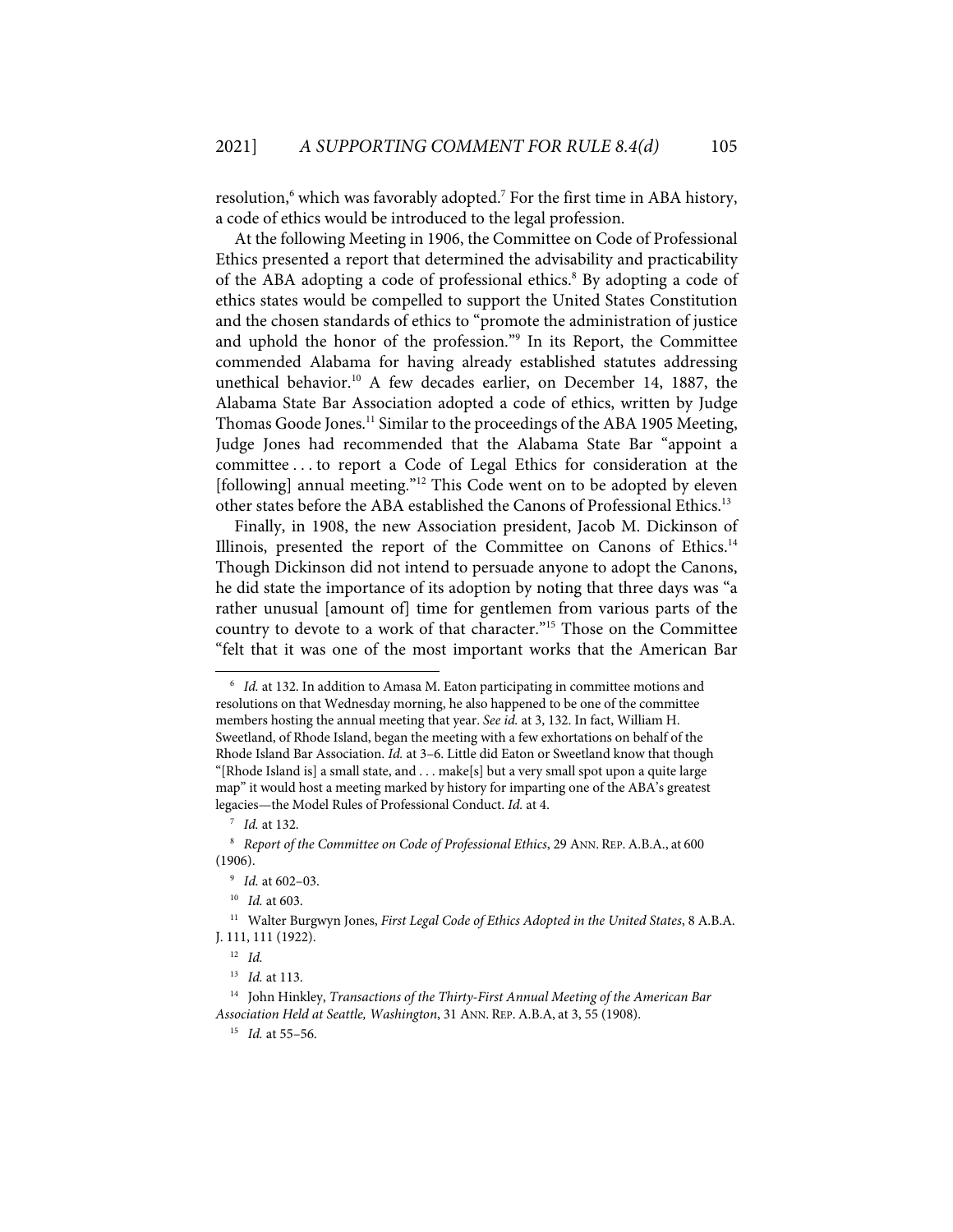Association could ever undertake."16 The Report itself included a Preamble, thirty-two Canons, and an Oath of Admission.<sup>17</sup> Also, with this Report, the ABA recommended that the "subject of professional ethics be taught in all law schools, and that all candidates for admission to the Bar be examined thereon."18 As a result, 1908 would mark the beginning of the Bar's devoted pursuit to uphold the excellence of the legal profession by adopting high ethical standards.

By 1935, thirty years after M.F. Dickinson introduced a resolution of legal ethics, the Association, in addition to the Canons for practicing attorneys, had adopted Canons of Judicial Ethics in 1924,<sup>19</sup> and the Canons had grown from thirty-two to forty-six. <sup>20</sup> Even with these landmark amendments, the Canons of Professional Ethics would undergo another proposed major overhaul thirty years later. In 1965, the ABA president, Lewis F. Powell, Jr., addressed the Bar and thought it appropriate to reflect on the state of the legal profession.<sup>21</sup> He made compelling remarks concerning the growth and competency of the legal profession; however, he also disquietedly harped on the public's opinions and misconceptions of lawyers.<sup>22</sup> Powell believed that much of the public's concern was rooted in the profession's "failure to conform to ethical standards and to maintain adequate professional discipline."23 Powell outlined three major objectives that the Association would focus on for the year, one of which included "a comprehensive reevaluation of the ethical standards of [the] profession."24

Even though Powell may have only intended for his Address to exhort the attendees of the Eighty-Eighth Annual Meeting, the "damage" had been done. This time the legal profession did not have to wait another thirty years. Following Powell's request, the House of Delegates adopted the Model Code

<sup>16</sup> *Id.* at 56.

<sup>&</sup>lt;sup>17</sup> *Final Report of the Committee on Code of Professional Ethics*, 31 ANN. REP. A.B.A, at 567, 575–85 (1908).

<sup>18</sup> *Id.* at 573.

<sup>19</sup> Canons of Judicial Ethics, *in Proceedings of the Fifty-Eighth Annual Meeting of American Bar Association Los Angeles, California*, 58 ANN. REP.A.B.A., at 57, 697 (1935).

<sup>&</sup>lt;sup>20</sup> *Id.* at 691-95. "The supplemental canons, 33-45, were adopted at its Fifty-first Annual Meeting at Seattle, Washington, on July 26, 1928. Canons 11, 13, 34, 35 and 43 were amended, and Canon 46 was adopted at its Fifty-sixth Annual Meeting at Grand Rapids, Michigan, on August 31, 1933." *Id.* at 683 n.\*.

<sup>&</sup>lt;sup>21</sup> Lewis F. Powell Jr., A.B.A. President, The State of the Legal Profession, Address at the Eighty-Eighth Annual Meeting of the American Bar Association, 90 ANN. REP.A.B.A., at 391 (1965).

<sup>22</sup> *Id.* at 392.

<sup>23</sup> *Id.*

<sup>24</sup> *Id.* at 392–93.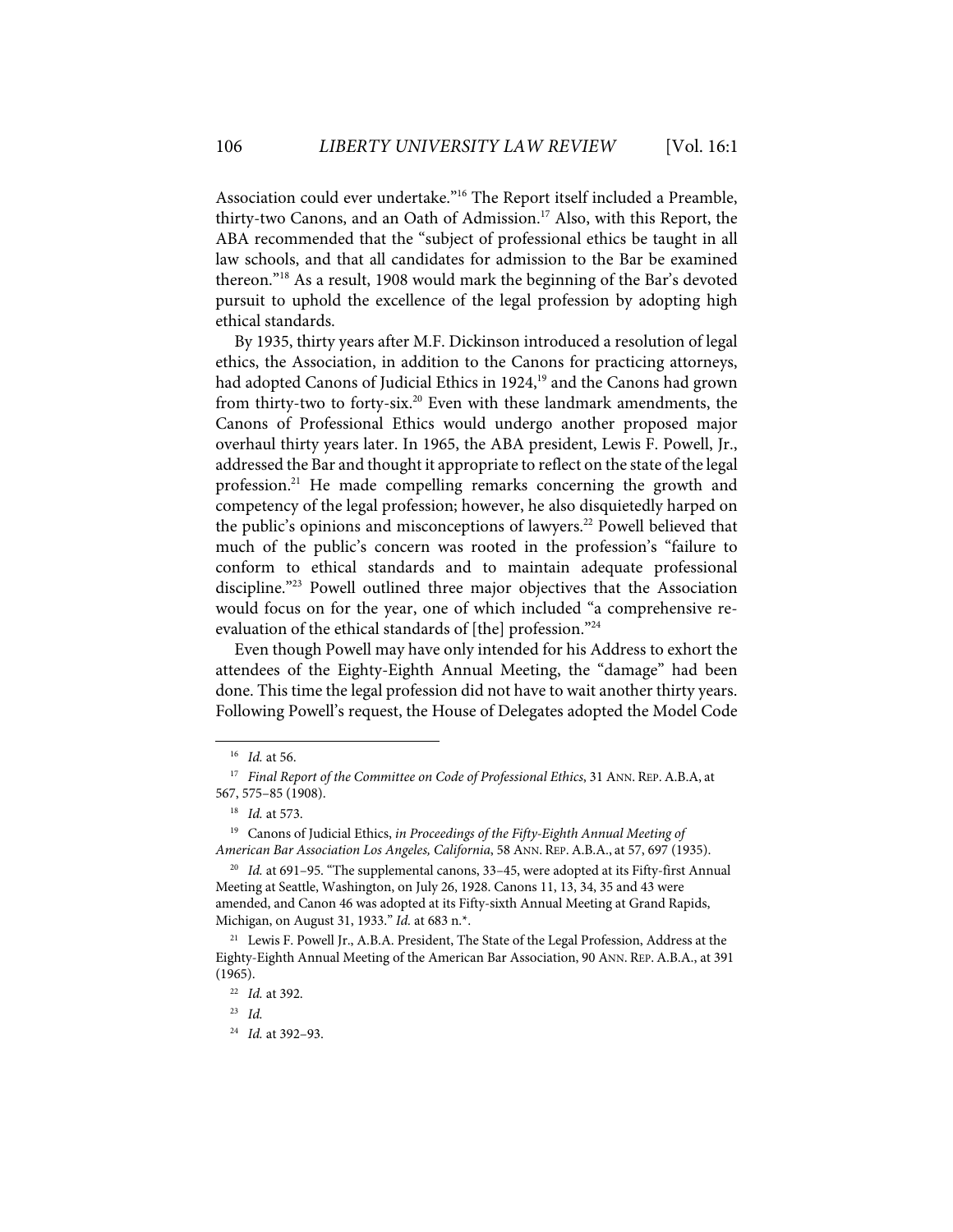of Professional Responsibility on August 12, 1969, and later amended the Code in February 1970. <sup>25</sup> This new Code replaced the Canons of Professional Ethics.

Despite the Model Code of 1970 replacing the Canons, its structure continued to reflect the spirit of the original Canons. <sup>26</sup> Finally, in August 1983, the Model Rules of Professional Conduct were approved and replaced the Model Code of Professional Responsibility. <sup>27</sup> In the Chairman's introduction of the new Model Rules, he commended the late Robert J. Kutak who led the charge of the Commission on Evaluation of Professional Standard to evaluate "whether existing standards of professional conduct provided comprehensive and consistent guidance for resolving the increasingly complex ethical problems in the practice of law."28

Despite undergoing several amendments since 1983, the Model Rules of Professional Conduct have stood the test of time. Yet time would further prod the standards of legal ethics and challenge states to address misconduct. For in 2016, Model Rule 8.4(d) would lose its supporting comment to create Model Rule  $8.4(g).^{29}$ 

# B. *Maintaining the Integrity of the Profession*

Though the "incorrigible" may seek to escape the influences of a system that strives to encourage honor and integrity, "the high position of trust and confidence that the lawyer must occupy to the public" demands an exaction.<sup>30</sup> This sentiment—to maintain the integrity of the profession—is what seems to have drawn Henry St. George Tucker and M.F. Dickinson to resolve and introduce a code of legal ethics to the profession. However, this is not to say that the primary purpose of high ethical standards is to punish the "incorrigible."<sup>31</sup> The main point is that maintaining the integrity of the

<sup>25</sup> *Preface* and *Title Page* to MODEL CODE OF PRO. RESP. (AM. BAR ASS'N 1980).

<sup>26</sup> *See generally* MODEL CODE OF PRO. RESP. Canons 1–9 (AM. BAR ASS'N 1980).

<sup>27</sup> *Model Code of Professional Responsibility and Model Code of Judicial Conduct*, 108 ANN. REP.A.B.A., at 1214 (1983).

<sup>&</sup>lt;sup>28</sup> ABA Model Rules of Professional Conduct, 108 ANN. REP. A.B.A., at 1219 (1983).

<sup>29</sup> Myles V. Lynk, *Changes to Model Rule 8.4*, 2016 A.B.A. STANDING COMM. ON ETHICS & PRO. RESP. REP. 109.

<sup>30</sup> Tucker, *supra* note 4, at 388–89.

<sup>31</sup> *In re* Vaughan, 209 P. 353, 355 (Cal. 1922) ("[I]t has been said the disbarment of attorneys is not intended for the punishment of the individual but for the protection of the courts and the legal profession."); *see also* 27 N.C.ADMIN. CODE 2.8.4 cmt. 3 (2017) ("The purpose of professional discipline for misconduct is not punishment, but to protect the public, the courts, and the legal profession. Lawyer discipline affects only the lawyer's license to practice law."); Janine C. Ogando, Note, *Sanctioning Unfit Lawyers: The Need for Public Protection*, 5 GEO. J. LEGAL ETHICS 459, 459 n.1 (1992) ("[T]he primary purpose of attorney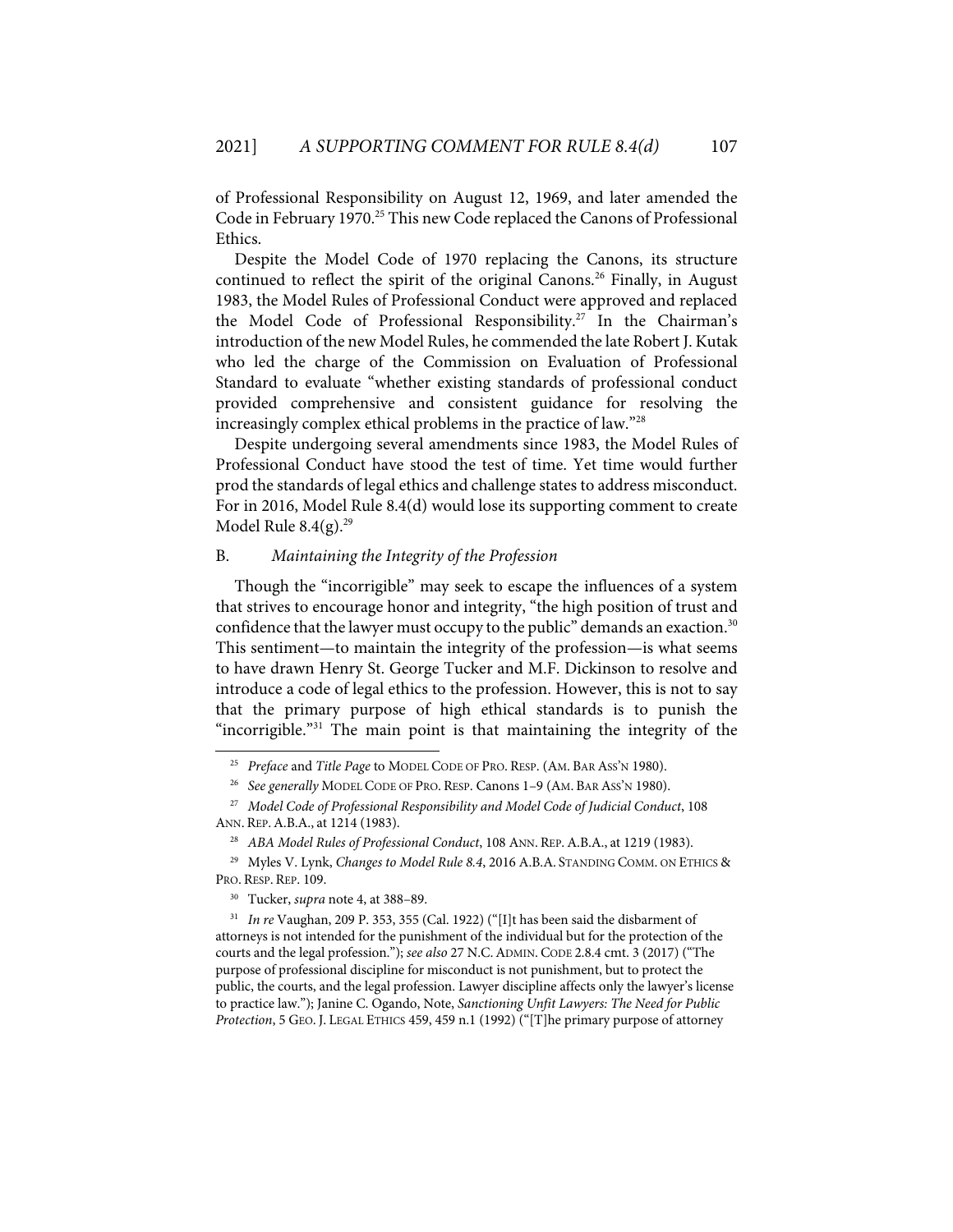profession is truly at the heart of the Model Rules, in that it has been preserved with the passage of each new set of ABA ethical standards.

For example, in the final report containing the 1908 Canons of Professional Ethics, Canon 29 encouraged that a lawyer "should strive at all times to uphold the honor and to maintain the dignity of the profession and to improve not only the law but the administration of justice."<sup>32</sup> Then, in 1969, the Model Code of Professional Responsibility, under sections EC 1-1 and DR 1-101, conferred an ethical responsibility upon all lawyers to "maintain[] the integrity and improv[e] the competence of the bar to meet the highest standards" of professionalism.<sup>33</sup> The tenet of maintaining the integrity of the profession was again preserved in 1983 under the Model Rules of Professional Conduct.<sup>34</sup> Even today, 112 years later, maintaining the integrity of the profession continues to serve as a foundational premise in legal ethics.<sup>35</sup>

## 1. Defining Misconduct

For purposes of Model Rule 8.4, misconduct consists of conduct that an attorney may engage during practice. Attorney conduct "includes representing clients; interacting with . . . coworkers, court personnel, lawyers and others while engaged in the practice of law; operating or managing a law firm or law practice; and participating in bar association, business or social activities in connection with the practice of law."36 In the broader context of attorney conduct, misconduct's expansive definition allows states to cast a wider net when addressing attorney misconduct. Though this may seem ideal for accountability purposes, it also encourages "incorrigibles" to frame misconduct as mere conduct.

Model Rule 8.4 is often referred to as a "catch-all" provision that outlines various categories of misconduct subject to disciplinary action.<sup>37</sup> Therefore, defining misconduct under Model Rule 8.4 involves a list of allusive points of reference. This approach allows for a wide range of offensive misconduct to be covered and prevents any "technical manipulation of a rule stated more narrowly."38 Nevertheless, by definition, it is professional misconduct for a

discipline is not the punishment of the attorney; it is the protection of the public, the profession, and the courts." (quoting *In re* Nadrich, 747 P.2d 1146, 1148 (Cal. 1988))).

<sup>32</sup> *Final Report of the Committee on Code of Professional Ethics*, *supra* note 17, at 583.

<sup>33</sup> MODEL CODE OF PRO. RESP. Canon 1 (AM. BAR ASS'N 1980).

*<sup>34</sup> ABA Model Rules of Professional Conduct*, *supra* note 28, at 1311.

<sup>35</sup> *See, e.g.*, MODEL RULES OF PRO. CONDUCT (AM. BAR ASS'N 2020).

<sup>36</sup> MODEL RULES OF PRO. CONDUCT r. 8.4 cmt. 4 (AM. BAR ASS'N 2020).

<sup>&</sup>lt;sup>37</sup> RESTATEMENT (THIRD) OF THE LAW GOVERNING LAWS § 5 cmt. c (AM. L. INST. 2000).

<sup>38</sup> *Id.*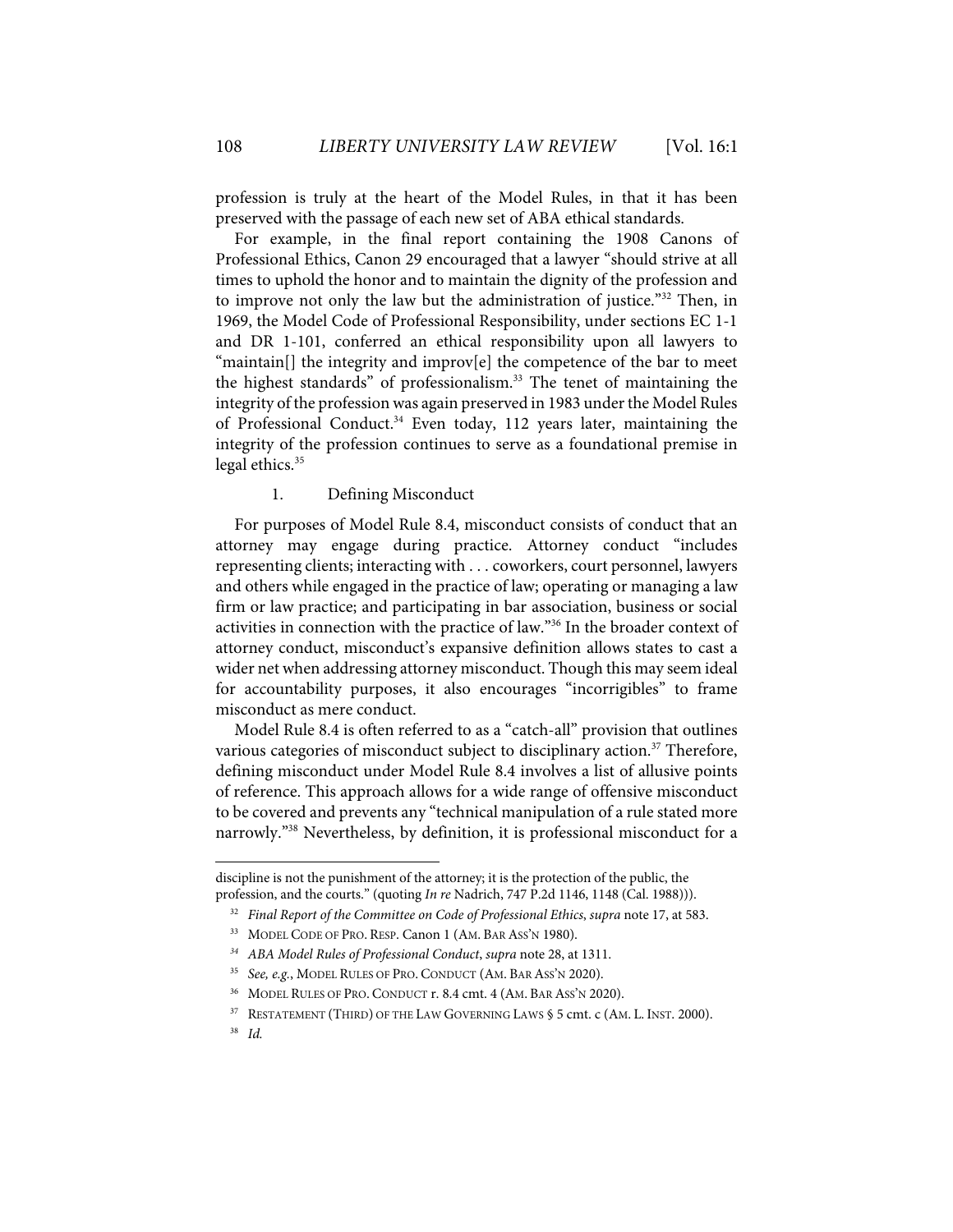lawyer to:

- (a) violate or attempt to violate the Rules of Professional Conduct, knowingly assist or induce another to do so, or do so through the acts of another;
- (b) commit a criminal act that reflects adversely on the lawyer's honesty, trustworthiness or fitness as a lawyer in other respects;
- (c) engage in conduct involving dishonesty, fraud, deceit or misrepresentation;
- (d) *engage in conduct that is prejudicial to the administration of justice*;
- (e) state or imply an ability to influence improperly a government agency or official or to achieve results by means that violate the Rules of Professional Conduct or other law;
- $(f) \dots$ ; or
- (g) engage in conduct that the lawyer knows or reasonably should know is harassment or discrimination on the basis of race, sex, religion, national origin, ethnicity, disability, age, sexual orientation, gender identity, marital status or socioeconomic status in conduct related to the practice of law.39

Defining misconduct involves "subjective and idiosyncratic considerations,"40 which make the outcome of disciplinary proceedings less predictable. Misconduct within the profession not only has the potential to become unruly because of a lack of integrity but also because courts often weigh different factors outside its jurisdiction's professional rules. <sup>41</sup> This Comment focuses specifically on misconduct under Model Rule 8.4(d) conduct that is prejudicial to the administration of justice.

> 2. What Does "Prejudicial to the Administration of Justice" Mean?<sup>42</sup>

Presently, conduct that is "prejudicial to the administration of justice" depends on each state's interpretation, which may include various "ad hoc" methods. <sup>43</sup> The use of ad hoc methods developed after Model Rule 8.4(d)'s

<sup>&</sup>lt;sup>39</sup> MODEL RULES OF PRO. CONDUCT r. 8.4 (AM. BAR ASS'N 2020) (emphasis added).

<sup>40</sup> RESTATEMENT (THIRD) OF THE LAW GOVERNING LAWS § 5 cmt. c (AM. L. INST. 2000).

<sup>41</sup> *Id.*

<sup>42</sup> It depends.

<sup>43</sup> *See* RESTATEMENT (THIRD) OF THE LAW GOVERNING LAWS § 5 cmt. c (AM. L. INST. 2000).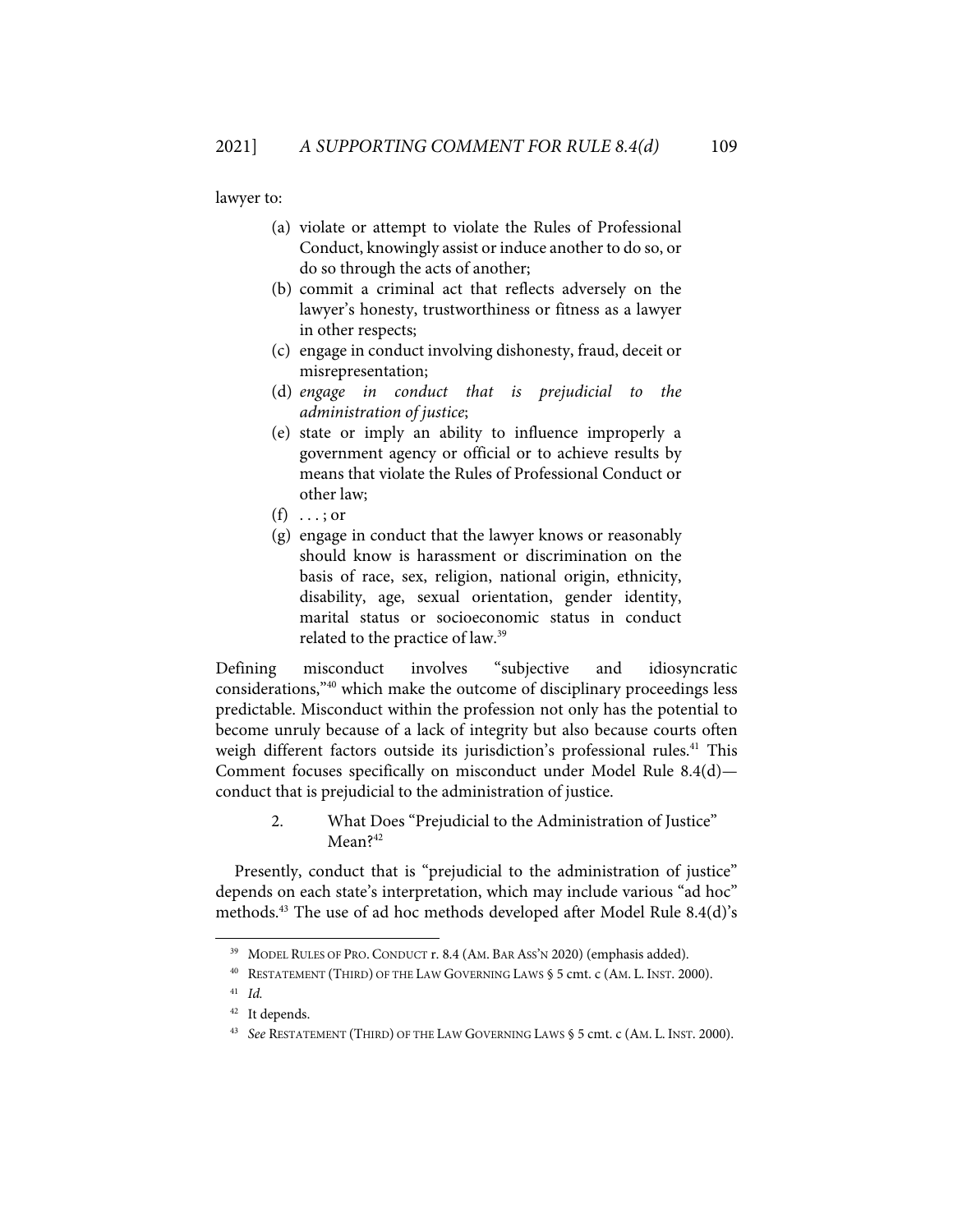supporting comment was absorbed by Model Rule 8.4(g) in 2016, which left Model Rule 8.4(d) without a supporting comment. Despite the ABA's glorified renovation, some states retained a supporting comment for their version of paragraph (d).<sup>44</sup> Prior to August 2016, conduct that was prejudicial to the administration of justice occurred when a lawyer "knowingly" manifested a certain bias or prejudice based on "race, sex, religion, national origin, disability, age, sexual orientation or socioeconomic status."45 Though Model Rule 8.4(d)'s previous comment offered a smorgasbord of conduct that constituted prejudicial misconduct in the administration of justice, it lacked specificity, and served as a "catch-all" for misconduct that did not fit other sections of Model Rule 8.4. The previous comment highlighted prejudicial conduct, but it seemed to presume the meaning of the administration of justice, which allowed the ABA to change the comment into a black letter rule by simply focusing on prejudicial conduct. By narrowing the comment's scope to prejudices that only addressed paragraph (g), the ABA inevitably eliminated paragraph (d)'s comment and broadened paragraph (d)'s meaning.

In general, Model Rule 8.4(d) allows clients, colleagues, and concerned judges to initiate disciplinary proceedings against attorneys for harassment and discrimination.46 However, Model Rule 8.4(d) is also addressed in cases involving prejudicial conduct, whether in the context of a constitutional right or a mere dissatisfaction with an attorney's conduct. <sup>47</sup> Yet, despite some states declining to adopt paragraph (d), <sup>48</sup> issues still arise that would otherwise be addressed by paragraph (d) and its supporting comment.

## C. *How Psychology Helps to Explain Attorney Misconduct*

In 1879, to assist young barristers, Richard Harris, a reputable legal scholar, offered several"Hints" regarding the "*Art of Advocacy*" in his historic book, *Hints on Advocacy: Conduct of Cases Civil and Criminal, Classes of Witnesses, and Suggestions for Cross-Examining Them, Etc., Etc.*<sup>49</sup> Harris took issue with the fact that "[t]he newly-called Barrister has to find his way as he best can, very often to the sacrifice of important interests and many

<sup>44</sup> Lynk, *supra* note 29, at 5–6.

<sup>45</sup> MODEL RULES OF PRO. CONDUCT r. 8.4 cmt. 3 (AM. BAR ASS'N 2016) ("[Conduct] in the course of representing a client."). 46 *See* cases cited *infra* Section III.B.

<sup>&</sup>lt;sup>47</sup> *Id.*<br><sup>48</sup> *See* 

<sup>48</sup>*See* WIS. SUP. CT. R. 20:8.4. 49 *See* RICHARD HARRIS, HINTS ON ADVOCACY: CONDUCT OF CASES CIVIL AND CRIMINAL, CLASSES OF WITNESSES, AND SUGGESTIONS FOR CROSS-EXAMINING THEM, ETC., ETC., at xi–xii (London, Stevens & Sons 7th ed. 1884) (1879) [hereinafter HINTS ON ADVOCACY 7th ed.].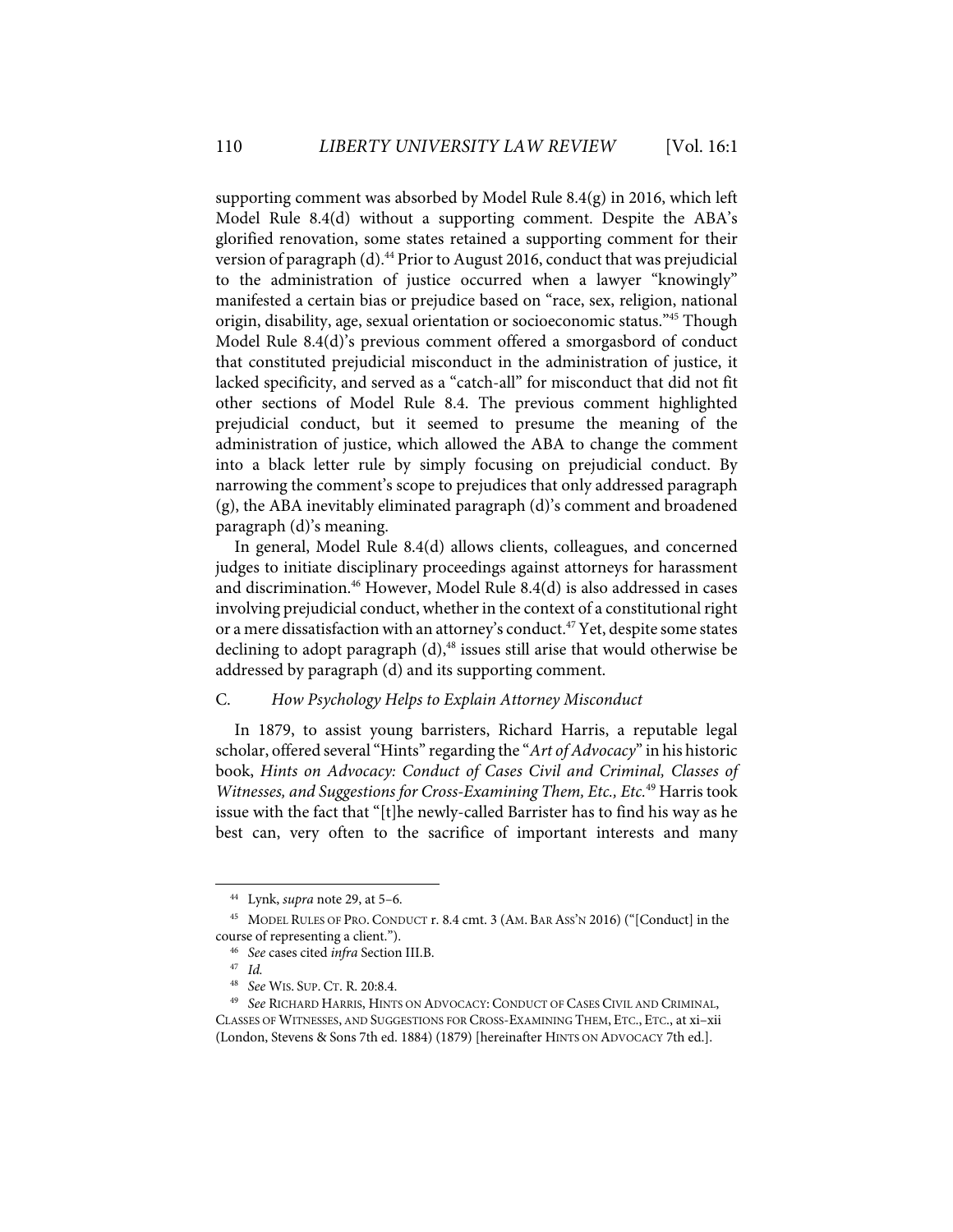unfortunate clients."<sup>50</sup> As one of his majesty's counsel, Harris managed to articulate and even candidly admit that advocacy is similar to an art form.<sup>51</sup> Harris thought it "lamentable that no instruction [would] ever be given in an art which requires an almost infinite amount of knowledge."52 Harris's work is profound and telling because it was one of the first of its kind to offer instruction to young barristers, <sup>53</sup> and because it shared practical and implicit strategies concerning the practice of law. One such strategy considers the implications of human behavior.

Harris not only made it his aim to ensure that future advocates would strategically apply the rules of advocacy, <sup>54</sup> but he also understood that "[a]n advocate is *always* dealing with human nature."<sup>55</sup> Harris's work<sup>56</sup> stressed that "knowledge of human nature or human character is the key to success."57 Moreover, "To treat mankind as mere machines, as some advocates occasionally do, is to show an utter absence of that knowledge, which is often the last acquirement but always the first necessity of an advocate."58 Harris highlighted that competent advocacy requires an advocate to not only acknowledge the effects of human nature and "probe[] the mind and character"59 of colleagues, witnesses, and the jury but also acquire the requisite knowledge and "*Common Sense*, [which is] invaluable in all human pursuits."60

<sup>&</sup>lt;sup>50</sup> Id. at xi.<br><sup>51</sup> See RICHARD HARRIS, HINTS ON ADVOCACY: CONDUCT OF CASES CIVIL AND CRIMINAL, CLASSES OF WITNESSES, AND SUGGESTIONS FOR CROSS-EXAMINING THEM, ETC., ETC., at iii–iv (London, Stevens & Sons, Ltd. 12th ed. 1903) (1879) [hereinafter HINTS ON ADVOCACY 12th ed.].

<sup>52</sup> *Id.* at iii.

<sup>53</sup> HINTS ON ADVOCACY 7th ed., *supra* note 49, at xi ("There is no SCHOOL OF ADVOCACY: there are no LECTURES ON ADVOCACY; and so far as I have been able to ascertain, there is no book on the subject.").

<sup>54</sup> *See* HINTS ON ADVOCACY 12th ed., *supra* note 51, at iv–v.

<sup>55</sup> RICHARD HARRIS, HINTS ON ADVOCACY: CONDUCT OF CASES CIVIL AND CRIMINAL, CLASSES OF WITNESSES, AND SUGGESTIONS FOR CROSS-EXAMINING THEM, ETC., ETC. 3 (London, Stevens & Sons, Ltd. 17th ed. 1937) [hereinafter HINTS ON ADVOCACY 17th ed.] (emphasis added).

<sup>&</sup>lt;sup>56</sup> Since Harris's first edition of HINTS ON ADVOCACY in 1879, his work has consistently been re-published for the past 140 years, making it one of the most "culturally important" pieces of legal literature. *See* RICHARD HARRIS, HINTS ON ADVOCACY (Wentworth Press 2019) (explaining how scholars agree that Harris's work has been important enough to reproduce and preserve over the years).

<sup>57</sup> HINTS ON ADVOCACY 17th ed., *supra* note 55, at 3.

<sup>58</sup> *Id.* 

<sup>59</sup> *Id.*

<sup>60</sup> *Id.*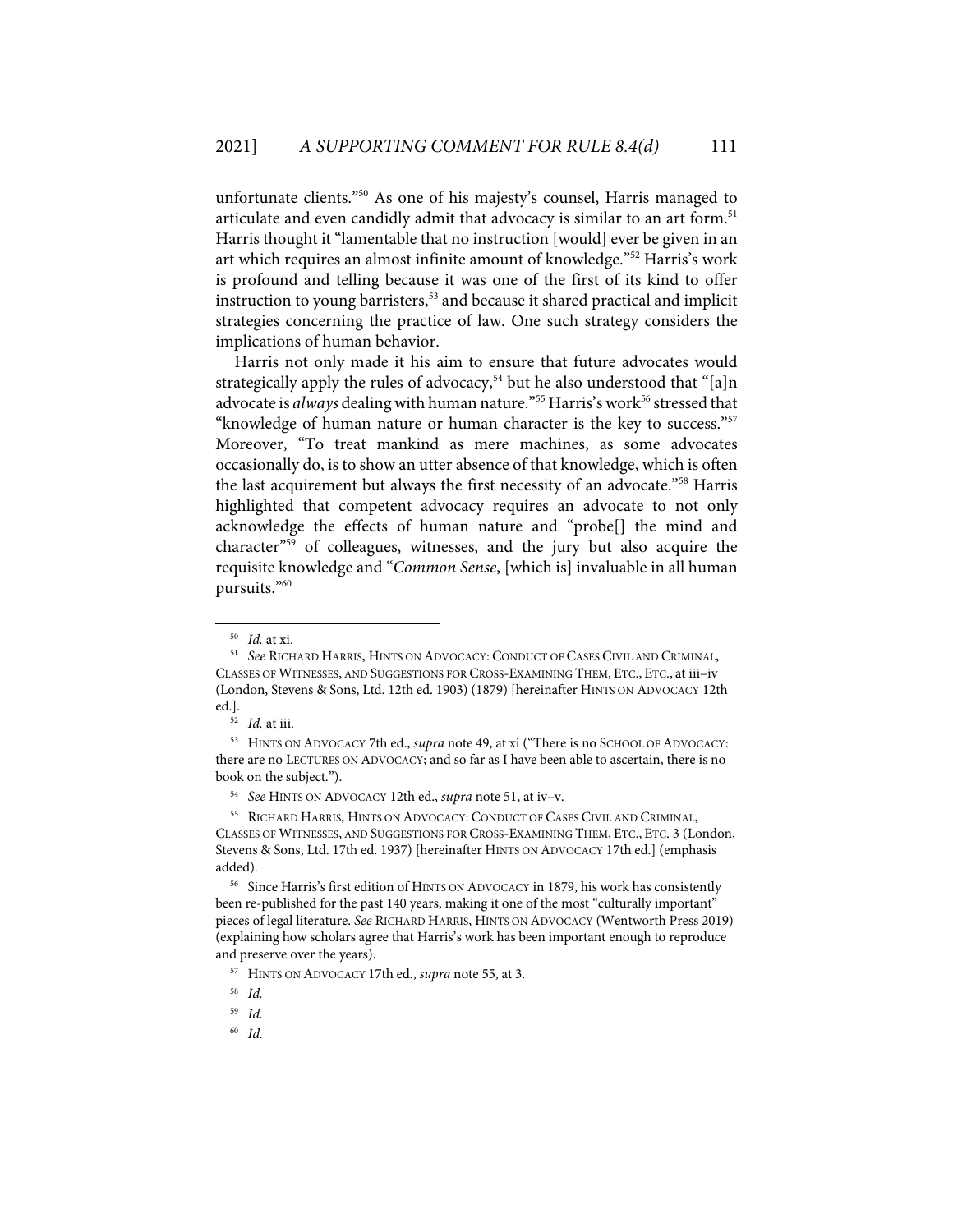Harris appeared highly aware of the implications and explanations psychology provided concerning human behavior and even acknowledged its uncertainty. In an effort to articulate advocacy's application and tactics, Harris conceded that "[n]either LAW nor HUMAN NATURE is an exact science."<sup>61</sup> When considering human actors, an attorney can neither calculate nor determine with certainty the outcome of any particular situation.<sup>62</sup> Though Harris specifically used the *jury* as an example to outline the contours of human nature, no *person* could be considered a "machine into which [an attorney] could thrust . . . facts at one end and take them out in the shape of a [calculated outcome] at the other, [otherwise] all difficulties would vanish."63

Harris challenged the legal profession to understand what it means to be a true advocate and to exhort attorneys to understand the incalculable. Understanding the psychology behind human behavior would be but a mere complementary good to an attorney's efforts in understanding the law. Like the law, the psychology behind human behavior should not be discounted simply because its application and awareness are not yet commonplace in the practice of law.

This Comment aims to integrate various theories of psychology to help explain Model Rule 8.4(d). Relying on principles of psychology to explain human behavior may serve as a baseline to understand why misconduct occurs. It may even redeem the "incorrigible." Often, misconduct is a slippery slope that most attorneys never intended to entertain. In fact, most attorneys may have arrived at misconduct through incremental progressions of objectively reasonable conduct. In the aggregate, innocent conduct can culminate into an unwieldy beast of unethical behavior. So, how does an attorney get there?

This Comment focuses on three major psychological theories that may help explain why attorney behavior leads to unethical conduct. The first theory is situationism. In general, "People are . . . prone to underestimate the extent to which changes in [a] particular circumstance[] or environment confronting [an] individual might significantly change his or her behavior."64 There seems to be a "dynamic relationship between [a] person and [a] situation in determining human behavior."<sup>65</sup> Therefore, "seemingly small

<sup>61</sup> *Id.* at 309.

<sup>62</sup> *See id.*

<sup>63</sup> HINTS ON ADVOCACY 17th ed., *supra* note 55, at 310.

<sup>64</sup> Lee Ross & Donna Shestowsky, *Two Social Psychologists' Reflections on Situationism and the Criminal Justice System*, *in* IDEOLOGY, PSYCHOLOGY, AND LAW 612, 613 (Jon Hanson ed., 2012).

<sup>65</sup> *Id.* at 612.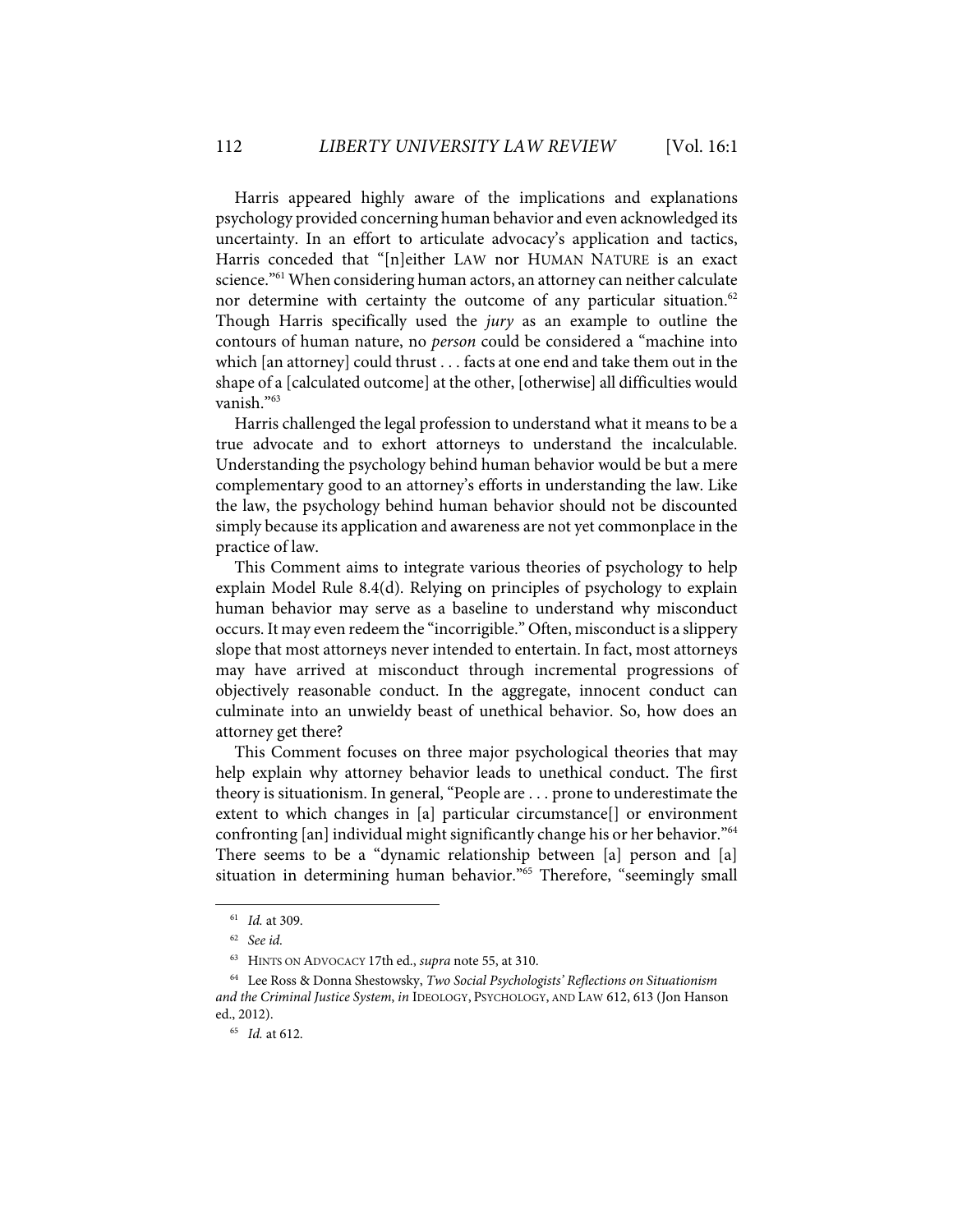and subtle manipulations of the social situation often have much larger effects on behavior than most lay observers would predict."<sup>66</sup> In turn, "those effects . . . are likely to 'swamp' the impact of previously observed or measured individual differences in personality, values, or temperament."<sup>67</sup> Situationism explains how a person's behavior may be influenced by extraneous or even incidental factors, rather than personality traits, background, and prior experiences.

The second addresses decision-making theories. In this Comment, decision-making approaches and strategies are framed in terms of structuring mechanisms, emotional dispositions, and group contexts. Decision-making is often made absent full information, as gathering information to make an "informed" decision may be costly and timeconsuming for attorneys and those in similar professions.<sup>68</sup> Because attorneys are constantly making decisions for themselves, superiors, and clients,<sup>69</sup> it is important to understand its implication on unethical behavior.

The third theory focuses on heuristics. A law student or advocate need not know the definition of a heuristic to spot or even practice its methodology. In layman's terms, a heuristic is a "judgment shortcut."70 Though "many definitions of heuristics exist," the term is of Greek origin, meaning, "serving to find out or discover."<sup>71</sup> Heuristics has served and contributed to several ever-developing fields, <sup>72</sup> including the practice of law. In short, a heuristic "is a strategy that ignores part[s] of information, with the goal of making decisions more quickly, frugally, and/or accurately than more complex methods."73

These psychological theories will serve as guideposts in developing a new supporting comment to Model Rule 8.4(d). Because the study of human behavior and the practice of law are "occasionally" incalculable and require subtle, but necessary recalibrations from time to time, it is possible that increased awareness of one may help guide the other. In addition to the

<sup>66</sup> *Id.* at 615.

<sup>67</sup> *Id.* 

<sup>68</sup> JENNIFER K. ROBBENNOLT & JEAN R. STERNLIGHT, PSYCHOLOGY FOR LAWYERS: UNDERSTANDING THE HUMAN FACTORS IN NEGOTIATION, LITIGATION, AND DECISION MAKING 86 (2012).

<sup>69</sup> *See id.* at 85.

<sup>70</sup> *See id.* at 67.

<sup>71</sup> Gerd Gigerenzer & Wolfgang Gaissmaier, *Heuristic Decision Making*, 62 ANN. REV. OF PSYCH. 451, 454 (2011).

<sup>72</sup> *Id*. ("Einstein included the term, [heuristics], in the title of his Nobel prize-winning paper from 1905 on quantum physics, indicating that the view he presented was incomplete but highly useful.").

<sup>73</sup> *Id.*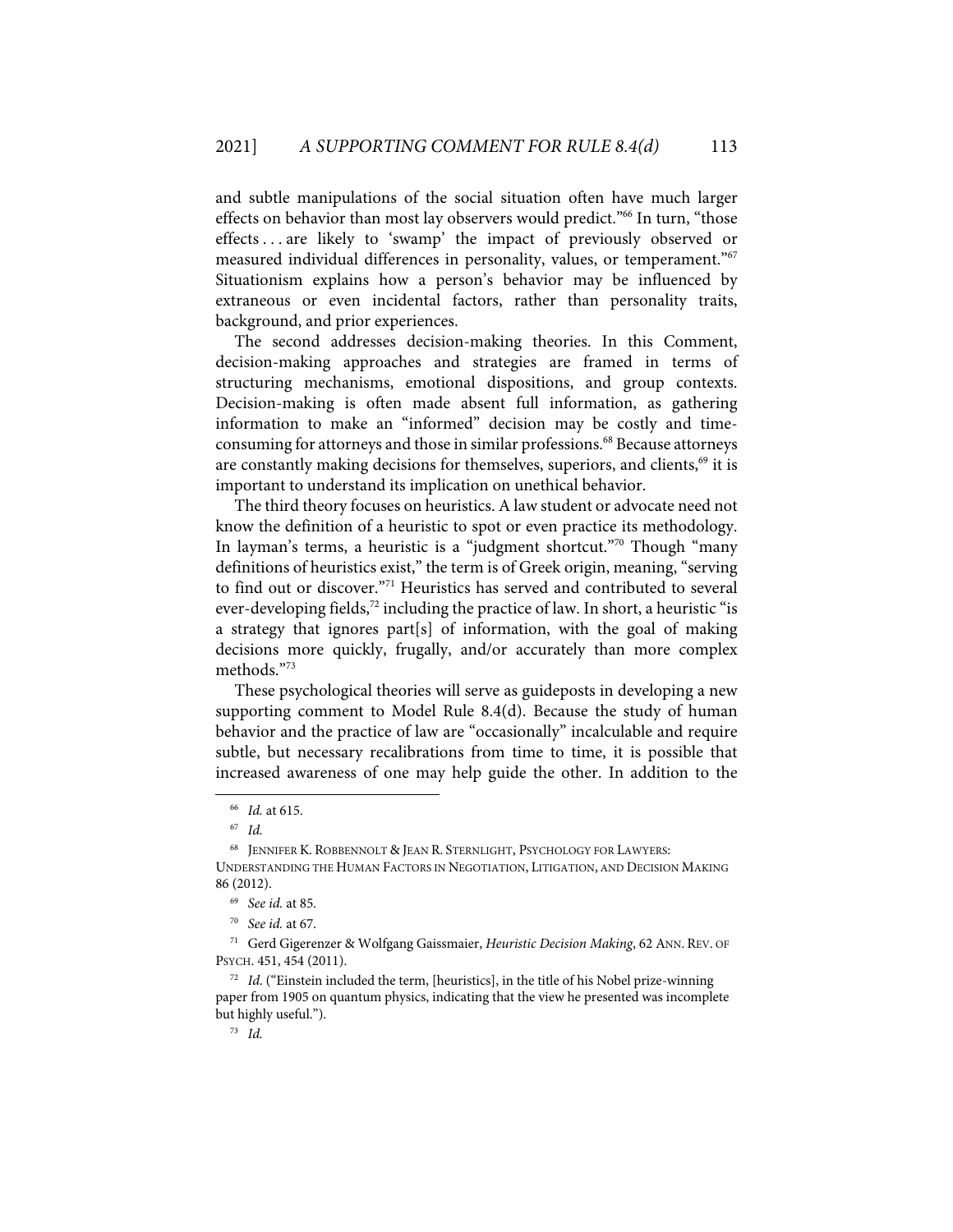ABA's efforts to maintain the integrity of the profession and to honor paragraph (d)'s application within the legal profession, this Comment offers a fresh perspective with the help of a few psychological theories. The theories are not meant to offer a comprehensive view of conduct that is prejudicial to the administration of justice but only serve as reference points for attorneys, judges, clients, and those thirsting for guidance; just as Harris may have anticipated.

# III. UNDERSTANDING MODEL RULE 8.4(d)

Model Rule 8.4(d) is best understood by considering its development throughout the states and the states' specific applications of paragraph (d). Further, offering psychology-based explanations to human behavior may help explain and provide a clearer interpretation of paragraph (d). Finally, drafting a new supporting comment with psychology-based explanations in mind is appropriate because of psychology's ongoing impact on the practice of law.

## A. *The States and Model Rule 8.4(d)*

To understand the implications of Model Rule 8.4(d), it is important to first consider a brief survey of the various approaches states have taken in adopting this Rule. As a point of reference, prior to August 2016, the ABA's supporting comment to Model Rule 8.4(d) read as follows:

> [3] A lawyer who, in the course of representing a client, knowingly manifests by words or conduct, bias or prejudice based upon race, sex, religion, national origin, disability, age, sexual orientation or socioeconomic status, violates paragraph (d) when such actions are prejudicial to the administration of justice. Legitimate advocacy respecting the foregoing factors does not violate paragraph (d).74

Though the ABA retained this language in part, it was not to support Model Rule 8.4(d) but to support Model Rule 8.4(g).<sup>75</sup> The ABA has yet to add a supporting comment for paragraph  $(d)$ .<sup>76</sup>

First, eight states have either *not adopted* Model Rule 8.4(d) or have adopted language similar to the standard language used by the ABA.<sup>77</sup> For

<sup>74</sup> MODEL RULES OF PRO. CONDUCT r. 8.4 cmt. 3 (AM. BAR ASS'N 2016).

<sup>75</sup> *See* MODEL RULES OF PRO. CONDUCT r. 8.4 cmts. (AM. BAR ASS'N 2020).

<sup>76</sup> *See id.* 

<sup>77</sup> The states that have not adopted Model Rule 8.4(d), i.e., the states in which professional misconduct for a lawyer to engage in conduct that is prejudicial to the administration of justice, include Alaska, Georgia, Hawaii, Kentucky, New Hampshire,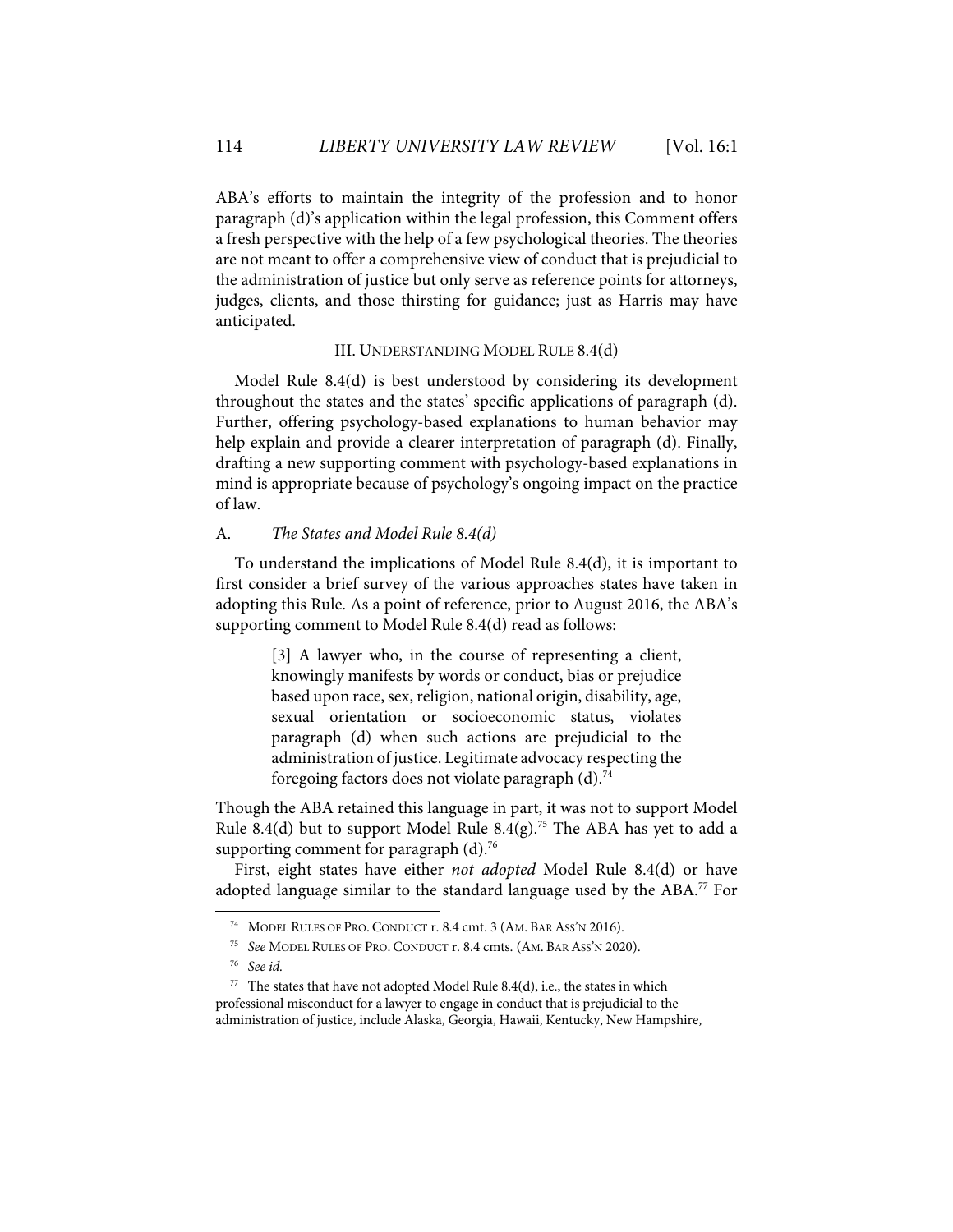example, Texas's Rule states, "A lawyer shall not ... engage in conduct constituting obstruction of justice."78 Other states, such as Wisconsin,79 fail to reference misconduct that is prejudicial to the administration of justice. Second, six states have *expanded* on the general language of Model Rule 8.4(d) by including references to discriminatory conduct within the rule itself.80 Of these states, Washington has taken the most unique approach to its adoption of Model Rule 8.4 in that it has two separate paragraphs that reference conduct that is prejudicial to the administration of justice.<sup>81</sup>

Moreover, twenty-five states *have not* retained, adopted, or drafted a supporting comment.<sup>82</sup> Of these states, several are worth mentioning. First,

It is professional misconduct for a lawyer to: (a) violate or attempt to violate the Rules of Professional Conduct, knowingly assist or induce another to do so, or do so through the acts of another; (b) commit a criminal act that reflects adversely on the lawyer's honesty, trustworthiness or fitness as a lawyer in other respects.

#### *Id.*

80 For example, Florida, Nebraska, Rhode Island, North Dakota, South Dakota, and Washington include an explanation of conduct that is prejudicial to the administration of justice, which includes discriminatory treatment. *See* RULES REGULATING THE FLA. BAR ch. 4 r. 4-8.4 (2021); NEB. CT. R. OF PRO. CONDUCT § 3-508.4; R.I. SUP. CT. art. V, r. 8.4; N.D. RULES OF PRO. CONDUCT r. 8.4; S.D. CODIFIED LAWS § 16–18-App., r. 8.4 (2020); WASH. RULES OF PRO. CONDUCT r. 8.4.

81 *See* WASH. RULES OF PRO. CONDUCT r. 8.4. Paragraph (d) states that "[i]t is professional misconduct for a lawyer to . . . engage in conduct that is prejudicial to the administration of justice*." Id*. at r. 8.4(d). Similarly, paragraph (h) states that "[i]t is professional misconduct for a lawyer to . . . engage in conduct that is prejudicial to the administration of justice . . . that a reasonable person would interpret as manifesting prejudice or bias." *Id*. at r. 8.4(h).

<sup>82</sup> The states that do not have a supporting comment for Model Rule 8.4(d) include Alabama, Alaska, California, Georgia, Hawaii, Indiana, Kansas, Kentucky, Louisiana, Massachusetts, Michigan, Minnesota, Mississippi, Missouri, Montana, New Hampshire, New Jersey, Ohio, Oklahoma, Oregon, Pennsylvania, Texas, Vermont, Virginia, and Wisconsin. *See* ALA. RULES OF PRO. CONDUCT r. 8.4; ALASKA RULES OF PRO. CONDUCT r. 8.4; CAL. RULES OF PRO. CONDUCT r. 8.4; GA. RULES & REGS. STATE BAR r. 8.4 (2015); HAW. RULES OF PRO. CONDUCT r. 8.4; IND. RULES OF PRO. CONDUCT r. 8.4; KAN. S. Ct. R. 226(8.4); KY. SUP. CT. R.

Texas, Virginia, and Wisconsin. *See* ALASKA RULES OF PRO. CONDUCT r. 8.4; GA. RULES & REGS. STATE BAR r. 8.4 (2015); HAW. RULES OF PRO. CONDUCT r. 8.4; KY. SUP. CT. R. 3.130(8.4); N.H. RULES OF PRO. CONDUCT r. 8.4; TEX. DISCIPLINARY RULES OF PRO. CONDUCT r. 8.04 (2018); VA. SUP. CT. RULE pt. 6, sec. II, r. 8.4; WIS. SUP. CT. R. 20:8.4.

<sup>78</sup> TEX. DISCIPLINARY RULES OF PRO. CONDUCT r. 8.04 (2018). Also, Texas does not have a supporting comment. *See* TEX. DISCIPLINARY RULES OF PRO. CONDUCT r. 8.04 cmts. (2018).

<sup>79</sup> Wisconsin is exceptional in that its misconduct rule is one of the shortest, and most of its language is preserved in the form of a comment. *See* WIS. SUP. CT. R. 20:8.4. Wisconsin's entire rule reads as follows: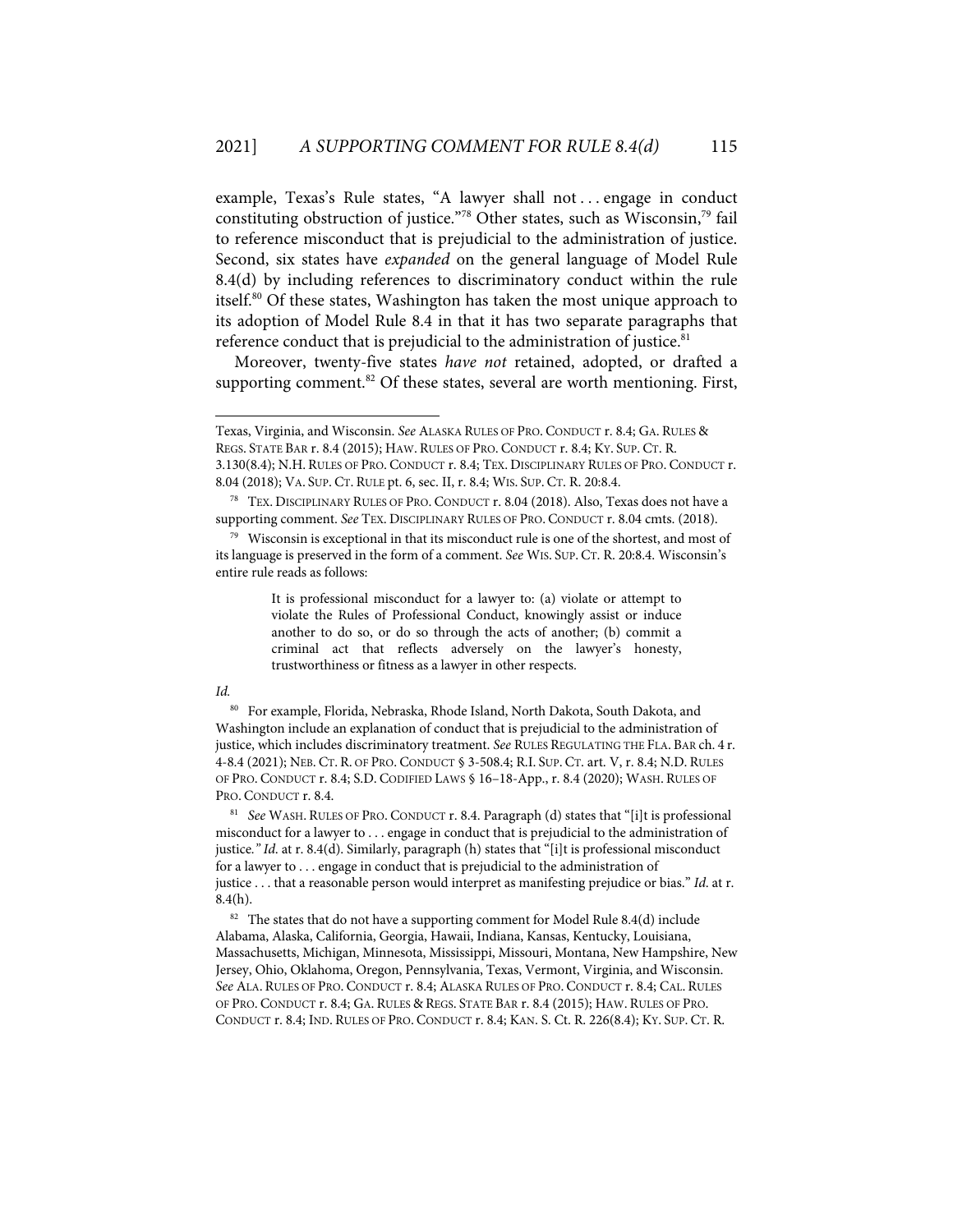Louisiana, in general, does not provide supporting comments for its rules of professional conduct,<sup>83</sup> which has caught the attention of some.<sup>84</sup> Second, New Jersey's amendment comment to paragraph (g) seems to exist for the sole purpose of explaining why it has not drafted one for that rule or others.<sup>85</sup> The comment reasons that "[t]he Court believes the administration of justice would be better served . . . by the adoption of this general rule[, New Jersey Rule  $8.4(g)$ , than by a case by case development of the scope of the professional obligation."86 Third, though Vermont Rule 8.4(d) does not have a supporting comment, Vermont Rule 8.4 does provide, at length, explanations to amendments that have impacted Vermont Rule  $8.4(d).$ <sup>87</sup>

84 *See* N. Gregory Smith, *Missed Opportunities: Louisiana's Version of the Rules of Professional Conduct*, 61 LA. L. REV. 1, 3 (2000).

<sup>86</sup> Id. The "general rule" or "professional obligation" is in reference to making "discriminatory conduct unethical when engaged in by lawyers in their professional capacity" and refraining from unethical misconduct in general. *See id.*

87 *See* VT. RULES OF PRO. CONDUCT r. 8.4 reporter's notes to 2017 amendment. For example, the accompanying Reporter's Notes, amended on July 14, 2017, and effective as of September 18, 2017, specifically state:

> Rule 8.4(g) and new Comments . . . are amended to adopt, with minor verbal changes, amendments to the American Bar Association's Model Rules of Professional Conduct approved by the ABA on August 8, 2016. Former Comment [3] is deleted and replaced by new Comment [3]....

> Despite prior unsuccessful amendment efforts, the Model Rules had not previously contained a specific provision prohibiting discrimination and harassment. Former Comment [3], adopted in 1988, had stated that discrimination and harassment could violate Rule 8.4(d) if they constituted conduct prejudicial to the administration of justice. *That Comment, however, was only a guide to interpretation and was of narrow scope*. New Model Rule 8.4(g) was adopted to fill this void with a black letter rule. Its purpose is to fulfill the ABA's responsibility to "lead antidiscrimination, anti-harassment, and diversity efforts not just in the courtroom, but wherever it occurs in conduct by lawyers related to the practice of law. The public expects no less of us."

*Id.* (emphasis added) (citations omitted).

<sup>3.130(8.4);</sup> LA. STATE BAR ASS'N art. XVI § 8.4 (2018); MASS. SUP. CT. R. 3.07, RPC r. 8.4; MICH. RULES OF PRO. CONDUCT r. 8.4; MINN. RULES OF PRO. CONDUCT r. 8.4; MISS. RULES OF PRO. CONDUCT r. 8.4; MO. SUP. CT. R. 4-8.4; MONT. RULES OF PRO. CONDUCT r. 8.4 (2020); N.H. RULES OF PRO. CONDUCT r. 8.4; N.J. CT. R. pt. I, app. 3, RPC 8.4; OHIO RULES OF PRO. CONDUCT r. 8.4; OKLA. STAT. tit. 5, ch. 1, app. 3-A, 8.4 (2021); OR. RULES OF PRO. CONDUCT r. 8.4 (2015); PA. RULES OF PRO. CONDUCT r. 8.4; TEX. DISCIPLINARY RULES OF PRO. CONDUCT r. 8.04 (2018); VT. RULES OF PRO. CONDUCT r. 8.4; VA. SUP. CT. RULE pt. 6, sec. II, r. 8.4; WIS. SUP. CT. R. 20:8.4.

<sup>83</sup> *See* LA. STATE BAR ASS'N art. XVI (2018). Montana is similarly situated. *See* MONT. RULES OF PRO. CONDUCT (2020).

<sup>85</sup> *See* N.J. CT. R. pt. I app. 3, RPC 8.4 cmt.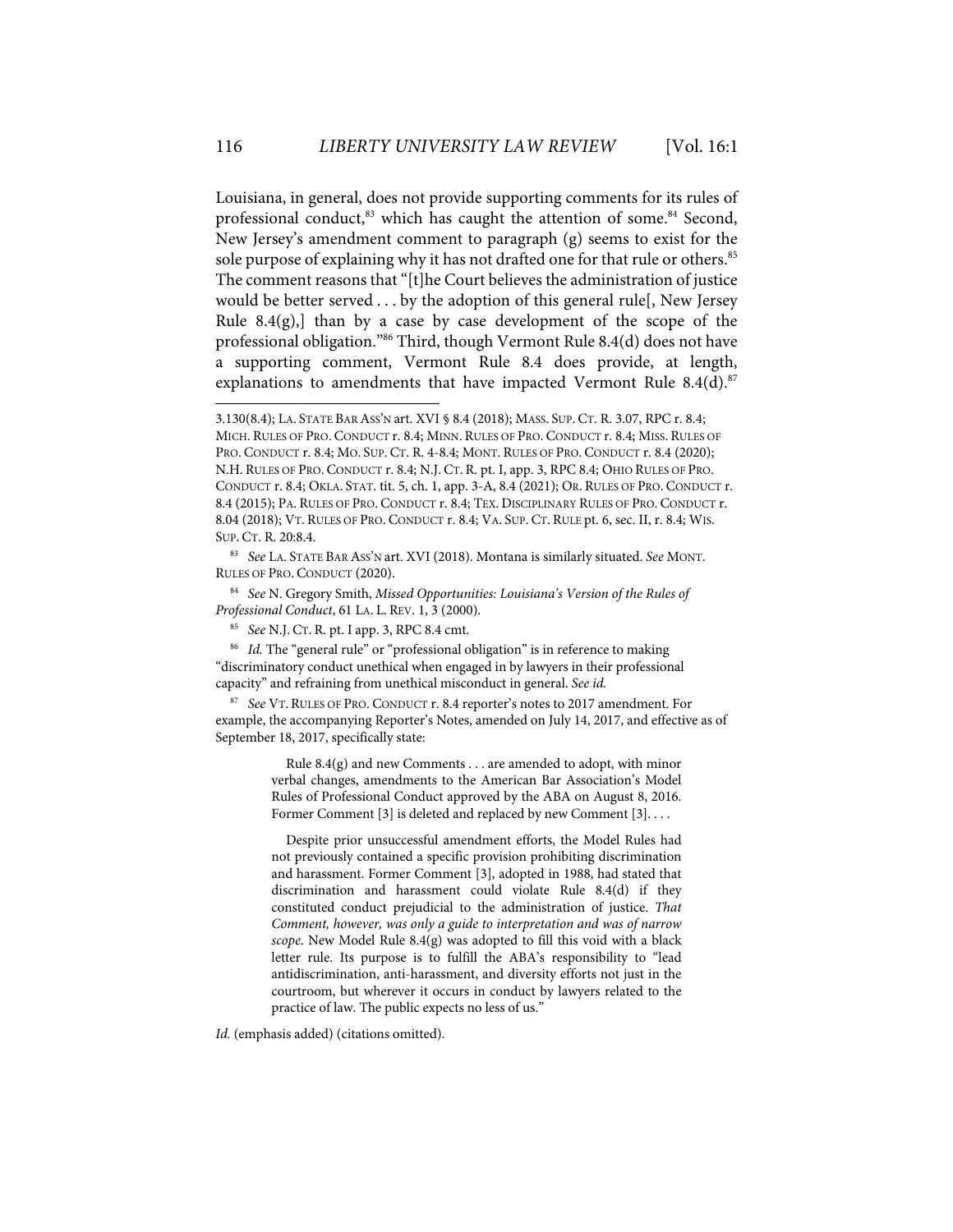More specifically, Vermont Rule 8.4 explains paragraph (d)'s interaction with Vermont Rule 8.4(g).<sup>88</sup> Lastly, Wisconsin expended a significant amount of effort distinguishing its comments from those of the ABA—considering that it chose not to adopt Model Rule 8.4(d). As a result, Model Rule 8.4(d) is only referenced in Wisconsin's comments to denote the absence of paragraph (d) in its "Misconduct" rule and comments. 89

On the other hand, of the states that *have* retained, adopted, or drafted a supporting comment, only six of those states have included particularized language that differs from the prior ABA supporting comment.<sup>90</sup> In other words, these states adopted the language provided by the ABA to the extent the states agreed with the ABA's interpretation of Model Rule 8.4(d). For example, Arkansas's supporting comment states that the proscribed conduct that is prejudicial to the administration of justice "extends to any characteristic or status that is not relevant to the proof of any legal or factual issue in dispute."91

New York, however, took a more practical approach to develop language that addressed misconduct traditionally associated with the administration of justice.<sup>92</sup> For instance, its supporting comment indicates that conduct which is prejudicial to the administration of justice generally "results in substantial harm to the justice system," which may include "advising a client to testify falsely, paying a witness to be unavailable, altering documents, repeatedly disrupting a proceeding, or failing to cooperate in an attorney disciplinary investigation or proceeding."<sup>93</sup> In New York, as a general standard, prejudicial conduct "must be seriously inconsistent with a lawyer's responsibility as an officer of the court."94

Other states have included more specific examples. For instance, North Carolina does not require a showing of actual prejudice to the administration of justice, only that the conduct have a "reasonable likelihood of prejudicing

<sup>88</sup> *Id.*

<sup>89</sup> *See* WIS. SUP. CT. R. 20:8.4 cmts.

<sup>90</sup> The states that added different language include Arkansas, Florida, Maryland, North Carolina, New York, and Utah. *See* Ark. RULES OF PRO. CONDUCT r. 8.4; RULES REGULATING THE FLA. BAR ch. 4 r. 4-8.4 (2021); MD. R. 19-308.4 (2021); 27 N.C.ADMIN. CODE 2.8.4 (2017); N.Y. COMP. CODES R. & REGS. tit. 22 § 1200 r. 8.4 (2021); UTAH RULES OF PRO. CONDUCT r. 8.4.

<sup>&</sup>lt;sup>91</sup> ARK. RULES OF PRO. CONDUCT r. 8.4 cmt. 3. Arkansas is one of the states that did not adopt Model Rule 8.4 $(g)$ ; however, it retained references to discriminatory conduct in its comment in support of its adoption of Model Rule 8.4(d). *See id.* Florida is similarly situated. *See* RULES REGULATING THE FLA. BAR ch. 4 r. 4-8.4 cmt. para. 5 (2021).

<sup>92</sup> *See* N.Y. COMP. CODES R. & REGS. tit. 22 § 1200 r. 8.4 cmt. 3 (2021).

<sup>93</sup> *Id.* 

<sup>94</sup> *Id.*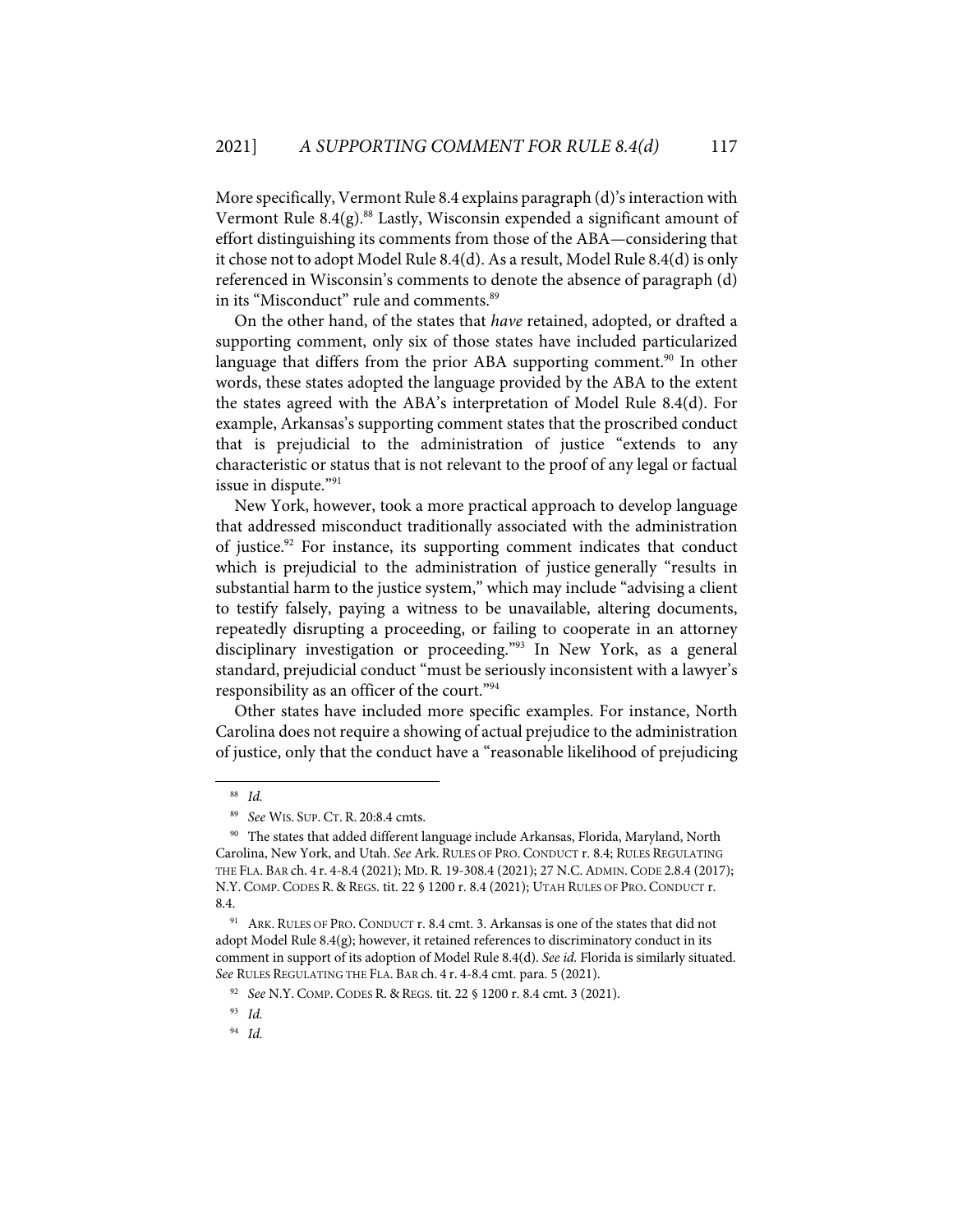the administration of justice."<sup>95</sup> Accordingly, North Carolina's comments cite various cases that illustrate the Rule's broad application.<sup>96</sup> Similarly, Utah includes a sub-paragraph in its supporting comment that generally states that, "The Standards of Professionalism and Civility . . . are intended to improve the administration of justice."<sup>97</sup> Further, "An egregious violation or a pattern of repeated violations of the Standards of Professionalism and Civility may support a finding that the lawyer has violated paragraph (d)."98

While some states have not adopted Model Rule 8.4(d), others have created their own version of the Rule. Moreover, at least half of the states have failed to provide some form of a supporting comment. Despite the ABA providing a framework for states to create their own Rule, there has yet to be a general consensus favoring the shift of paragraph (d)'s supporting comment to paragraph (g) after  $2016<sup>99</sup>$  Thus, providing an opportunity for paragraph (d) to embrace a supporting comment tailored to its personality.

## B. *Case Studies*

Though each state has taken its own approach in incorporating Model Rule 8.4 into its rules of professional conduct, there are four major variations that are worth mentioning. First, Wisconsin neither adopted paragraph (d), i.e., conduct that is prejudicial to the administration of justice, nor a supporting comment.<sup>100</sup> Second, Washington is the only state that provides two different versions of paragraph (d) without supporting comments.<sup>101</sup> Third, Louisiana is the only state that does not provide supporting comments for any of its rules of professional conduct, though it did adopt the ABA's

<sup>95 27</sup> N.C. ADMIN. CODE 2.8.4 cmt. 4 (2017).

<sup>96 27</sup> N.C.ADMIN. CODE 2.8.4 cmts. 4–5 (2017).

<sup>&</sup>lt;sup>97</sup> UTAH RULES OF PRO. CONDUCT r. 8.4 cmt. 3a.

<sup>98</sup> *Id.*

<sup>&</sup>lt;sup>99</sup> Approximately twenty-seven states have not adopted Model Rule 8.4(g) or have simply retained a version of the Rule by preserving 8.4(d). *See* ALA. RULES OF PRO. CONDUCT r. 8.4; ALASKA RULES OF PRO. CONDUCT r. 8.4; ARIZ. RULES OF PRO. CONDUCT r. 8.4; ARK. RULES OF PRO. CONDUCT r. 8.4; CONN. RULES OF PRO. CONDUCT r. 8.4; DEL. RULES OF PRO. CONDUCT r. 8.4; GA. RULES & REGS. STATE BAR r. 8.4 (2015); HAW. RULES OF PRO. CONDUCT r. 8.4; IDAHO RULES OF PRO. CONDUCT r. 8.4 (2004); KAN. S. Ct. R. 226(8.4); KY. SUP. CT. R. 3.130 (8.4); LA. STATE BAR ASS'N art. XVI § 8.4 (2018); MASS. SUP. CT. R. 3.07, RPC r. 8.4; MICH. RULES OF PRO. CONDUCT r. 8.4; MISS. RULES OF PRO. CONDUCT r. 8.4; MONT. RULES OF PRO. CONDUCT (2020); N.H. RULES OF PRO. CONDUCT r. 8.4; N.M. RULES OF PRO. CONDUCT r. 16-804; OKLA. STAT. tit. 5, ch. 1, app. 3-A, § 8.4 (2021); PA. RULES OF PRO. CONDUCT r. 8.4; S.C.APP. CT. R. 407, RPC 8.4; TENN. SUP. CT. R. 8.4; TEX. DISCIPLINARY RULES OF PRO. CONDUCT r. 8.04 (2018); UTAH RULES OF PRO. CONDUCT r. 8.4; VA. SUP. CT. RULE pt. 6, sec. II, r. 8.4; W. VA. RULES OF PRO. CONDUCT r. 8.4; WYO. RULES OF PRO. CONDUCT r. 8.4.

<sup>100</sup> *See* WIS. SUP. CT. R. 20:8.4.

<sup>101</sup> *See* WASH. RULES OF PRO. CONDUCT r. 8.4.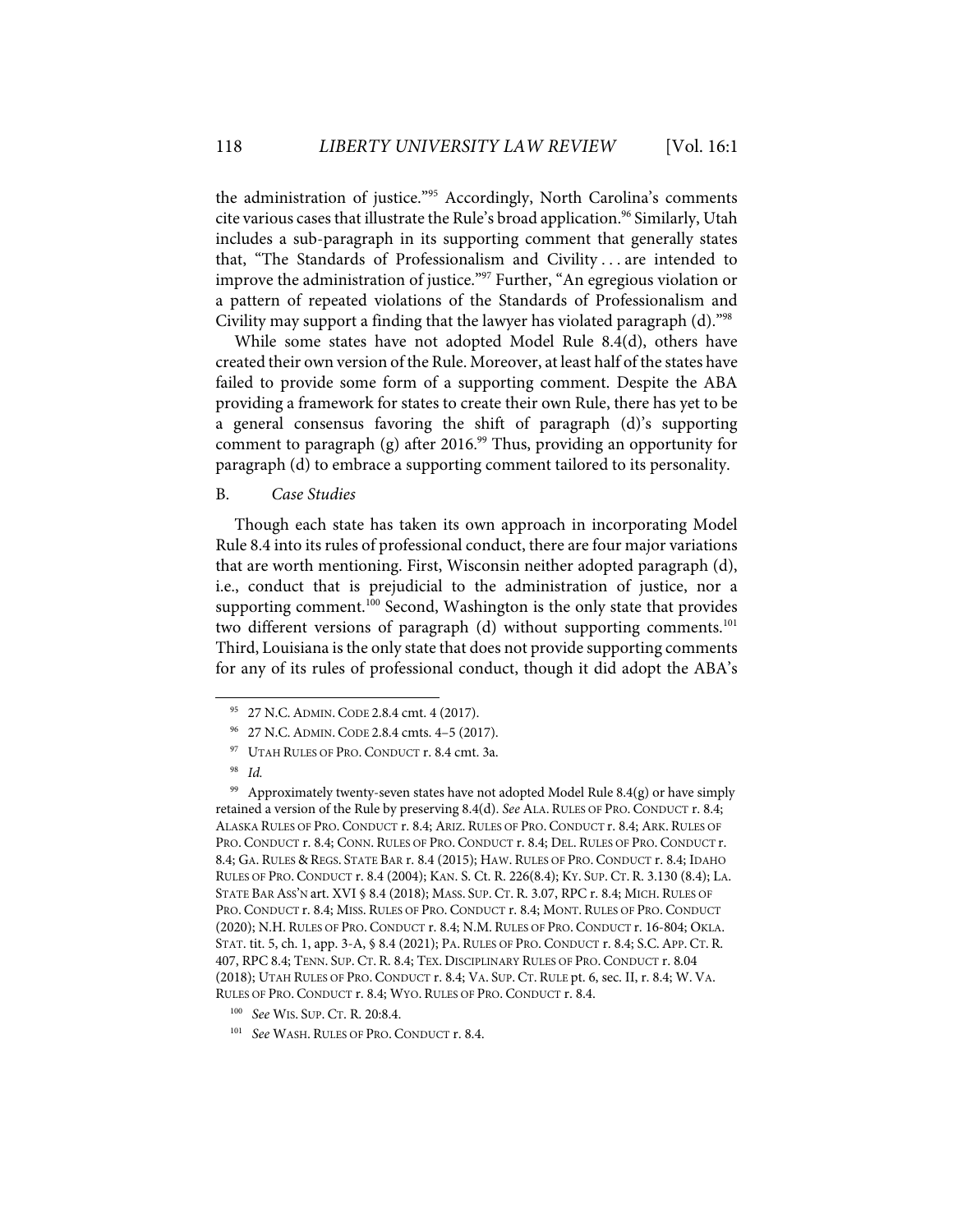version of paragraph (d).102 Lastly, North Carolina is one of few states that have adopted supporting comments for paragraph (d) that differ from the ABA's supporting comment prior to 2016.<sup>103</sup> North Carolina stands out from the bunch because it has two supporting comments for its version of paragraph (d). <sup>104</sup> North Carolina's supporting comments have helped lower courts to determine whether an attorney's conduct is prejudicial to the administration of justice.

# 1. Wisconsin: *Winston v. Boatwright*—Prejudicial Conduct Absent Paragraph (d)

Wisconsin's current version of Model Rule 8.4 reads as follows:

It is professional misconduct for a lawyer to: (a) violate or attempt to violate the Rules of Professional Conduct, knowingly assist or induce another to do so, or do so through the acts of another; (b) commit a criminal act that reflects adversely on the lawyer's honesty, trustworthiness or fitness as a lawyer in other respects. 105

There is no indication that, at the time *Winston v. Boatwright* was decided, Wisconsin had adopted language reflecting the ABA's version of Model Rule  $8.4(d)$ ,<sup>106</sup> i.e., conduct prejudicial to the administration of justice.<sup>107</sup> Though Wisconsin has not incorporated this language into its rule, it is worth mentioning for this very reason. Like seven other states,<sup>108</sup> Wisconsin has neither adopted the current version of Model Rule 8.4(d) nor a supporting

<sup>107</sup> The language of Model Rule 8.4(d) is only mentioned in the comments. WIS. SUP. CT. R. 20:8.4, cmts. Though paragraphs (a) and (b) comprise Wisconsin's entire rule, its comments include paragraphs (c) through (i), which seem to be a continuation of its rule. *See id*. Wisconsin includes the ABA comments for Model Rule 8.4 and briefly references actions that are prejudicial to the administration of justice. *Id.* However, the ABA comments seem to have little bearing on Wisconsin's rule. *See id.* 

108 The seven states include Alaska, Georgia, Hawaii, Kentucky, New Hampshire, Texas, and Virginia. *See* ALASKA RULES OF PRO. CONDUCT r. 8.4; GA. RULES & REGS. STATE BAR r. 8.4 (2015); HAW. RULES OF PRO. CONDUCT r. 8.4; KY. SUP. CT. R. 3.130(8.4); N.H. RULES OF PRO. CONDUCT r. 8.4; TEX. DISCIPLINARY RULES OF PRO. CONDUCT r. 8.04 (2018); VA. SUP. CT. RULE pt. 6, sec. II, r. 8.4.

<sup>102</sup> *See* LA. STATE BAR ASS'N art. XVI § 8.4 (2018).

<sup>103</sup> *See* 27 N.C.ADMIN. CODE 2.8.4 (2017).

<sup>104</sup> *See* 27 N.C.ADMIN. CODE 2.8.4 cmts. 4–5 (2017).

<sup>105</sup> WIS. SUP. CT. R. 20:8.4.

<sup>106</sup> Winston v. Boatwright, 649 F.3d 618, 631 (7th Cir. 2011) (referencing other states' versions of Model Rule 8.4 that prohibit conduct that is prejudicial to the administration of justice).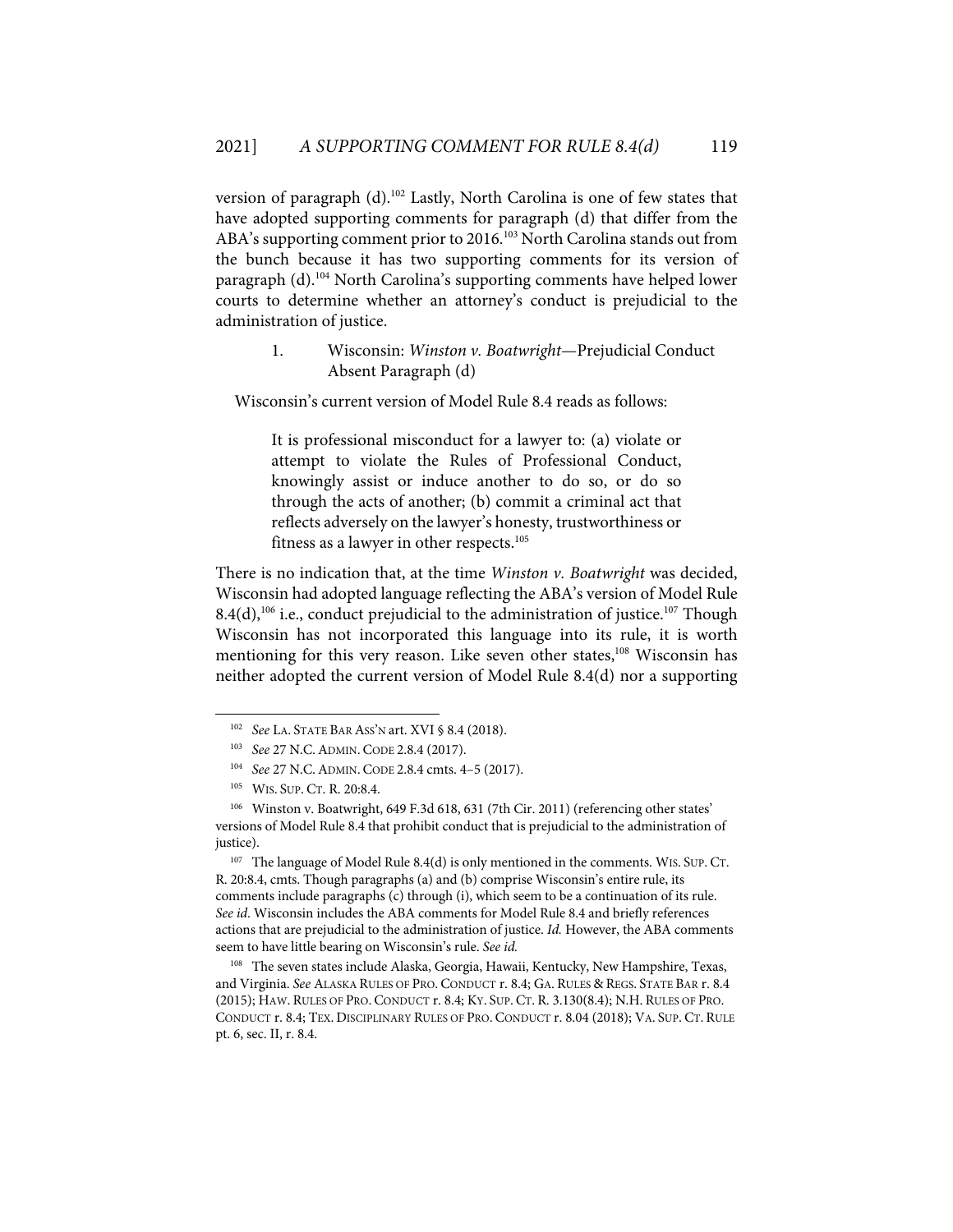comment. Absent paragraph (d), Wisconsin still confronts lawyers engaging in prejudicial conduct. 109

*Winston* was not determined under the typical context of Model Rule 8.4(d); however, it is worth mentioning the court's reference to other states' versions of the Rule in light of the petitioner's constitutional right to effective assistance of counsel under *Strickland v. Washington*. <sup>110</sup> On October 5, 2001, the petitioner was working at a local convenience store in Milwaukee when Candida, a fifteen-year-old girl, invited the petitioner to "kick it" for the day. <sup>111</sup> According to Candida, while sitting in the back of the store, the petitioner touched her inappropriately.<sup>112</sup> The state initially charged the petitioner with "one count of second-degree sexual assault of a child by means of sexual intercourse," but later amended the charge to two counts of sexual assault in the second-degree.<sup>113</sup> After finally going to trial,<sup>114</sup> the jury acquitted the petitioner on the first count but found him guilty of the second.<sup>115</sup> The petitioner requested a new trial asserting that he had received ineffective assistance because defense counsel used his peremptory challenges to strike male jurors, which the petitioner alleged resulted in purposeful discrimination.<sup>116</sup>

In *Winston*, the Seventh Circuit highlighted *Strickland*'s development of the two-prong approach to determine whether a defendant received ineffective assistance of counsel. Defendants have to show that (1) "counsel provided deficient assistance" and (2) "that there was prejudice as a result."<sup>117</sup> To establish the second prong, "a challenger must demonstrate a 'reasonable probability that, but for counsel's unprofessional errors, the result of the proceeding would have been different."<sup>118</sup> Federal courts defer to state courts to determine the existence of a "reasonable probability."119 According to the

<sup>109</sup> *See, e.g.*, Winston v. Boatwright, 649 F.3d 618 (7th Cir. 2011).

<sup>110</sup> *Id.* at 622 (citing Strickland v. Washington, 466 U.S. 668 (1984)).

<sup>111</sup> *Id.* at 622–23.

<sup>112</sup> *Id.* at 623.

<sup>113</sup> *Id.*

<sup>114</sup> *Id.* (explaining that in Winston's first trial, the jury did not reach a verdict, so the court ordered a mistrial and appointed new counsel, which led Winston to allege that appointed counsel had purposefully discriminated against him based on jury selection because all the jurors were women).

<sup>115</sup> *Winston*, 649 F.3d at 623.

<sup>116</sup> *Id.* at 623–24.

<sup>117</sup> *Id.* at 625 (quoting Harrington v. Richter, 131 S. Ct. 770, 787 (2011)).

<sup>118</sup> *Id.* (quoting *Richter*, 131 S. Ct. at 787; Strickland v. Washington, 466 U.S. 668, 694 (1984)).

<sup>&</sup>lt;sup>119</sup> *Id.* ("A reasonable probability is a probability sufficient to undermine confidence in the outcome.").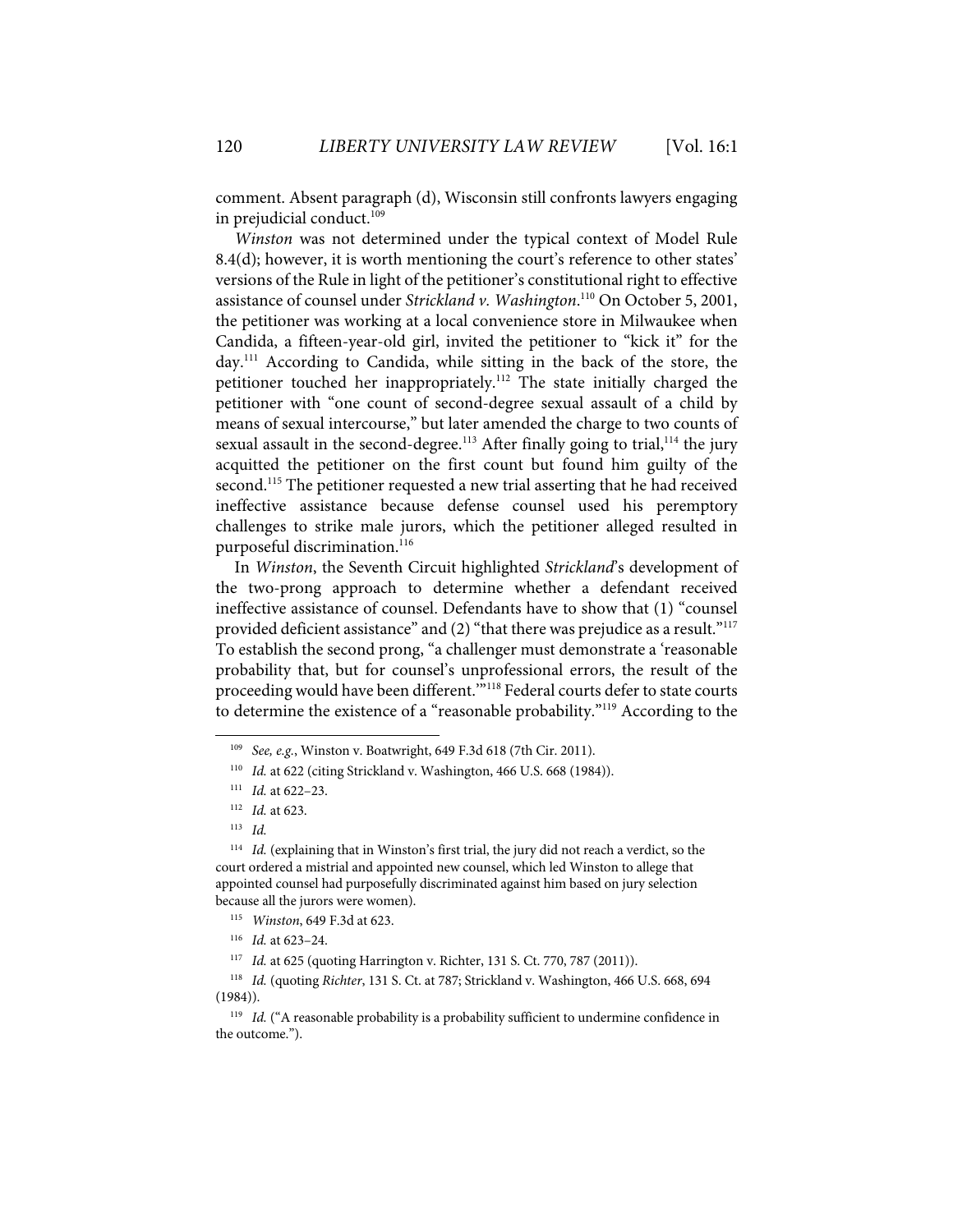court, the most difficult assessment was determining whether the petitioner was able to show prejudice.<sup>120</sup> Though an attorney may intuitively understand the meaning of prejudice or even experience prejudice at some point, understanding the legal boundaries in light of a state's determination of prejudice is another matter.

Pursuant to a line of cases governing claims of unsatisfactory performance, <sup>121</sup> the court concluded that the petitioner's attorney deficiently assisted him, <sup>122</sup> despite *Strickland*'s definition. This is especially important because, though a showing of prejudice is automatic when the selection of a jury is in violation of the line of cases governing unsatisfactory performance, it is not enough to overcome a state court's error in its evaluation of a defendant's *Strickland* claim of ineffective assistance. <sup>123</sup> For the petitioner to have overcome the state court's resolution, the state court's decision had to have been "so far out of bounds that it [was] objectively unreasonable."<sup>124</sup> Therefore, the question for the court was "whether the state court transgressed the outer perimeter when it failed to see the link between the analysis of prejudice in the structural error cases and the analysis of prejudice in the *Strickland* line of cases."125 *Batson* governed the structural error cases, and *Strickland* governed the two-pronged assessment that required a showing of prejudice.<sup>126</sup> But because prejudice is not readily presumed under a *Strickland* claim in the Sixth Amendment context, and because the state

126 *Winston*, 649 F.3d at 628, 632–33.

<sup>120</sup> *Id.* at 622.

 $121$  "For more than 130 years, federal courts have held that discrimination in jury selection offends the Equal Protection Clause." *Winston*, 649 F.3d at 622. Moreover, "[i]ntentional discrimination by any participant in the justice system undermines the rule of law and, by so doing, harms the parties, the people called for jury duty, and the public as a whole." *Id.* (citing Batson v. Kentucky, 476 U.S. 79 (1986) (holding race-based use of peremptory challenges unconstitutional); Powers v. Ohio, 499 U.S. 400 (1991) (noting the effects of discrimination during voir dire); Georgia v. McCollum, 505 U.S. 42 (1992) (holding race-based use or considering racial stereotypes in the exercise of peremptory challenges unconstitutional); J.E.B. v. Alabama, 511 U.S. 127 (1994) (applying *Batson* to peremptory strikes meant to exclude men from the jury)). Winston's unsatisfactory performance claim was determined under *Batson*, *Powers*, *McCollum*, and *J.E.B. Id.* at 625– 27.

<sup>122</sup> *Winston*, 649 F.3d*.* at 630. To review Winston's claim, the court first had to determine the "relevant clearly established law" at the time the state court made its decision. *Id.* at 625 (quoting Yarborough v. Alvarado, 541 U.S. 652, 660 (2004)). To do this, the Seventh Circuit reviewed the "*Strickland* line of cases" governing "assertions of ineffective assistance of counsel in violation of . . . Sixth Amendment rights, and the *Batson* line of cases" governing claims of "unsatisfactory performance" of counsel. *Id.*

<sup>123</sup> *Id.* at 625, 631–33.

<sup>124</sup> *Id.* at 632.

<sup>125</sup> *Id.* at 632–33.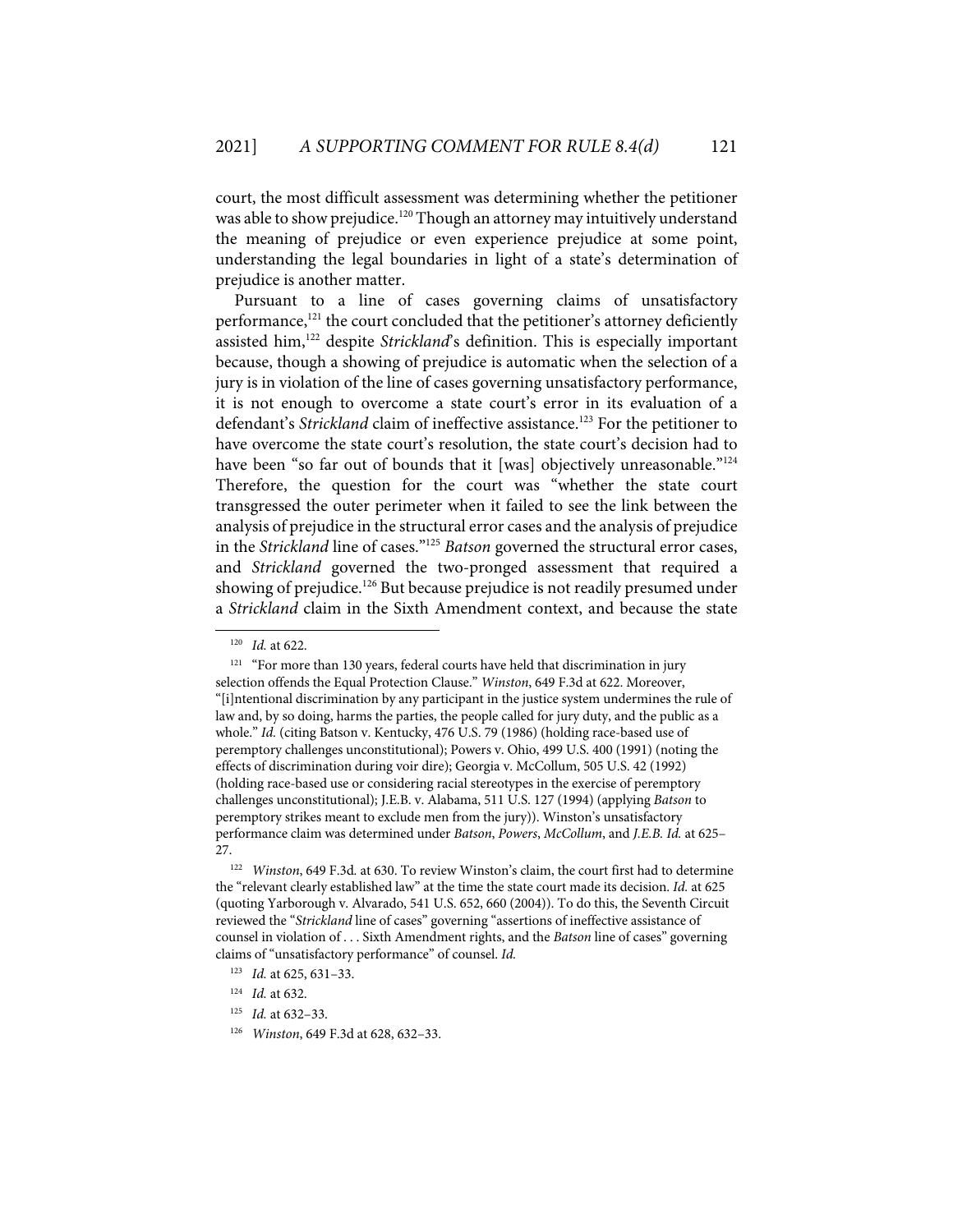court's action was not objectively unreasonable under the then-existing principles recognized by the Supreme Court of the United States, the petitioner could not prevail in his petition for relief.<sup>127</sup>

But why does this matter? Though *Winston* was riddled with the complexities of Supreme Court jurisprudence, the petitioner's claim of ineffective assistance seemed to hinge, almost exclusively, on a nine-letter word: prejudice. In fact, Circuit Judge Wood prefaced the court's opinion by solidifying basic premises that most would acknowledge and accept. <sup>128</sup> For example, he stated that "society as a whole has an interest in the integrity of the jury system," but he later admitted that the most difficult question was whether there could be a showing of prejudice when the jury system is what prejudiced the petitioner. <sup>129</sup> But why was a showing of prejudice so difficult for the petitioner to establish? In other lines of cases, such as *Batson* and its progeny, prejudice is presumed upon establishing unsatisfactory performance. <sup>130</sup> The plain answer, as provided by the Seventh Circuit, is that even though the state court mixed apples and oranges, its resolution was not objectively unreasonable. <sup>131</sup> After all, how could a state court have predicted "that the Supreme Court would apply a harmless-error standard even to intentional *Batson* violations"? 132

Notwithstanding *Winston*'s conclusions, could the underlying reason have been that Wisconsin had not yet developed its own line of cases assessing "reasonable probability" based in factually similar cases involving prejudicial conduct or maybe even conduct prejudicial to the administration of justice? If the conduct were not prejudicial to the administration of justice, could the court have granted the petitioner's petition? When *Winston* was decided jury selection would have certainly fallen within the scope of the administration of justice. <sup>133</sup> These considerations stem from Wisconsin's need for a rule that addresses conduct that is prejudicial to the administration of justice. Had there been a line of state court cases establishing reasonable probability for the Seventh Circuit to determine whether prejudice was present in jury selection, the Seventh Circuit could have assessed whether the conduct was prejudicial to the administration of justice and could have

<sup>127</sup> *Id.* at 633–34.

<sup>128</sup> *Id.* at 622.

<sup>129</sup> *Id.*

<sup>130</sup> *Id.* at 633.

<sup>131</sup> *Id.* at 632–33 (highlighting the state court's error in determining petitioner's *Strickland* claim, despite the Supreme Court distinguishing structural error cases from others).

<sup>132</sup> *Winston*, 649 F.3d at 634.

<sup>133</sup> *See* cases cited *supra* note 121.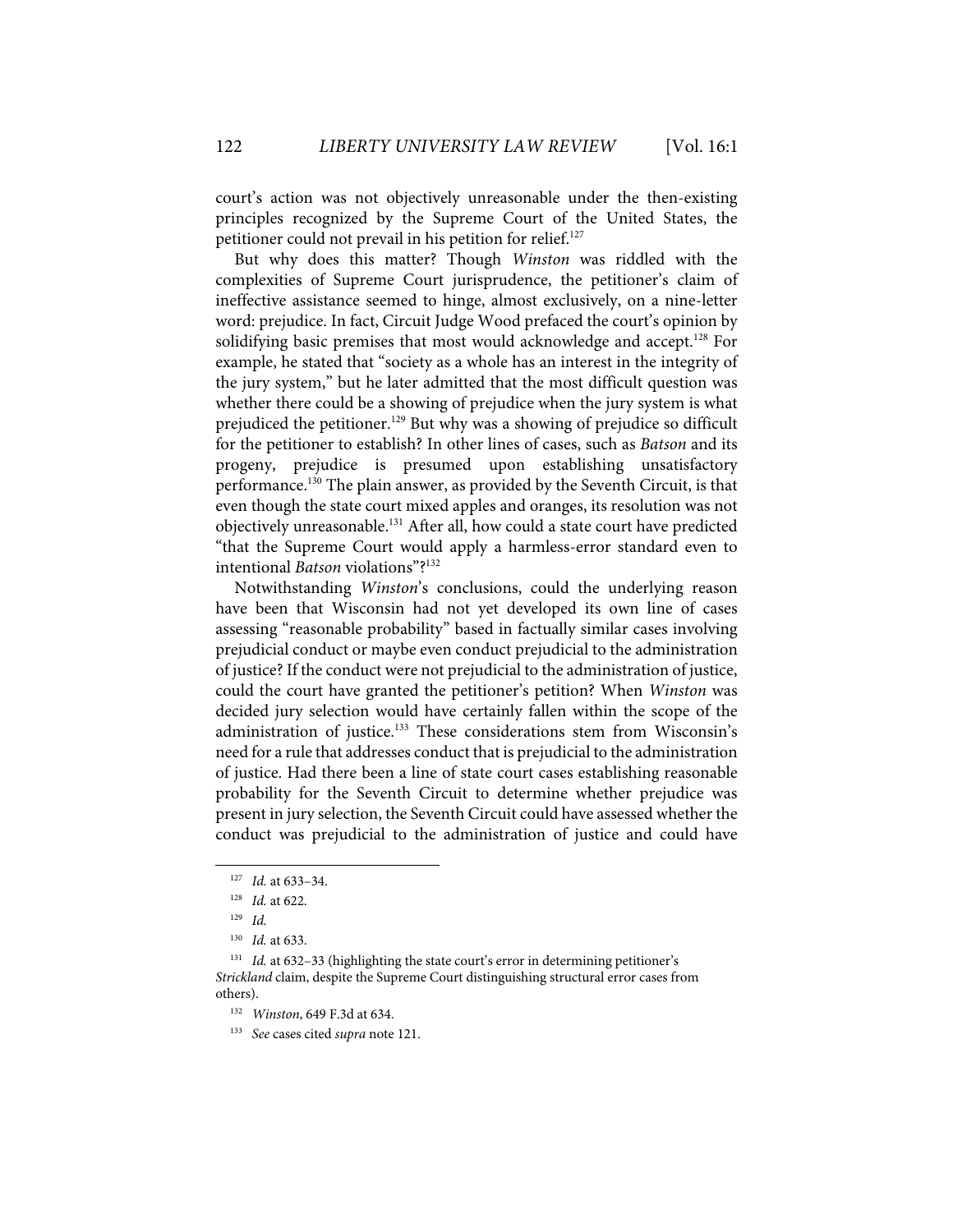properly determined the petitioner's *Strickland* claim. Though this is merely speculative and does not comport with the law's glacial pace of change, it does provide an alternative theory that presses Wisconsin to adopt Model Rule 8.4(d) or at least consider a version of the Rule. *Winston*'s emaciated reference to conduct that is prejudicial to the administration of justice urges change.

Though mentioned in the context of *Strickland* and *Batson* claims,134 the court stated, "Deliberately choosing to engage in conduct that the Supreme Court has unequivocally banned is both professionally irresponsible and well below the standard expected of competent counsel."<sup>135</sup> This, of course, was meant to call out the petitioner's attorney's conduct, despite him framing his actions as a "strategic advantage," which, according to *Batson*, did not contribute to protecting "society's interest in an unbiased system of justice."136 Additionally, "intentionally violating the Constitution . . . is not consistent with, or reasonable under, prevailing professional norms."137

According to the court, state rules of professional conduct established "professional norms."138 For example, "Wisconsin forbids lawyers from engaging in unlawful representation"139 and requires a lawyer's conduct to "conform to the requirements of the law." <sup>140</sup> But Wisconsin fails to mention conduct that is prejudicial to the administration of justice. Thus, instead of the Seventh Circuit citing to Wisconsin's version of Model Rule 8.4(d), it deferred to other states' versions of the Rule and admitted that other "[p]rofessional rules typically prohibit lawyers from engaging in conduct prejudicial to the administration of justice."<sup>141</sup> Considering other states' "well-established professional norms," the court had no trouble concluding that the petitioner's attorney's conduct "constituted deficient performance."142 Wisconsin should have determined its own professional norms within its jurisdiction, not other states—especially professional norms that related to prejudicial conduct.

141 *Id.* at 631.

142 *Id.*

<sup>134</sup> *Winston*, 649 F.3d at 630.

<sup>135</sup> *Id.* at 630.

<sup>136</sup> *Id.* at 631.

<sup>&</sup>lt;sup>137</sup> *Id.* (internal quotation marks omitted) (quoting Strickland v. Washington, 466 U.S. 668, 688 (1984)).

<sup>138</sup> *See id.*

<sup>139</sup> *Id.* (citing WIS. SUP. CT. R. 20, Preamble). Wisconsin does not have a version of Model Rule 8.4(d) to reference to determine professional norms. *See generally* WIS. SUP. CT. R. 20:8.4.

<sup>140</sup> *Winston*, 649 F.3d at 631.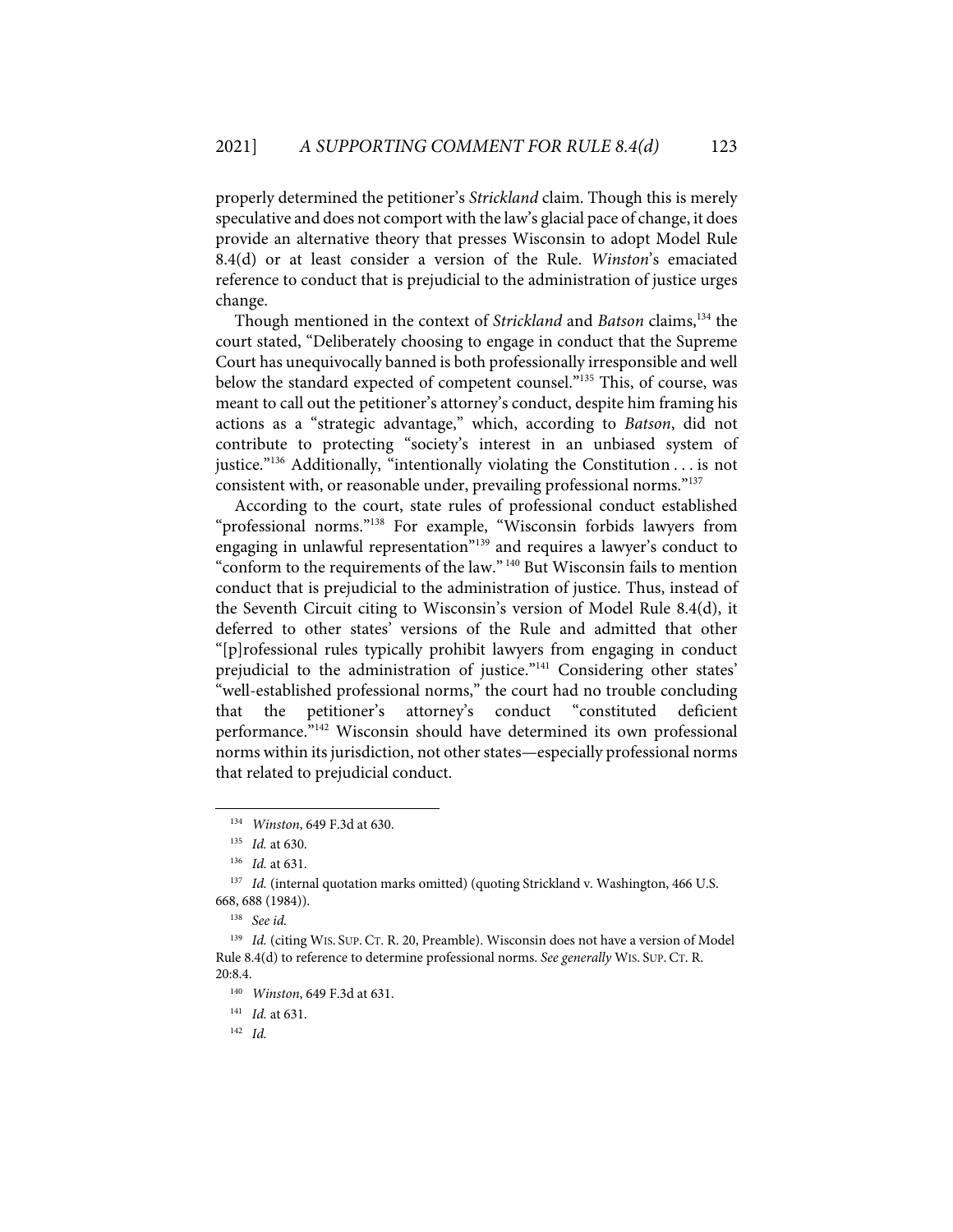As it stands, reasonable minds may have differed, "but for counsel's unprofessional errors, the [outcome] of the proceeding would have been different."143 However, had Wisconsin adopted its own version of Model Rule 8.4(d), the petitioner's claim may not have gone before the Seventh Circuit because the state court would have had its own rule to refer to at the beginning of its proceedings. Instead, the Seventh Circuit deferred to other states' rules of professional conduct to determine professional norms in Wisconsin. <sup>144</sup> Though mentioned briefly in the petitioner's ineffective assistance of counsel claim, $145$  the rules of professional conduct could have helped to determine whether the petitioner's attorney's actions were prejudicial. Unfortunately, the petitioner could only rely on a few short phrases referring to other states' rules,<sup>146</sup> even though the prejudice claimed by the petitioner differed from the prejudice in paragraph (d).

> 2. Washington: *In re Cottingham*—Conduct that is Prejudicial to the Administration of Justice Absent a Supporting Comment

Washington is unique because its rule includes two separate paragraphs addressing conduct that is prejudicial to the administration of justice. $147$ Washington's current version of Model Rule 8.4 includes the following:

> It is professional misconduct for a lawyer to: . . . (d) engage in *conduct that is prejudicial to the administration of justice*; . . . (h) in representing a client, engage in *conduct that is prejudicial to the administration of justice* toward judges, lawyers, or LLLTs, other parties, witnesses, jurors, or court personnel or officers, that a reasonable person would interpret as manifesting prejudice or bias . . . . 148

Despite Washington adopting Model Rule 8.4(g) and language addressing discrimination based on the listed categories,<sup>149</sup> Washington not only retained 8.4(d), but it also created a hybrid paragraph from paragraphs (d)

<sup>143</sup> *Id.* at 625 (quoting Harrington v. Richter, 131 S. Ct. 770, 787 (2011)).

<sup>144</sup> *Id.* at 631.

<sup>145</sup> *Id.* at 625.

<sup>&</sup>lt;sup>146</sup> *See id.* at 631 (referring to Illinois, Minnesota, Washington, and even the ABA's version of Model Rule 8.4(d)).

<sup>147</sup> *See* WASH. RULES OF PRO. CONDUCT r. 8.4.

<sup>148</sup> *Id.*(emphasis added).

<sup>&</sup>lt;sup>149</sup> *See* WASH. RULES OF PRO. CONDUCT r. 8.4(g) (including categories such as "sex, race, age, creed, religion, color, national origin, disability, sexual orientation, honorably discharged veteran or military status, or marital status").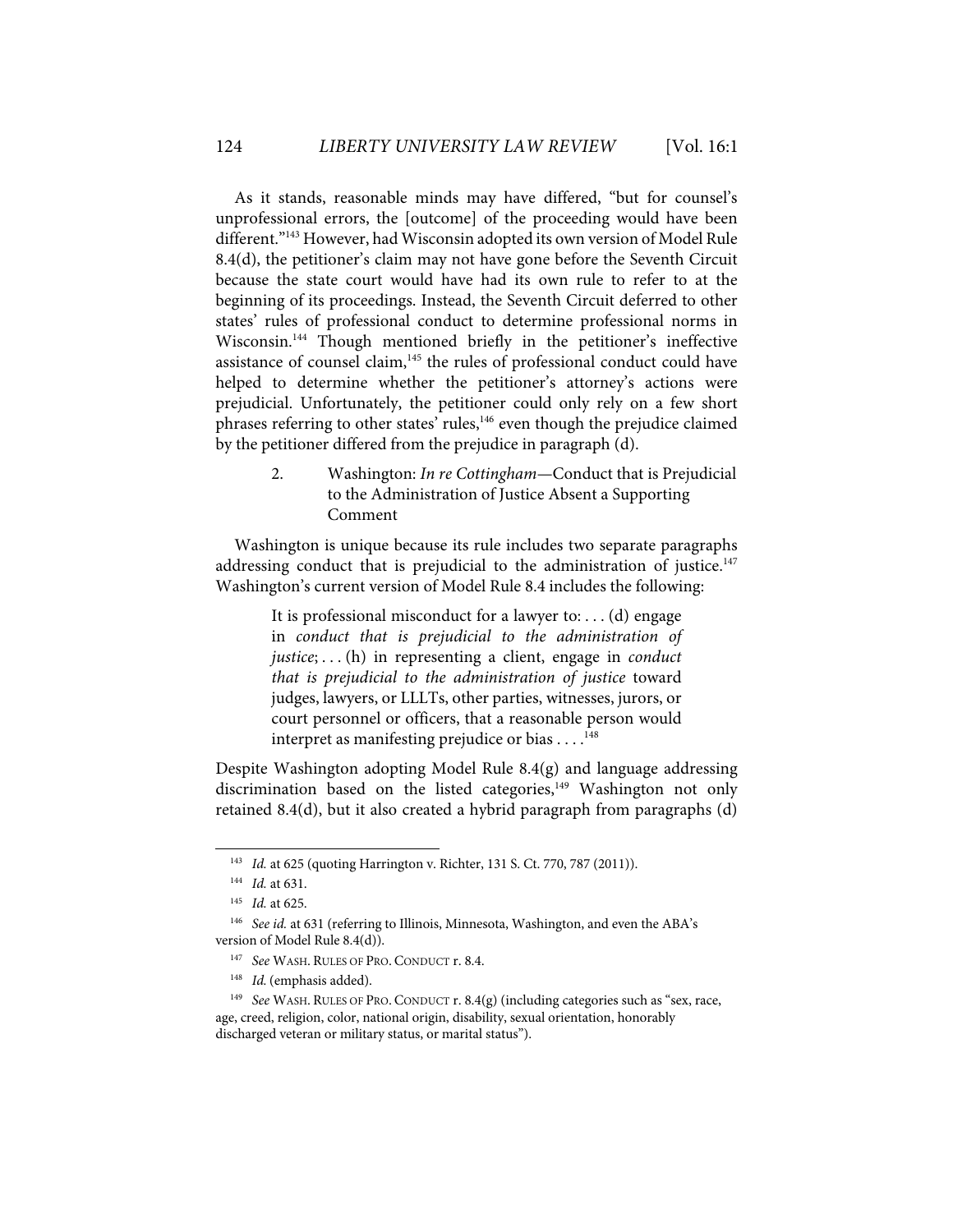and (g), as reflected by paragraph (h) above. Thus, Washington created a second paragraph that delineated a narrower approach in defining conduct that is prejudicial to the administration of justice but also preserved a broad approach to paragraph (d). At the time *In re Cottingham* was decided, though it spanned across a "five-year boundary line dispute,"<sup>150</sup> Washington's version of Model Rule 8.4 aligned with the changes adopted by the ABA after 2016 and accommodated both paragraphs (d) and (g) to promote ABA objectives. 151

Unlike most states, Washington's version of Model Rule 8.4 includes several well-developed paragraphs that address conduct that is prejudicial to the administration of justice but fails to include similarly developed supporting comments.<sup>152</sup> Despite Washington's unique approach, like many other states, it has yet to draft a supporting comment for its version of paragraph (d).153

Prior to the proceedings in *Cottingham* that led to an eighteen-month suspension, the attorney had no record of misconduct or discipline.<sup>154</sup> However, the attorney's thirty-year streak of practicing law absent disciplinary issues ended in June 2009 when he filed a lawsuit against his neighbors over the removal of eight laurel bushes.155 The trial judge found in favor of the attorney's claim of adverse possession; however, the trial judge also condemned the land in favor of his neighbors.<sup>156</sup> Thus, the judge ordered the attorney's neighbors to pay the fair market value of the land and damages for the bushes, but the attorney did not accept.<sup>157</sup> Instead, the attorney pursued a number of legal challenges to change the court's decision, which included "court filings [that] were often, but not always, unintelligible [and] rife with typographic and grammatical errors . . . ."158 Finally, in August 2015,

<sup>150</sup> *In re* Cottingham, 423 P.3d 818, 820 (Wash. 2018).

<sup>151</sup> As highlighted in the ABA's report revising Model Rule 8.4, the Association's objectives were reformulated in 2008 to include "four major 'Goals' . . . ." Lynk, *supra* note 29, at 1. Two of which included the promotion of "full and equal participation in the association, our profession, and the justice system by all persons" and the elimination of "bias in the legal profession and the justice system." *Id.*; *see* WASH. RULES OF PRO. CONDUCT r. 8.4.

<sup>&</sup>lt;sup>152</sup> WASH. RULES OF PRO. CONDUCT r. 8.4 cmts.

<sup>&</sup>lt;sup>153</sup> Washington's supporting comment currently reads as follows: "Legitimate advocacy respecting the factors set forth in paragraph (h) does not violate paragraphs (d) or (h)." WASH. RULES OF PRO. CONDUCT r. 8.4 cmt. 3.

<sup>154</sup> *In re Cottingham*, 423 P.3d at 820.

<sup>155</sup> *Id.* 

<sup>156</sup> *Id.* at 820–21.

<sup>157</sup> *Id.* at 821.

<sup>&</sup>lt;sup>158</sup> *Id.* (internal citation and quotation marks omitted).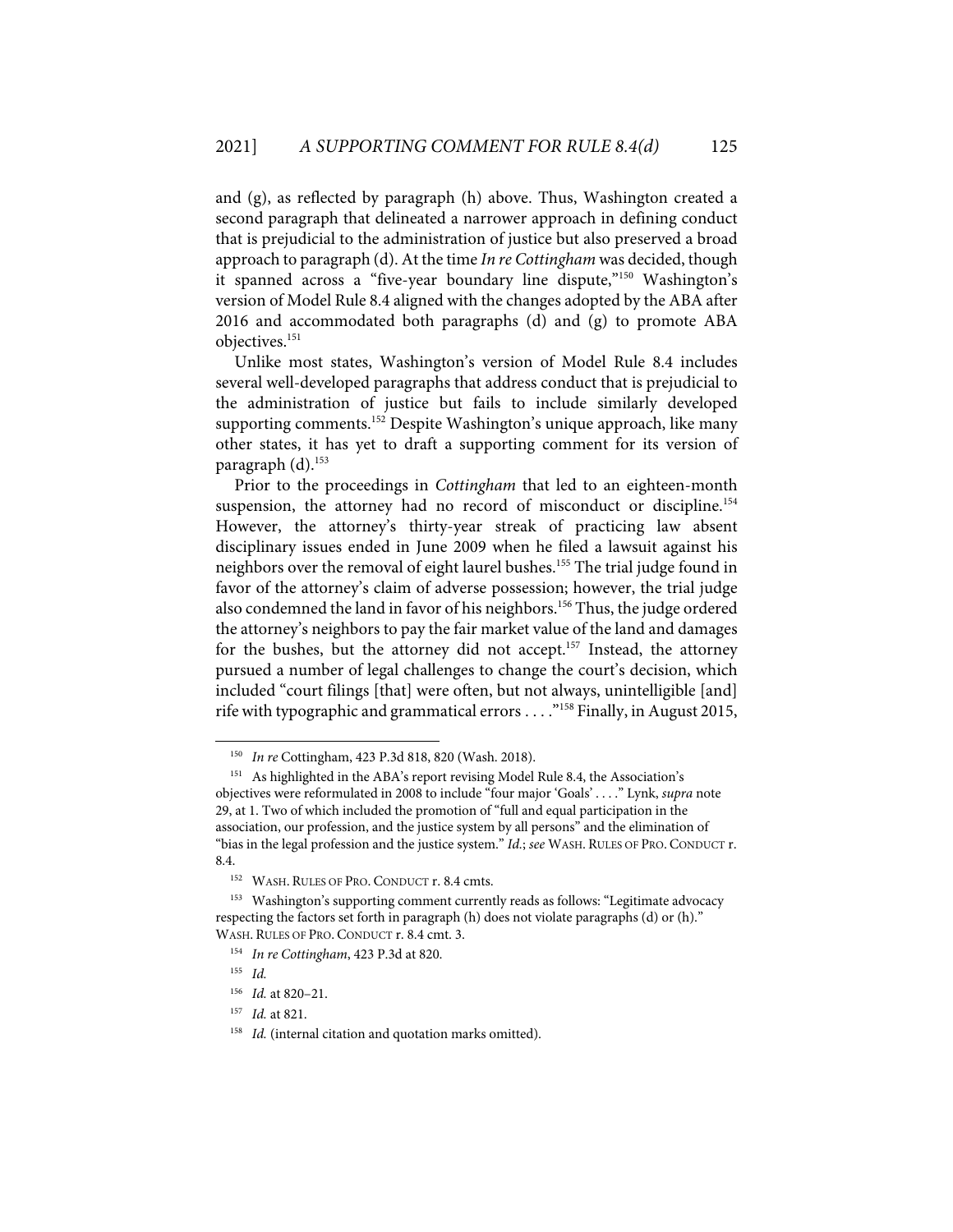the attorney accepted his neighbor's payment for the land.<sup>159</sup>

Those laurel bushes were worth more than anyone could have anticipated. The attorney's "pursuit involved two lawsuits, four judicial appeals, two administrative appeals, [over 700 filings], . . . and nearly \$60,000 in sanctions for [pleadings and motions] violations."<sup>160</sup> Notwithstanding the surge of sanctions at each stage of the litigation, the court pointed out that the attorney's "initial lawsuit was not frivolous."<sup>161</sup> But because the attorney "had ample warning that his arguments were unavailing and his continued pursuit was frivolous," his suspension was warranted.<sup>162</sup> The Office of Disciplinary Counsel (ODC) "formally charged [the attorney] with five counts of violating the Rules of Professional Conduct."<sup>163</sup> The last count included that "[b]y pursuing litigation and/or appeals before the trial court, the court of appeals, and/or the . . . County hearing examiner with intent to harass and/or annoy [his neighbors], [the attorney] violated RPC  $\dots$  8.4(d) (conduct prejudicial to the administration of justice). $"164$  The attorney denied all charges. $165$ 

Essentially, the attorney "interfer[ed] with the administration of justice by consuming substantial judicial time and resources without justification."166 The court further provided that conduct that is prejudicial to the administration of justice "applies to 'violations of practice norms and physical interference with the administration of justice,"<sup>167</sup> which "is generally . . . carried out by an attorney in an official or advocatory role."168 As a result, the consumption of judicial resources violates practice norms and thus paragraph (d).<sup>169</sup> Although the attorney's initial pleadings were not frivolous and his conduct conformed with practice norms when filing suit, the repetitive nature of each new pleading and motion amounted to an "intent to harass his neighbors," especially because his pleadings were "made in his role as an advocate for himself and his wife."170

*Cottingham* seemed to further solidify Washington's consistent approach to addressing violations related to conduct that is prejudicial to the

<sup>159</sup> *Id.* at 822.

<sup>160</sup> *In re Cottingham*, 423 P.3d at 820, 822.

<sup>161</sup> *Id.* at 822.

<sup>162</sup> *Id.* 

<sup>163</sup> *Id.* 

<sup>164</sup> *Id.* at 823.

<sup>165</sup> *Id.*

<sup>166</sup> *In re Cottingham*, 423 P.3d at 823.

<sup>167</sup> *Id.* at 825 (quoting *In re* Curran, 801 P.2d 962, 970 (Wash. 1990)).

<sup>168</sup> *Id.* (citing *In re* Conteh, 284 P.3d 724, 731 (Wash. 2012)).

<sup>169</sup> *Id.*

<sup>170</sup> *Id.* at 822, 825.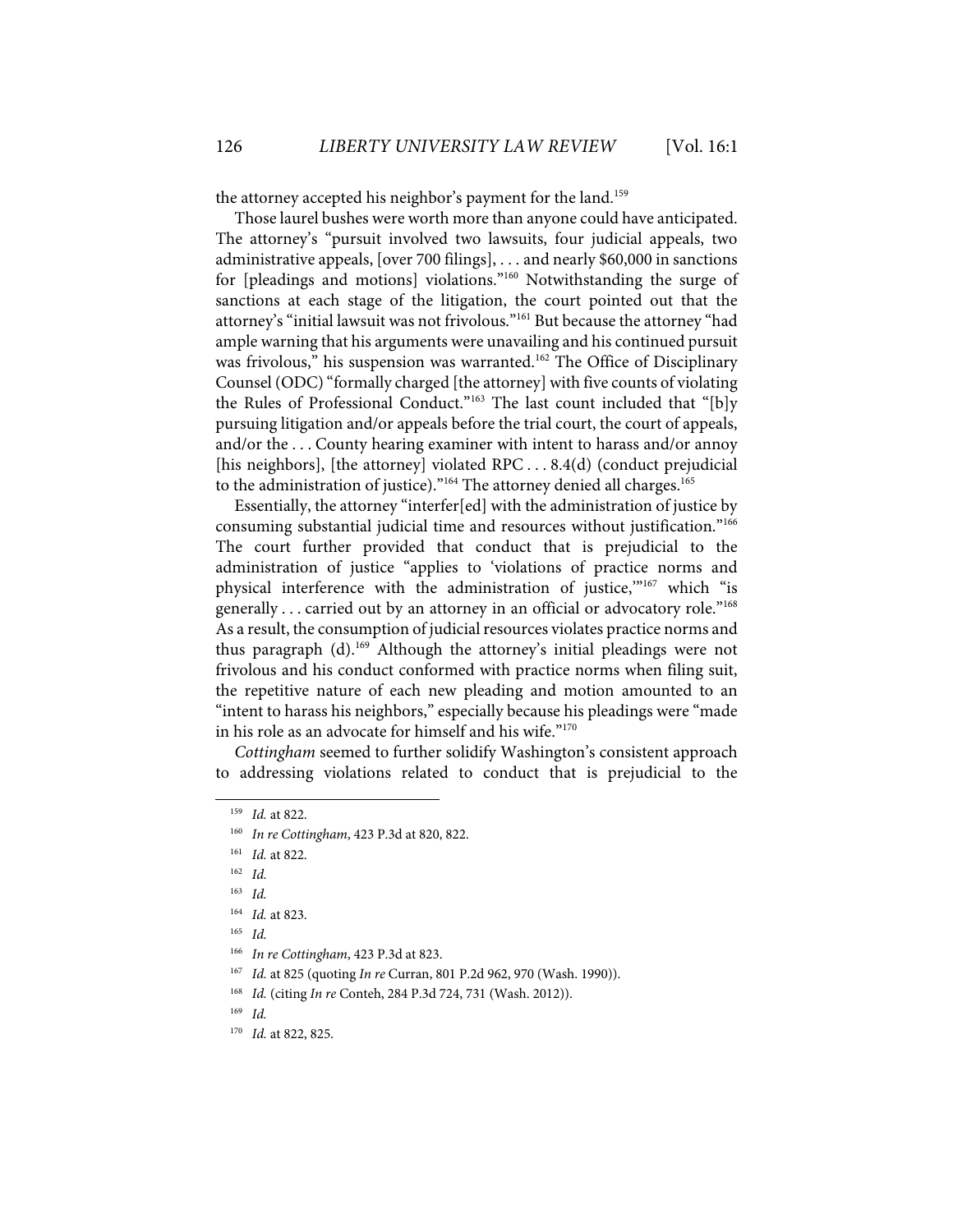administration of justice. Despite the progression of modern trends, Washington seems to employ a fairly moderate textual approach when interpreting its version of paragraph (d). In addressing misconduct under Model Rule 8.4, the court affirmed Washington's focus on the "purposes of lawyer discipline" and "serious misconduct" directly related to a lawyer's "professional life,"<sup>171</sup> not to conduct that did not directly relate to the practice of law.172 However, Washington does not embrace a strict focus on conduct that directly interferes with the administration of justice.<sup>173</sup>

For example, the court acknowledged that "[t]he modern trend focuses lawyer discipline fairly tightly upon conduct which directly interferes with the administration of justice or occasions doubt about a lawyer's competence or honesty."174 Notwithstanding the modern trend, as advanced by the ABA, Washington did "not fully embrace" it.<sup>175</sup> However, Washington did "embrace the modern trend by putting more emphasis on disciplining lawyers for violation[s] of practice norms."176 As seen in *Cottingham*'s review of the attorney's disciplinary proceedings, violating practice norms amounts to conduct that is prejudicial to the administration of justice.<sup>177</sup> Both in 1990 and as recently as 2018, violating practice norms amounted to conduct that is prejudicial to the administration of justice, which made it difficult for the court to determine whether an attorney's "acts merit[ed] discipline and if so, what sort of discipline,"<sup>178</sup> when based on practice norms.

Despite the difficulties that may come with using "practice norms" to determine whether conduct is prejudicial to the administration of justice, there are numerous examples of violations of practice norms that clearly fall within the proscribed conduct of Model Rule 8.4(d), which require little to no interpretation.<sup>179</sup> Further, proscribed conduct as measured or determined by practice norms seems to be confined to only two specific contexts: (1)

<sup>171</sup> *In re* Curran, 801 P.2d 962, 966 (Wash. 1990).

<sup>172</sup> *See id.*

<sup>173</sup> *Id.*

<sup>174</sup> *Id.*

<sup>175</sup> *Id.* (emphasis added).

<sup>176</sup> *Id.*

<sup>177</sup> *See In re* Cottingham, 423 P.3d 818, 824–25 (Wash. 2018).

<sup>178</sup> *In re Curran*, 801 P.2d at 966.

<sup>179</sup> *See, e.g.*, *In re* Johnson, 790 P.2d 1227 (Wash. 1990) (converting trust fund money to personal use); *In re* Lynch, 789 P.2d 752, 754 (Wash. 1990) (taking photos of undercover police and showing them to a friend with a cocaine problem); *In re* Krogh, 536 P.2d 578, 579 (Wash. 1975) (conspiring to violate civil rights by breaking into a psychiatrist's office to steal documents); *In re* Conteh, 284 P.3d 724, 728 (Wash. 2012) (en banc) (holding that the attorney had falsely and incorrectly made statements that influenced the tribunal's decision and thus were "prejudicial to the administration of justice").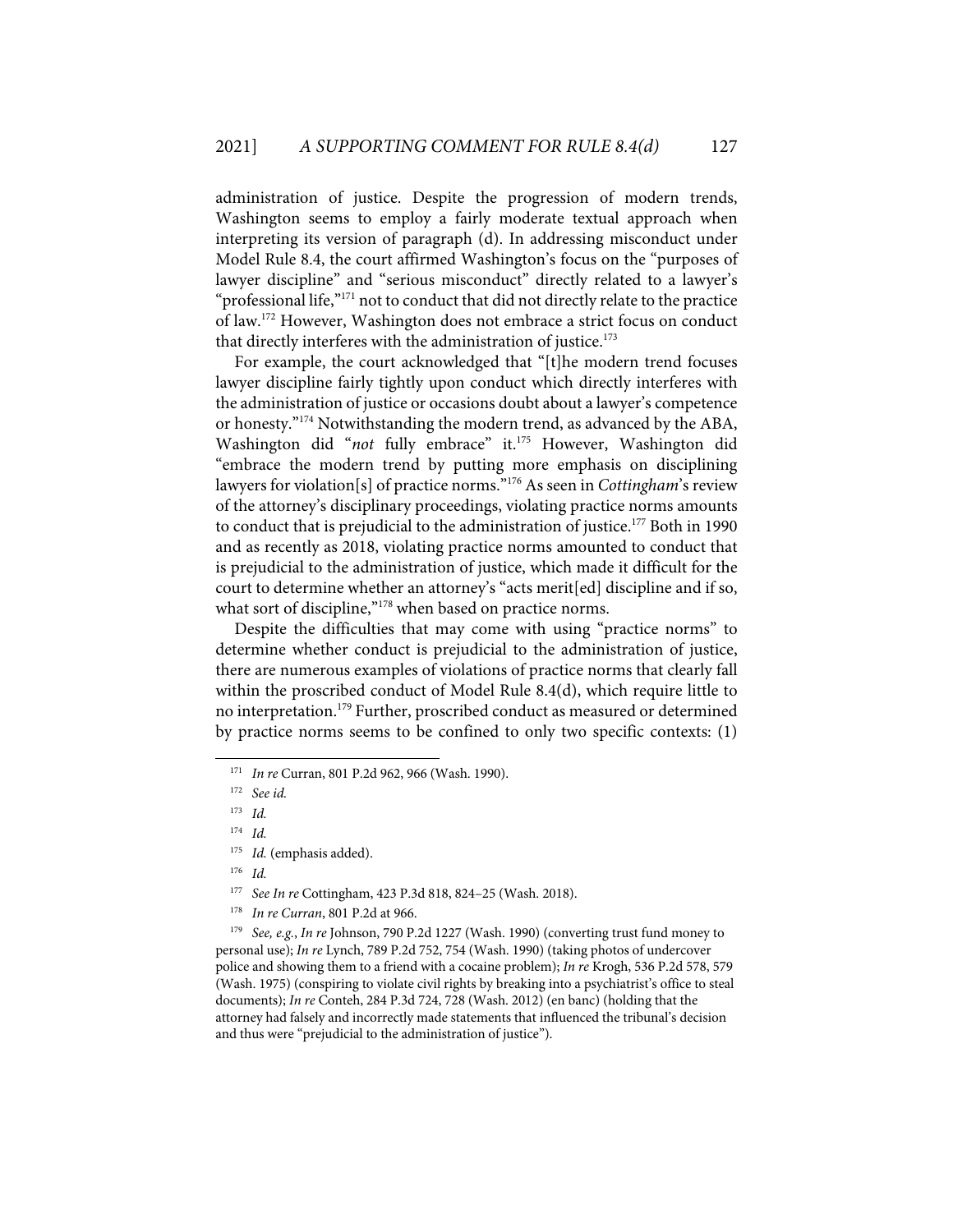"conduct of an attorney in his official or advocatory role" or (2) "conduct which might physically interfere with enforcing the law."<sup>180</sup> Thus, when determining whether conduct is prejudicial to the administration of justice, Washington follows a fairly textual understanding of the administration of justice, even with the supplementary considerations of practice norms serving as a backdrop.

If practice norms are part of determining whether conduct was associated with an attorney's professional life or whether it physically interfered with the justice system, then it stands to reason that Washington would differentiate between conduct that is prejudicial to the *administration* of justice and conduct that is prejudicial to *persons*. Otherwise, it would have been irrelevant for Washington to have recognized a general trend of decisions identifying conduct that was prejudicial to the administration of justice as seen in *Curran*<sup>181</sup> and others. By simply distilling the text to anchor its understanding of Model Rule 8.4(d), Washington's focus seems to be on an attorney's disposition or physical interference in the administration of the law, not on persons. Providing for an "expansive construction of the rule against conduct prejudicial to the administration of justice [is] unnecessary, even if the aims of lawyer discipline are viewed rather expansively."182 Therefore, imposing sanctions under the Rule was never "meant to protect the bar from damage done to the reputation of its members *not* connected with either physical interference with law enforcement or violation of practice norms."183 Though Washington provides these distinctions in its case law, it has yet to include them in a supporting comment for paragraph (d). Only time will tell if Washington's trend of rule development will spill over into its supporting comments.

> 3. Louisiana: *In re McCool*—Conduct that is Prejudicial to the Administration of Justice Absent Supporting Comments

Louisiana's current version of Model Rule 8.4(d) reads as follows: "It is professional misconduct for a lawyer to . . . (d) Engage in conduct that is prejudicial to the administration of justice."184 Louisiana is a unique state

<sup>180</sup> *In re Curran*, 801 P.2d at 970.

<sup>&</sup>lt;sup>181</sup> "Decisions in this jurisdiction show that conduct deemed prejudicial to the administration of justice has generally been conduct of an attorney in his official or advocatory role or conduct which might physically interfere with enforcing the law." *Id.* The court recognized, "Professor Hazard, a leading authority on legal ethics, [who] stated that the rule against conduct prejudicial to the administration of justice should be construed to include only clear violations of accepted practice norms." *Id.*

<sup>182</sup> *Id.*

<sup>183</sup> *Id.* (emphasis added).

<sup>&</sup>lt;sup>184</sup> LA. STATE BAR ASS'N art. XVI § 8.4 (2018).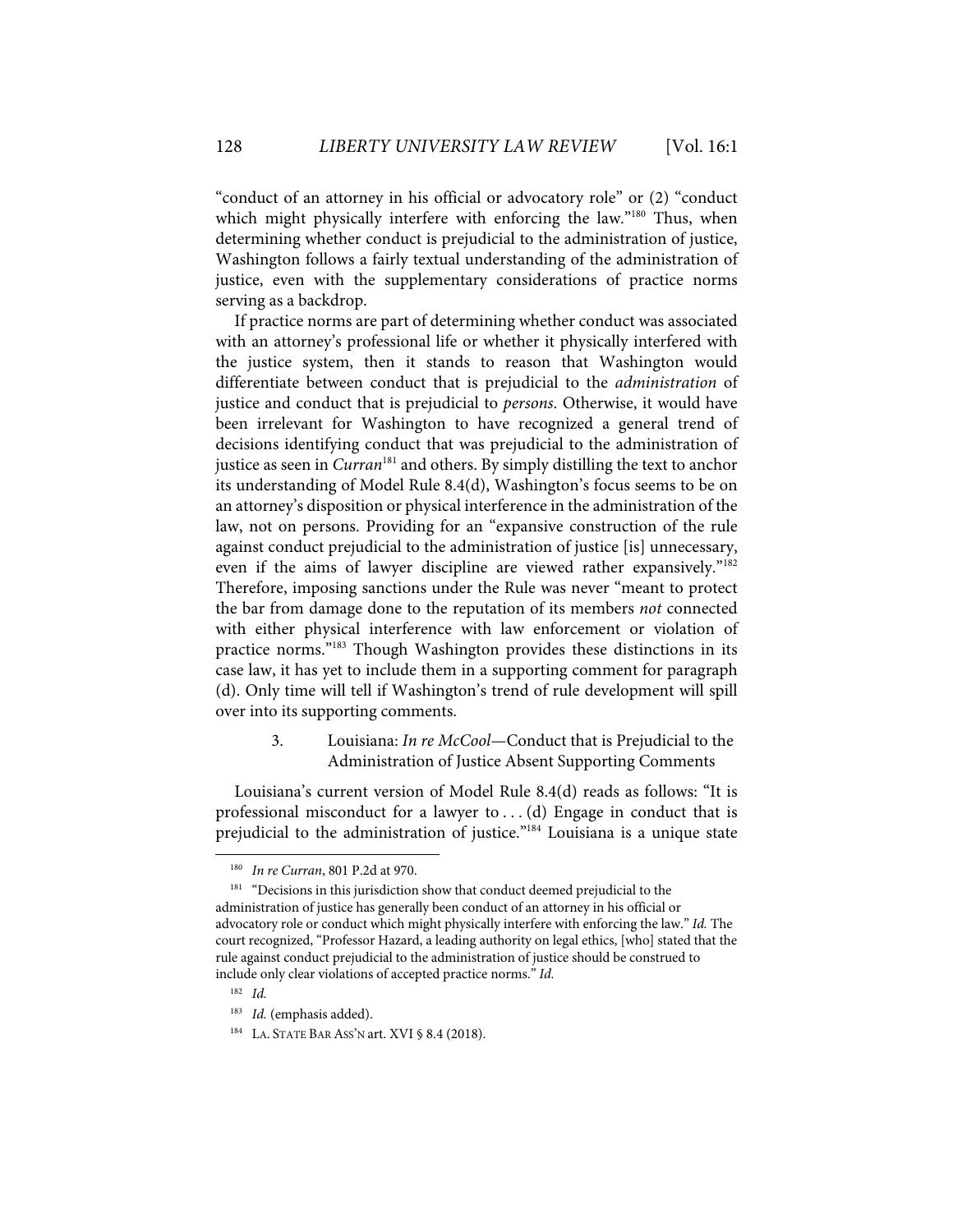because none of its black letter rules of professional conduct have supporting comments.185 Despite Louisiana's missed opportunities, it has taken advantage of not having supporting comments because "problems of vagueness and overbreadth"186 have been implicitly addressed in its case law.187 At the time *McCool* was decided, Louisiana's version of paragraph (d) had not changed since its initial adoption in December 1986.<sup>188</sup>

In determining sanctions, Louisiana is mindful that "disciplinary proceedings are not primarily to punish the lawyer, but rather are designed to maintain high standards of conduct, protect the public, preserve the integrity of the profession, and deter future misconduct."189 Therefore, "[t]he discipline to be imposed depends upon the facts of each case and the seriousness of the offenses involved considered in light of any aggravating and mitigating circumstances."190 Though the *McCool* court followed a set process when determining sanctions by weighing several factors in a two-step assessment, the court did not formulate a clear process to determine whether an attorney's conduct violates the state's rules of professional conduct. In the court's defense, attorneys will know they have crossed the line when their conduct is egregious enough;<sup>191</sup> however, it is difficult to know precisely when that line has been crossed. For example, in *McCool*, Justice Crichton wrote separately to highlight respondent's "disregard":

> [R]espondent's most astounding and *egregious* action is her complete and utter lack of remorse, and defiance in the face of her impending sanction. At oral argument of this matter, respondent admitted she did "not have any remorse for [her] conduct" and that she would "continue to speak out and advocate for change." It is unfortunate that respondent does not seem to understand that being a zealous advocate does not equate to such repugnant disrespect for the system we are charged to honor and serve.<sup>192</sup>

<sup>185</sup> *See* LA. STATE BAR ASS'N art. XVI (2018); Smith, *supra* note 84, at 16–17.

<sup>186</sup> Smith, *supra* note 84, at 16–17, 86–87.

<sup>187</sup> *See, e.g.*, *In re* McCool, 2015-0284 (La. 6/30/15); 172 So. 3d 1058; *In re* O'Dwyer, 2016- 1848 (La. 3/15/17); 221 So. 3d 1 (per curiam); *In re* Evans, 2019-01461 (La. 12/10/19); 284 So. 3d 634 (per curiam); *In re* Gill, 2015-1373 (La. 10/23/15); 181 So. 3d 669 (per curiam).

<sup>188</sup> *See* LA. STATE BAR ASS'N art. XVI § 8.4 (1986).

<sup>189</sup> *In re* McCool, 2015-0284, pp. 31–32 (La. 6/30/15); 172 So. 3d 1058, 1078 (citing La. State Bar Ass'n v. Reis, 513 So. 2d 1173, 1177–78 (La. 1987)).

<sup>190</sup> *Id.* at 32, 172 So. 3d at 1078 (citing La. State Bar Ass'n v. Whittington, 459 So. 2d 520, 524 (La. 1984)).

<sup>191</sup> *E.g.*, *id.* at 41, 172 So. 3d at 1089–90 (Crichton, J., concurring).

<sup>192</sup> *Id.* at 41, 172 So. 3d at 1090 (emphasis added).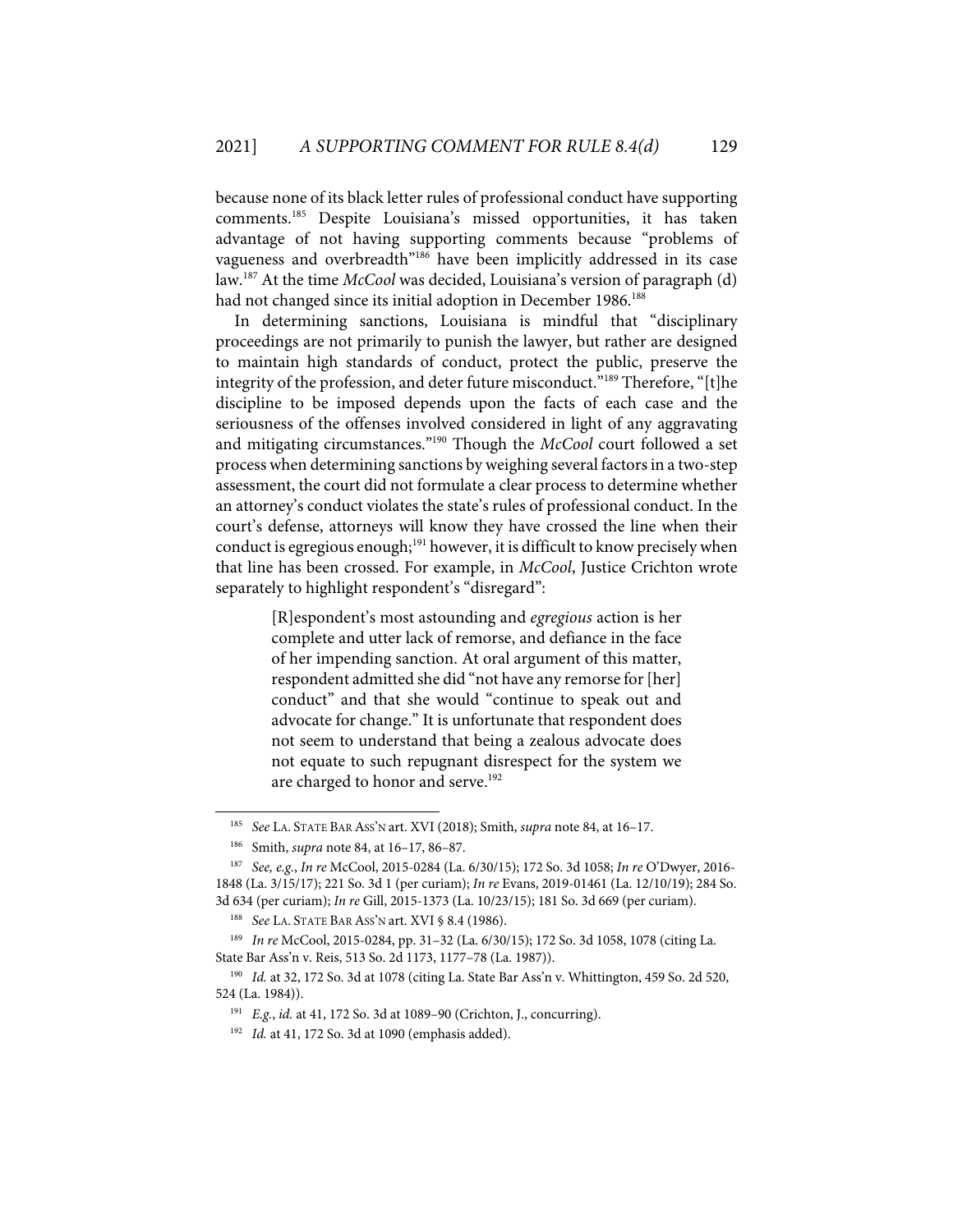Hence, it was not that the respondent's conduct prejudiced the administration of justice and violated other rules of professional conduct, but that she neither noticed nor acknowledged that her conduct warranted such disregard by the court. The respondent believed her conduct was "perfectly okay."193

In a "rather complex" series of events, the respondent's disciplinary proceedings sprouted from her friend Raven's divorce in 2006.194 Raven accused her former husband of sexually abusing their two daughters.<sup>195</sup> These accusations were part of proceedings pending resolution before Judge Deborah Gambrell in Mississippi.<sup>196</sup> Thus, in an effort to further her friend's intentions, the respondent filed a petition before Judge Dawn Amacker in Louisiana to begin intrafamily adoption proceedings on behalf of Raven's new husband.<sup>197</sup> However, displeased with the rulings made by both judges, the respondent "drafted an online petition entitled 'Justice for [H] and [Z]' which she and Raven posted on the internet at change.org, along with a photo of the two girls."198

To further disseminate the petition, the respondent posted the "petition on her blog site and in online articles she authored," which included the judges' offices' contact information and encouraged readers to express how they felt about the cases by contacting the judges.<sup>199</sup> One of the signers of the petition contacted Judge Gambrell's office and said that "she would 'be paying attention' to Raven's case 'due to the fact that Judge Gambrell refused to hear evidence of abuse in the case of little girls who [were] likely being molested by their father.'"200 Similarly, Raven or her mother faxed a copy of the petition to Judge Amacker's office, which was returned with instructions that the attorney caution Raven against these communications.<sup>201</sup> Nevertheless, the respondent persisted and even provided a link to audio recordings of Raven and the two girls discussing the alleged abuse.<sup>202</sup> Later, the respondent went on to use her "personal Twitter account to promote the online petition and to . . . draw attention to the audio recordings."<sup>203</sup> On one

- 198 *Id.* at 2, 172 So. 3d at 1061.
- 199 *Id.* at 3, 172 So. 3d at 1061.
- 200 *Id.* at 4, 172 So. 3d at 1062.
- 201 *In re* McCool, 2015-0284, pp. 4–5 (La. 6/30/15); 172 So. 3d 1058, 1062.
- 202 *Id.*
- 203 *Id.* at 6, 172 So. 3d at 1063.

<sup>193</sup> *Id.* at 21, 172 So. 3d at 1072.

<sup>194</sup> *Id.* at 1, 172 So. 3d at 1060.

<sup>195</sup> *In re* McCool, 2015-0284, p. 1 (La. 6/30/15); 172 So. 3d 1058, 1060.

<sup>196</sup> *Id.*

<sup>197</sup> *Id.* at 2, 172 So. 3d at 1060–61.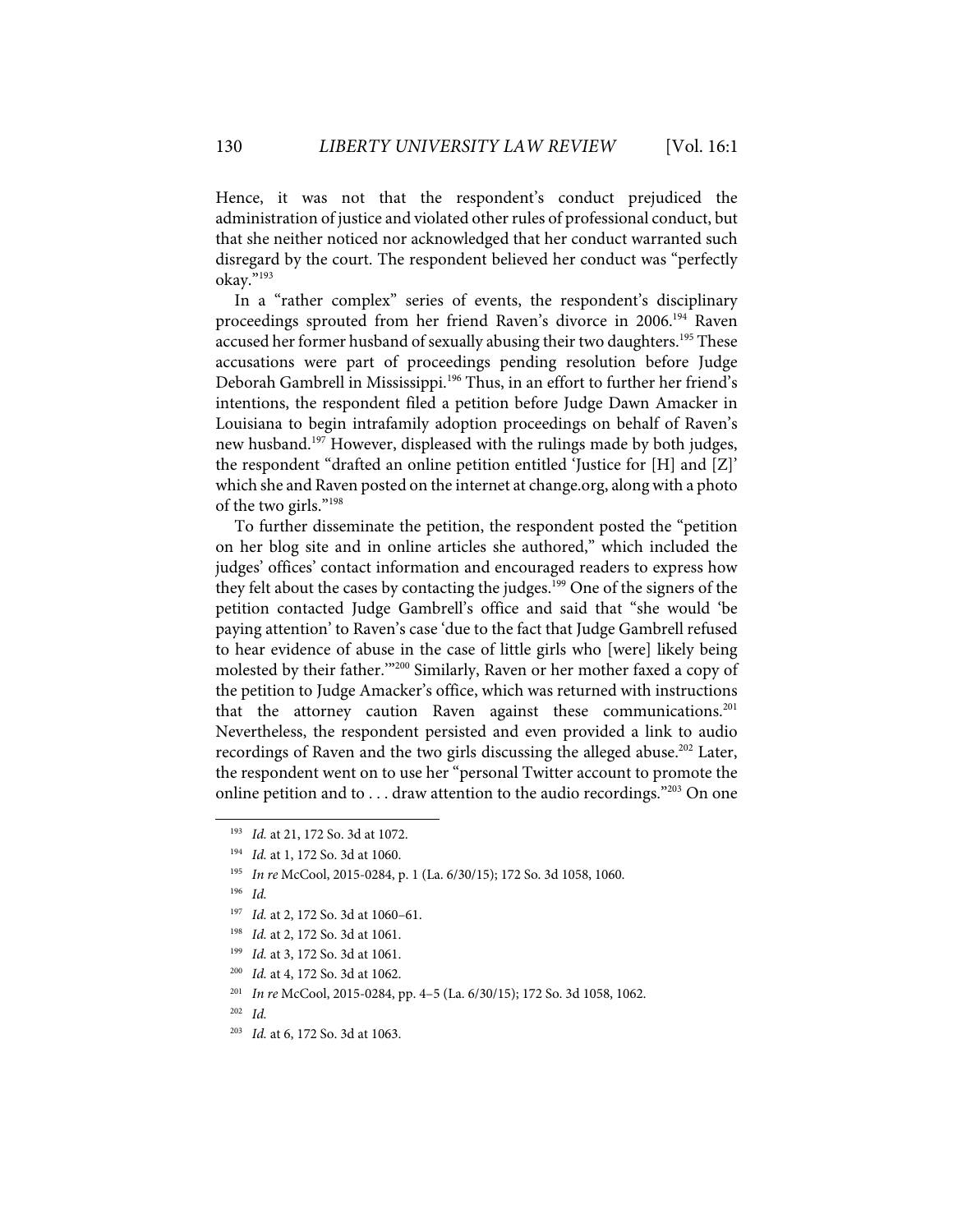particular day, she tweeted thirty times about it.<sup>204</sup>

After both Judge Amacker and Judge Gambrell recused themselves,<sup>205</sup> the ODC filed one count against the respondent, alleging her conduct violated Louisiana Rule 8.4(d), among others.<sup>206</sup> Thus, in an effort to properly distinguish the allegations brought against the respondent, the court created three broad categories, one of which included a discussion on conduct prejudicial to the administration of justice.<sup>207</sup> The court used specific instances of the respondent's conduct to determine whether she violated the first two categories—improper ex parte communications and dissemination of false and misleading information. <sup>208</sup> But when assessing the third category—conduct prejudicial to the administration of justice—the court pointed out that the attorney's "overall conduct" constituted a violation. 209 Nevertheless, at her formal hearing, the respondent "suggested her conduct was justified by what the judges had done in the underlying cases and in the interest of protecting the minor children."210 Also, during her testimony, when asked, "What is your recourse then under the law?"—after she exhausted what the law allowed—she answered, "Weep for the children."<sup>211</sup>

After concluding the respondent violated Louisiana Rule 8.4(d), the court implied three major findings from the ODC hearing committee. First, using extraneous communications, information, or publications to influence a judge's ruling violates paragraph (d).<sup>212</sup> Second, intimidating the "independence and integrity" of the court violates paragraph  $(d)$ .<sup>213</sup> Third, causing a judge to be concerned for his or her personal safety violates  $\alpha$  paragraph  $(d)$ .<sup>214</sup> Notwithstanding the committee's conclusions, the respondent claimed she intended her statements to "encourage the public, to extoll their elected judges to do justice, listen to the evidence, apply the law,

<sup>&</sup>lt;sup>204</sup> *Id.* One of the tweets included the following: "Judges are supposed to know s[] about—the law—aren't they. And like evidence and s[ ]? Due process? [link to online petition]." *Id.*

<sup>205</sup> *Id.* at 8–9, 172 So. 3d at 1065.

<sup>206</sup> *Id.* at 9–10, 172 So. 3d at 1065.

<sup>207</sup> *In re* McCool, 2015-0284, p. 15 (La. 6/30/15); 172 So. 3d 1058, 1068–69.

<sup>208</sup> *See id.* at 16–26, 172 So. 3d at 1069–75.

<sup>209</sup> *Id.* at 26, 31, 172 So. 3d at 1075, 1078. McCool's "overall conduct" included using the "internet and social media . . . to influence the judges and to expedite . . . her goals in the case . . . ." *Id.* at 26, 172 So. 3d at 1075.

<sup>210</sup> *Id.* at 11, 172 So. 3d at 1066.

<sup>211</sup> *Id.*

<sup>212</sup> *See id.* at 26–27, 172 So. 3d at 1075.

<sup>213</sup> *See In re* McCool, 2015-0284, pp. 26–27 (La. 6/30/15); 172 So. 3d 1058, 1075.

<sup>214</sup> *See id.* at 27, 172 So. 3d at 1075.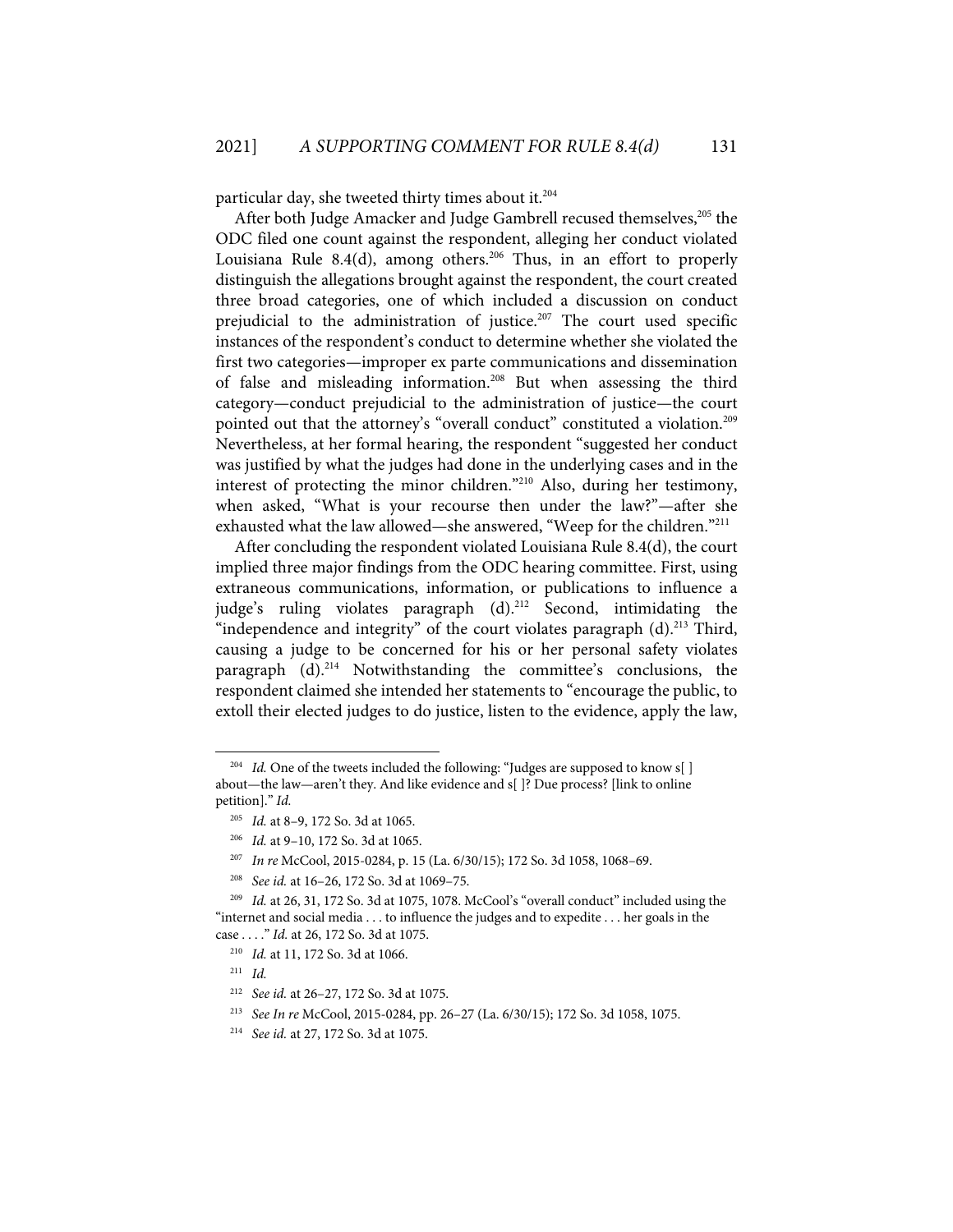and protect children."215 Though the court noted several United States Supreme Court cases within the context of the First Amendment when addressing the respondent's claims,<sup>216</sup> the principles that followed from the court's observations seemed to highlight Model Rule 8.4(d)'s purpose and even provided a glimpse into an attorney's desire for justice and high ethical standards.

The United States Constitution was not meant to shield attorneys from engaging in unethical conduct.<sup>217</sup> Therefore, an attorney's extraneous communications may be "extremely circumscribed"218 to preserve the integrity of the profession and independence of judicial proceedings. If the United States Constitution does not shield attorneys and *is* meant to preserve the integrity of the profession, then attorneys' obligations as officers of the court require them to deny their own desires in exchange for justice and the highest standards of legal ethics. For example, in *In re Sawyer*, Justice Stewart exhorted, "Obedience to ethical precepts may require abstention from what in other circumstances might be constitutionally protected . . . . "<sup>219</sup> Instead of identifying advocates as human beings or lawyers, they are "intimate and trusted and essential part[s] of the machinery of justice, . . . 'officer[s] of the court' in the most compelling sense."220 This goes to show that attorneys are limited—even in their zealous desire to see justice come to fruition. The justice system demands an attorney to renounce all selfish ambition at the threshold of advocacy. Consequently, both to appease fairness and to honor the authority that comes with being an officer of the court, attorneys ought to refrain from conduct perceived to be threatening or intimidating. Thus, it stands to reason that the court in *McCool* held the respondent "to a higher standard than a non-lawyer member of the public"<sup>221</sup> and found the respondent's conduct prejudicial to the administration of justice.

But is it enough to say that the attorney in *McCool* should have known to draw the line where the court suggested it was? Justice Crichton summarized by quoting Judge Benjamin Cardozo: "Membership in the bar is a privilege burdened with conditions."<sup>222</sup> Being that those conditions are often without

<sup>215</sup> *Id.*

<sup>216</sup> *See id.* at 27–29, 172 So. 3d at 1075–77.

<sup>217</sup> *See In re* Sawyer, 360 U.S. 622, 646 (1959) (Stewart, J., concurring).

<sup>218</sup> *In re* McCool, 2015-0284, p. 27 (La. 6/30/15); 172 So. 3d 1058, 1076 (citing Gentile v. State Bar of Nev., 501 U.S. 1030, 1071 (1991)).

<sup>219</sup> *In re Sawyer*, 360 U.S. at 646–47 (Stewart, J., concurring).

<sup>&</sup>lt;sup>220</sup> *Id.* at 668 (Frankfurter, J., dissenting).

<sup>221</sup> *In re* McCool, 2015-0284, p. 29 (La. 6/30/15); 172 So. 3d 1058, 1077.

<sup>222</sup> *Id.* at 41, 172 So. 3d at 1089 (Crichton, J., concurring) (quoting *In re* Rouss, 116 N.E. 782, 783 (N.Y. 1917)).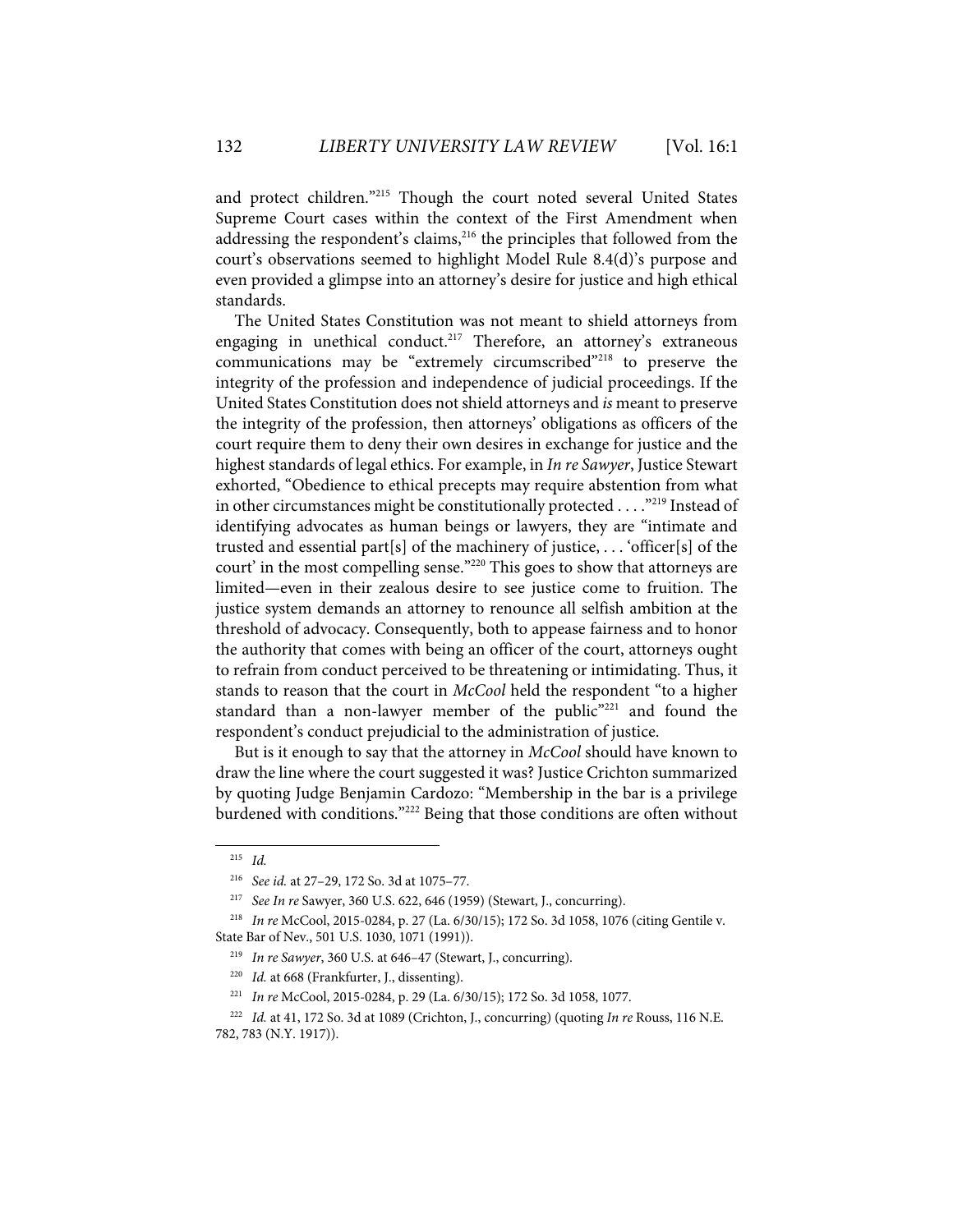count, it is difficult, even now, for the court to determine what those conditions are, or when they are met. Consequently, when do extraneous communications become prejudicial, or when is the independence or integrity of the court violated, let alone the safety of the judiciary? Is it when the administrators of justice are coerced into a position of bias as a result of experiencing prejudice? Or is it when the administrators of justice anticipate the likelihood of an advocate becoming prejudicial? The former is an innate human response, while the latter is a forecasting of the human condition. They are simply two sides of the same coin. On one side, bias is inevitable as a matter of prejudice, and on the other, prejudice is presumed to avoid bias.

> 4. North Carolina: *North Carolina State Bar v. DuMont*— Conduct that is Prejudicial to the Administration of Justice with Supporting Comments

North Carolina's current version of Model Rule 8.4(d) reads as follows: "It is professional misconduct for a lawyer to  $\dots$  (d) engage in conduct that is prejudicial to the administration of justice."223 Even though North Carolina Rule 8.4 only has one paragraph that references "conduct that is prejudicial to the administration of justice," its paragraph has two supporting comments.224 Comment 4 to North Carolina Rule 8.4 reads as follows:

> A showing of actual prejudice to the administration of justice is not required to establish a violation of paragraph (d). Rather, it must only be shown that the act had a reasonable likelihood of prejudicing the administration of justice....Conduct warranting the imposition of professional discipline under paragraph (d) is characterized by the element of intent or some other aggravating circumstance. The phrase "conduct prejudicial to the administration of justice" in paragraph (d) should be read broadly to proscribe a wide variety of conduct, including conduct that occurs outside the scope of judicial proceedings.<sup>225</sup>

Comment 5 reads as follows:

Threats, bullying, harassment, and other conduct serving no substantial purpose other than to intimidate, humiliate, or embarrass anyone associated with the judicial

<sup>223 27</sup> N.C.ADMIN. CODE 2.8.4 (2017).

<sup>224</sup> *See* 27 N.C.ADMIN. CODE 2.8.4 cmts. 4–5 (2017).

<sup>225 27</sup> N.C.ADMIN. CODE 2.8.4 cmt. 4 (2017).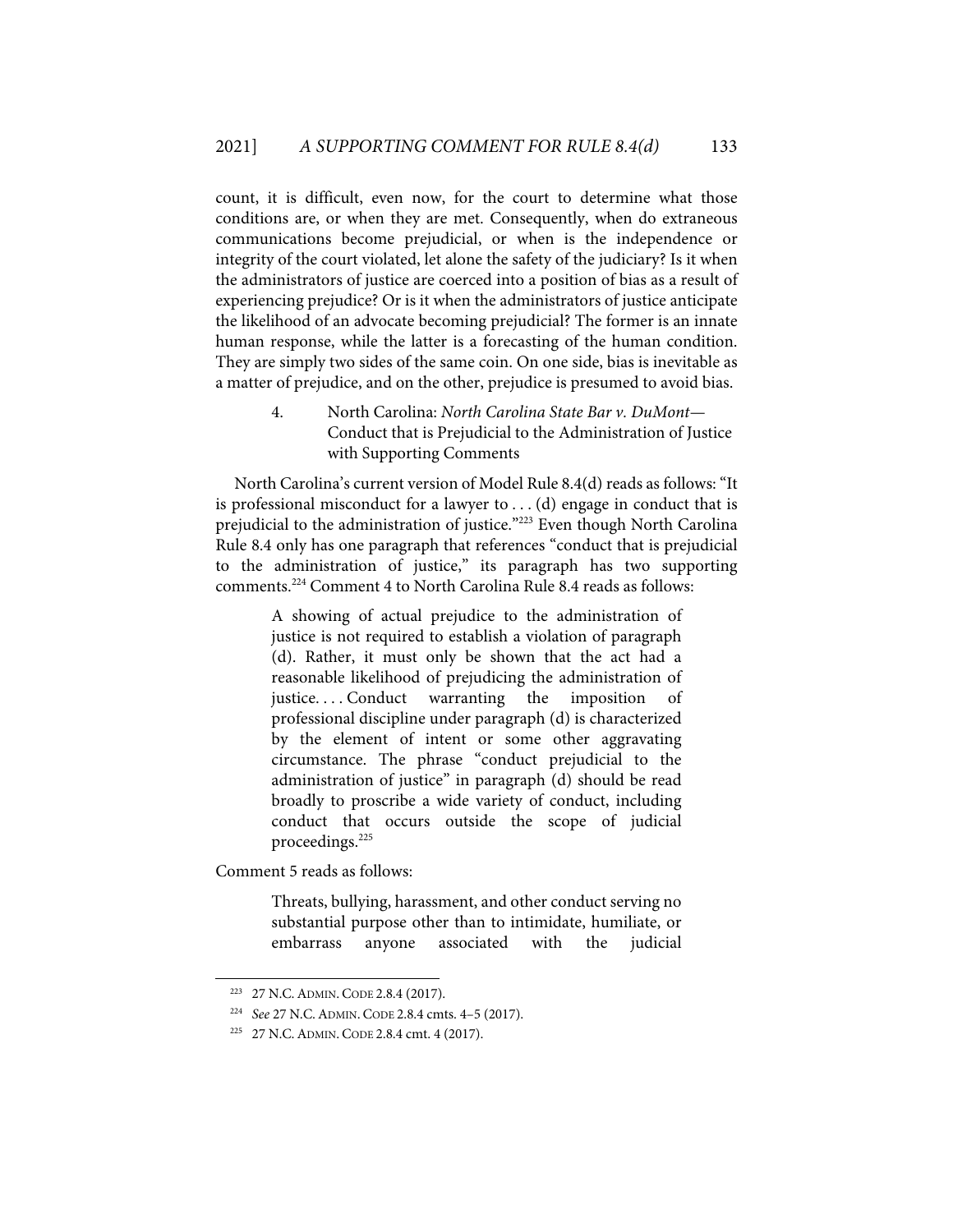process . . . violate the prohibition on conduct prejudicial to the administration of justice. . . . Comments "by one lawyer tending to disparage the personality or performance of another . . . tend to reduce public trust and confidence in our courts and, in more extreme cases, directly interfere with the truth-finding function by distracting judges and juries from the serious business at hand."226

These comments are noteworthy. Of the states that have included supporting comments for their versions of paragraph (d), only a few states have provided their own explanations or illustrations as alternatives to the language drafted by the ABA. <sup>227</sup> North Carolina is one of them. North Carolina's comments have consistently offered guidance in determining whether an attorney's conduct has risen to the level proscribed by paragraph  $(d)$ ,<sup>228</sup> as comments are meant to do.229 *North Carolina State Bar v. DuMont* was a foundational case in developing North Carolina's supporting comments to paragraph (d). North Carolina has continued to build off of *DuMont* to support paragraph (d)'s application. 230

As the keystone case of Comment 4, *DuMont* serves as a general example of when conduct is prejudicial to the administration of justice. The *DuMont* court held that procuring false testimony had a reasonable likelihood of prejudicing the administration of justice and warranted suspension.<sup>231</sup> Thus, when establishing a violation of paragraph (d), a showing of actual prejudice is not required. <sup>232</sup> Instead, it is sufficient to show that an attorney's conduct

229 *See* MODEL RULES OF PRO. CONDUCT Preamble & Scope ¶ 21 (AM. BAR ASS'N 2020).

<sup>226 27</sup> N.C.ADMIN. CODE 2.8.4 cmt. 5 (2017).

<sup>&</sup>lt;sup>227</sup> For example, both Arkansas and Florida drafted a similar supporting comment, but one that differs from the language provided by the ABA prior to the 2016 shift. *See* ARK. RULES OF PRO. CONDUCT r. 8.4 cmt. 3; RULES REGULATING THE FLA. BAR ch. 4 r. 4-8.4 cmt. para. 5 (2021). Also, New York's supporting comment states: "The prohibition on conduct prejudicial to the administration of justice is generally invoked to punish conduct, whether or not it violates another ethics rule, that results in substantial harm to the justice system comparable to those caused by the obstruction of justice . . . ." N.Y. COMP. CODES R. & REGS. tit. 22 § 1200 r. 8.4 cmt. 3 (2021). It ends by summarizing: "The conduct must be seriously inconsistent with a lawyer's responsibility as an officer of the court." *Id.*

<sup>228</sup> *See* discussion *infra* Section III.B.4.

<sup>230</sup> Recently, additional language was added to Comment 4, which was adopted by the Council of the North Carolina State Bar, to further illustrate the Comment's case examples. *See* Amends. to the Rules of Pro. Conduct of the N.C. State Bar, 2017 N.C. LEXIS 789, at \*1, \*5–6 (N.C. Sept. 28, 2017).

<sup>231</sup> N.C. State Bar v. DuMont, 277 S.E.2d 827, 835–36 (N.C. Ct. App. 1981), *modified*, 286 S.E.2d 89 (N.C. 1982).

<sup>232 27</sup> N.C.ADMIN. CODE 2.8.4 cmt. 4 (2017).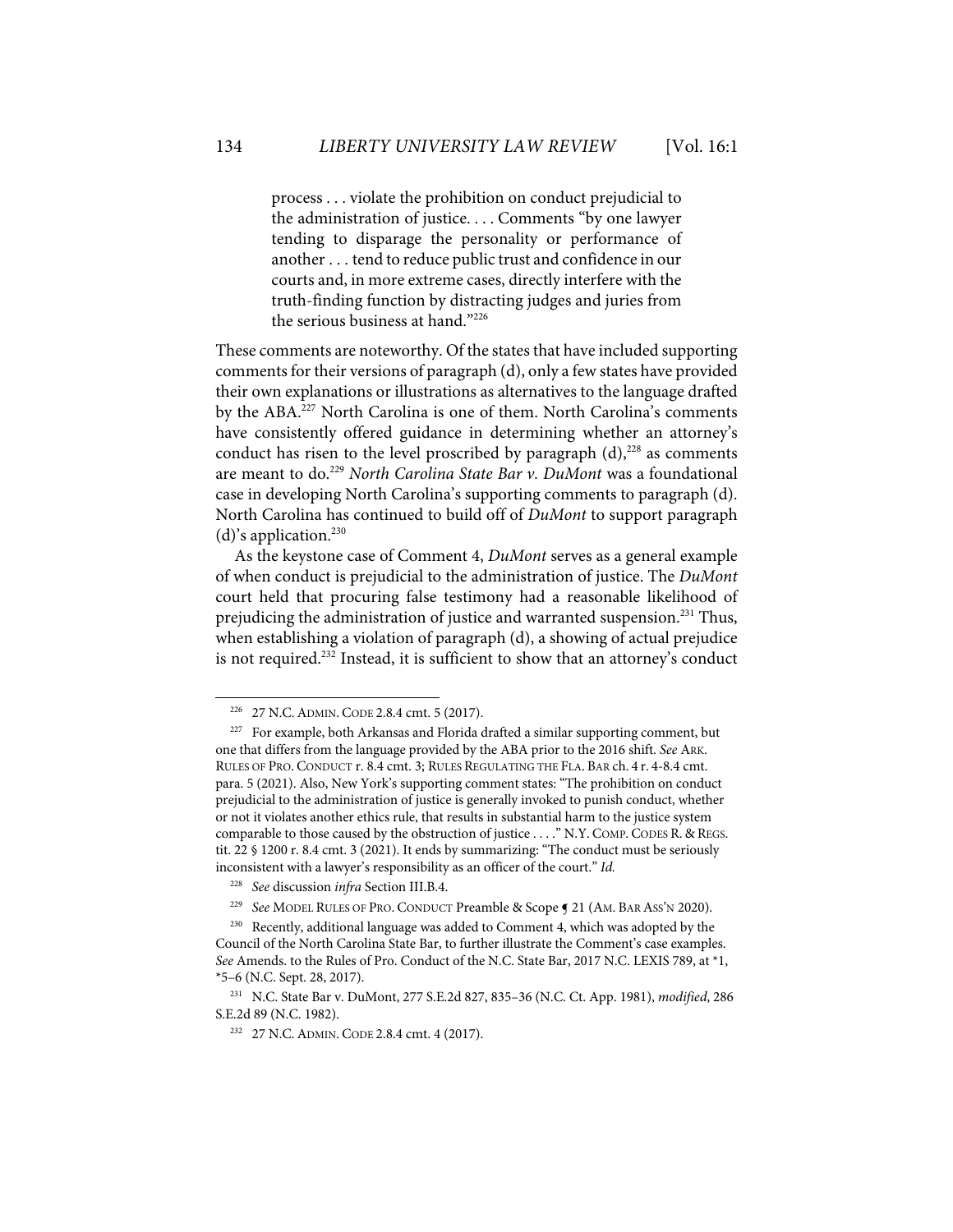had a "*reasonable likelihood*" of prejudicing the administration of justice. 233 *North Carolina State Bar v. Key*<sup>234</sup> further defined paragraph (d)'s scope. For example, neglecting client matters was a violation of paragraph (d), because paragraph (d) could be construed to include conduct "outside the scope of judicial proceedings."235 Consequently, a "[w]illful refusal to appear" on behalf of a client "has a 'reasonable likelihood of prejudicing the administration of justice.'"236

North Carolina courts continue to assess an attorney's conduct based on a broad reading of paragraph (d) and based on the reasonable likelihood of conduct prejudicing the administration of justice, as prescribed by Comment 4.237 For example, in *North Carolina State Bar v. Sutton*, the court emphasized that "'[t]he Comment accompanying each Rule [of Professional Conduct] explains and illustrates the meaning and purpose of the Rule.' As such, the official commentary . . . 'provide[s] guidance for practicing in compliance with the Rules.'"238 It was proper for the court to have utilized the commentary to paragraph (d) in construing paragraph (d)'s meaning.<sup>239</sup> In fact, well before 2016, the language in Comment 4 had already been adopted as a standard in assessing attorney conduct under paragraph  $(d).^{240}$ Consequently, the court reasonably concluded that Sutton's repeated interjections, sarcastic remarks, coached responses, answered questions, and misrepresented assertions of forgery violated paragraph (d), because "such disruptive and improper tactics 'had a *reasonable likelihood* of prejudicing the administration of justice."<sup>241</sup>

In 2017, the Supreme Court of North Carolina decided to amend Comment 4 to include "[c]onduct warranting the imposition of professional discipline under paragraph (d) is characterized by the element of intent or some other aggravating circumstance."<sup>242</sup> Though the amendment was meant to further develop Comment 4, Comment 5 was supplemented because

<sup>233</sup> *Id.* (emphasis added).

<sup>234</sup> N.C. State Bar v. Key, 658 S.E.2d 493 (N.C. Ct. App. 2008).

<sup>235</sup> *Id.* at 501 (quoting 27 N.C.ADMIN. CODE 2.8.4 cmt. 4 (2005)).

<sup>236</sup> *Id.* (quoting 27 N.C.ADMIN. CODE 2.8.4 cmt. 4 (2005)); *see* 27 N.C.ADMIN. CODE 2.8.4 cmt. 4 (2017).

<sup>237</sup> *See* 27 N.C.ADMIN. CODE 2.8.4 cmt. 4 (2017).

<sup>238</sup> N.C. State Bar v. Sutton, 791 S.E.2d 881, 897 (N.C. Ct. App. 2016) (citations omitted) (quoting 27 N.C.ADMIN. CODE 2.0.2(a), (h) (2003)).

<sup>239</sup> *Id.* 

<sup>240</sup> *Id.* (citing *Key*, 658 S.E.2d at 501).

<sup>241</sup> *Id.* at 897, 899 (emphasis added) (quoting 27 N.C.ADMIN. CODE 2.8.4 cmt. 4 (2015)).

<sup>&</sup>lt;sup>242</sup> Amends. to the Rules of Pro. Conduct of the N.C. State Bar, 2017 N.C. LEXIS 789, at \*5–6 (N.C. Sept. 28, 2017).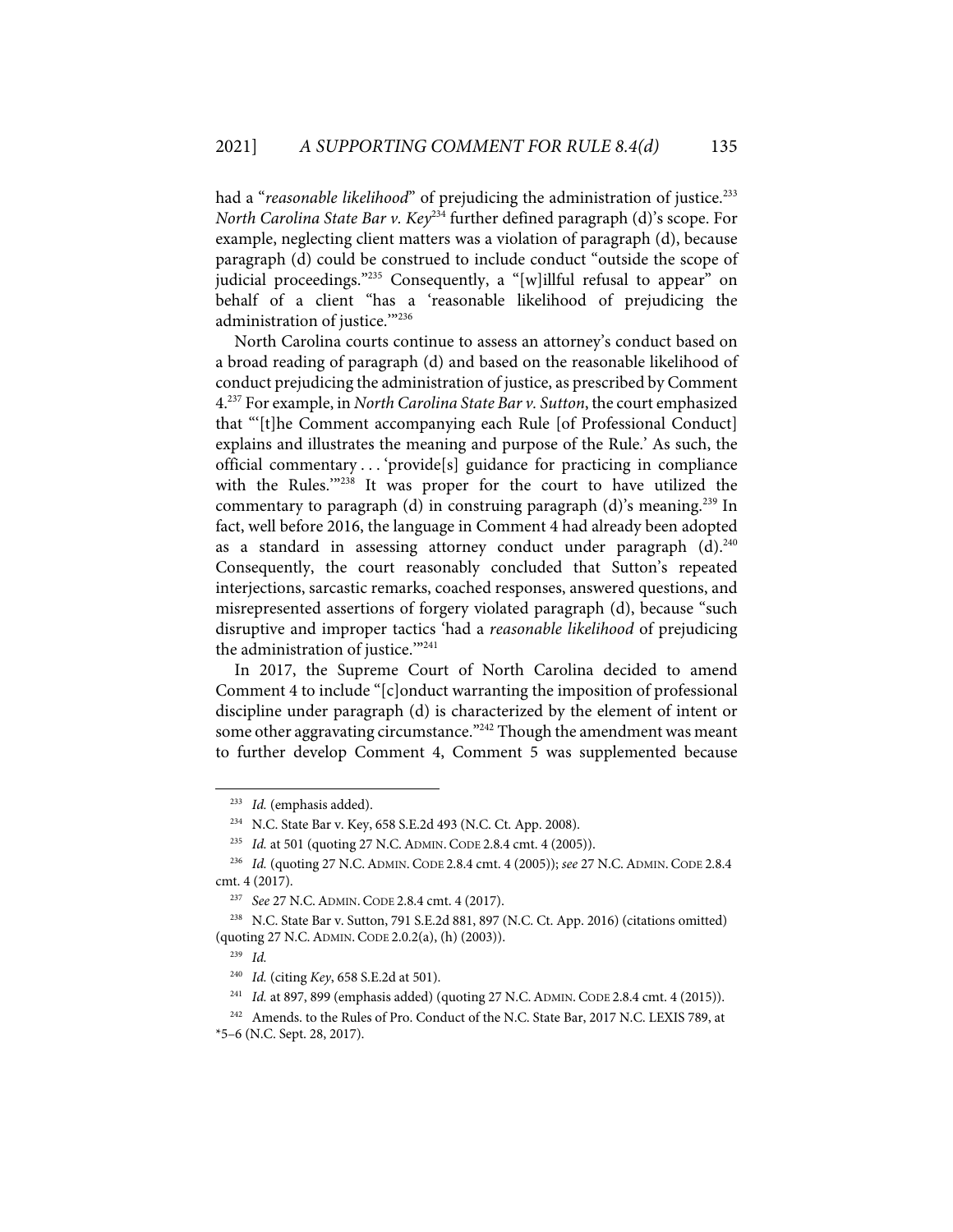Comment 4's "reasonable likelihood" standard would apply to Comment 5 but as defined in the context of Comment 5. As such, the amendment seemed misplaced because it better reflected Comment 5's efforts in defining paragraph (d). For instance, the amendment to Comment 4 characterizes conduct in terms of intent or aggravating circumstances, while Comment 5 highlights examples, such as "[t]hreats, bullying, harassment, and other conduct serving no substantial purpose other than to intimidate, humiliate, or embarrass," which "tend[s] to disparage the personality or performance of another."243 The amendment to Comment 4 seemed to be a precursor to Comment 5 by listing examples of Comment 4's broad language. North Carolina should consider moving the amended language to the beginning of Comment 5. To preserve Comment 4's standard in determining whether conduct is prejudicial to the administration of justice under Comment 5, Comment 5 should simply reference Comment 4's standard.

In light of Comment 5 and other supporting comments, $^{244}$  two cases were decided a few months after the Supreme Court of North Carolina amended Rule 8.4. <sup>245</sup> First, in *North Carolina State Bar v. Foster*, the court held the defendant engaged in conduct "serving no substantial purpose other than to" disrespect the tribunal.<sup>246</sup> As proscribed by Comment 5 and other supporting comments, the "defendant made vulgar and profane statements toward and in the presence of [the] Magistrate [Judge,]" which prejudiced the administration of justice because disrespecting a judicial officer is reasonably likely to encourage disrespect for the courts and legal profession.<sup>247</sup> Apart from Comment 5's admonitions, the defendant's behavior seriously concerned the court, <sup>248</sup> which further affirmed North Carolina's decision to

247 *Id.* at 924–25.

We are, however, very troubled by defendant's use of profanity in the magistrate's office while conducting court-related business despite warnings by the magistrate about the inappropriate language. Such disrespect, particularly by an attorney familiar with proper courtroom practices, is wholly inappropriate.... [W]e find defendant's attitude offensive and incomprehensible.

<sup>243 27</sup> N.C.ADMIN. CODE 2.8.4 cmts. 4–5 (2017).

<sup>244</sup> *See, e.g.*, 27 N.C.ADMIN. CODE 2.4.4 cmt. 2 (2003); 27 N.C.ADMIN. CODE 2.3.5 cmt. 10 (2019).

<sup>245</sup> *See* N.C. State Bar v. Foster, 808 S.E.2d 920 (N.C. Ct. App. 2017); N.C. State Bar v. Livingston, 809 S.E.2d 183 (N.C. Ct. App. 2017).

<sup>246</sup> *Foster*, 808 S.E.2d at 924 (emphasis omitted).

<sup>&</sup>lt;sup>248</sup> Despite the court reversing the defendant's conviction on procedural grounds, it reiterated its concerns from a prior decision:

*Id.* at 924 (quoting *In re* Foster, 744 S.E.2d 496, No. COA12-865, 2013 WL 2190072, at \*19 (N.C. Ct. App. May 21, 2013) (unpublished table decision)).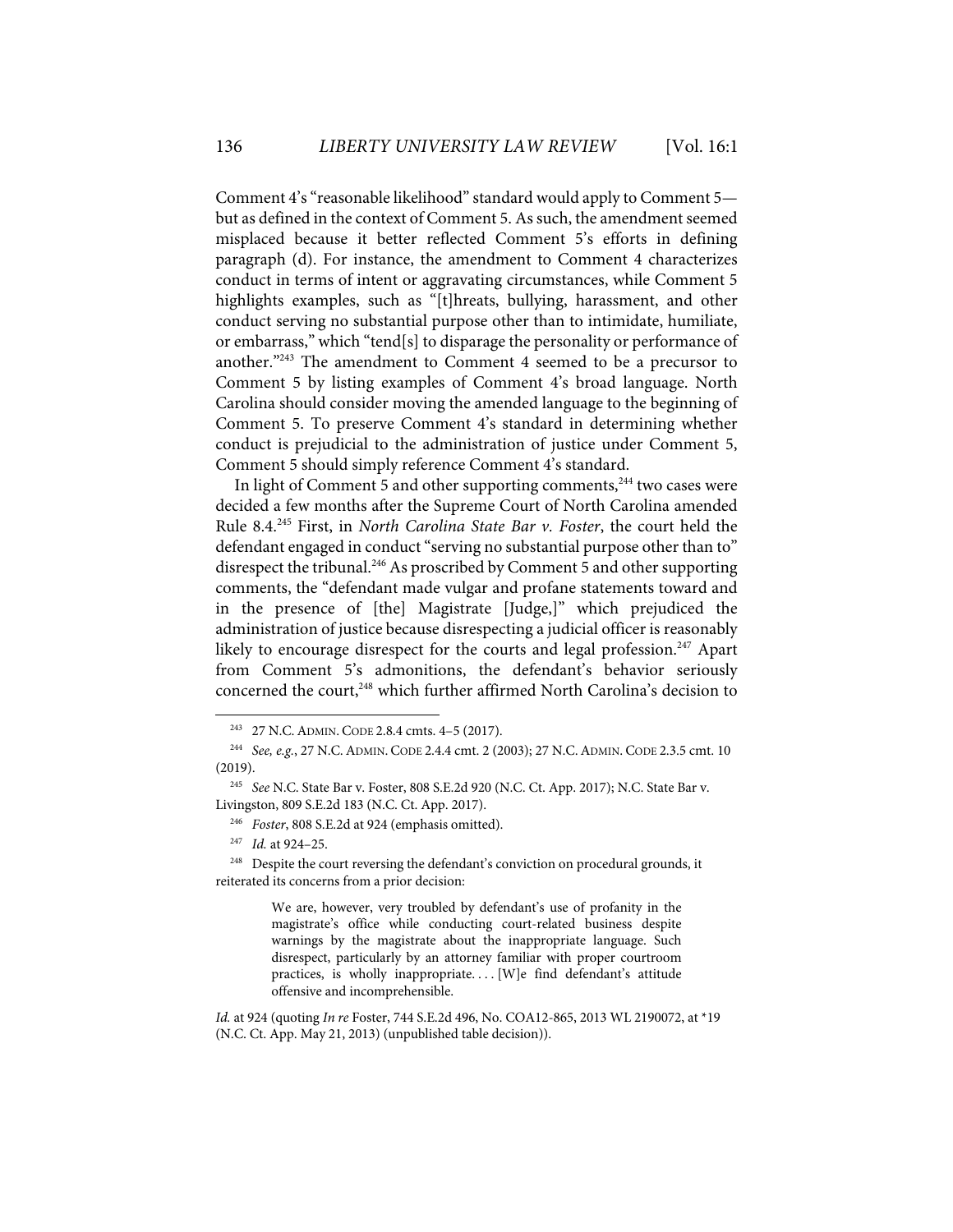add new language to Comment 4.

Second, in *North Carolina State Bar v. Livingston*, the court held the attorney violated North Carolina Rule 4.4 as determined under Comment 2.<sup>249</sup> This is significant because it is similar to Comment 5.<sup>250</sup> On one hand, the attorney's conduct was prejudicial to the administration of justice because he failed "to take corrective action" and exercise reasonable diligence to amend his client's pleadings. <sup>251</sup> On the other hand, his conduct may have also been prejudicial to the administration of justice under Comment 5, which is similar to Rule 4.4. <sup>252</sup> The attorney's conduct violated Rule 4.4 when he threatened to file a new, but frivolous lawsuit every month against opposing counsel to force a settlement.<sup>253</sup> Though the court did not explicitly state he prejudiced the administration of justice in light of Rule 4.4, it did use Comment 2 of Rule 4.4 to conclude that the attorney violated paragraph (a) by making threats and claims unfounded in law or fact.<sup>254</sup> Due to the attorney's misconduct, "his clients were deprived of any opportunity to pursue whatever potentially legitimate claims they had against the proper parties,"255 thus constituting conduct prejudicial to the administration of justice.

North Carolina's supporting comments set out a clear standard and a robust set of illustrations to apply paragraph (d).<sup>256</sup> The ABA and other states can learn a lot from North Carolina's approach.

## C. *The Psychology Underlying Misconduct*

Attorneys spend most of their time making decisions.<sup>257</sup> Therefore, it is no mystery that attorneys' conduct would be measured in terms of their decisions, and thus, their behavior. Pressing situations and decision-making mechanisms tend to shape the legal profession; consequently, it stands to reason that these concepts could help explain an attorney's conduct in the practice of law. Like the practice of law, the concepts that help characterize

<sup>249</sup> *Livingston*, 809 S.E.2d at 197–98.

<sup>250</sup> *Compare* 27 N.C.ADMIN. CODE 2.4.4 cmt. 2 (2003) (highlighting conduct that serves no substantial purpose in violation of its rule), *with* 27 N.C.ADMIN. CODE 2.8.4 cmt. 5 (2017) (using similar language to proscribe conduct prejudicial to the administration of justice).

<sup>251</sup> *Livingston*, 809 S.E.2d at 192.

<sup>252</sup> *Compare* 27 N.C.ADMIN. CODE 2.8.4 cmt. 5 (2017), *with* 27 N.C.ADMIN. CODE 2.4.4 (2017).

<sup>253</sup> *Livingston*, 809 S.E.2d at 197–98.

<sup>254</sup> *Id.*

<sup>255</sup> *Id.* at 192.

<sup>256</sup> *See* 27 N.C.ADMIN. CODE 2.8.4 cmts. 4–5 (2017).

<sup>257</sup> Ask any attorney. ROBBENNOLT & STERNLIGHT, *supra* note 68, at 85.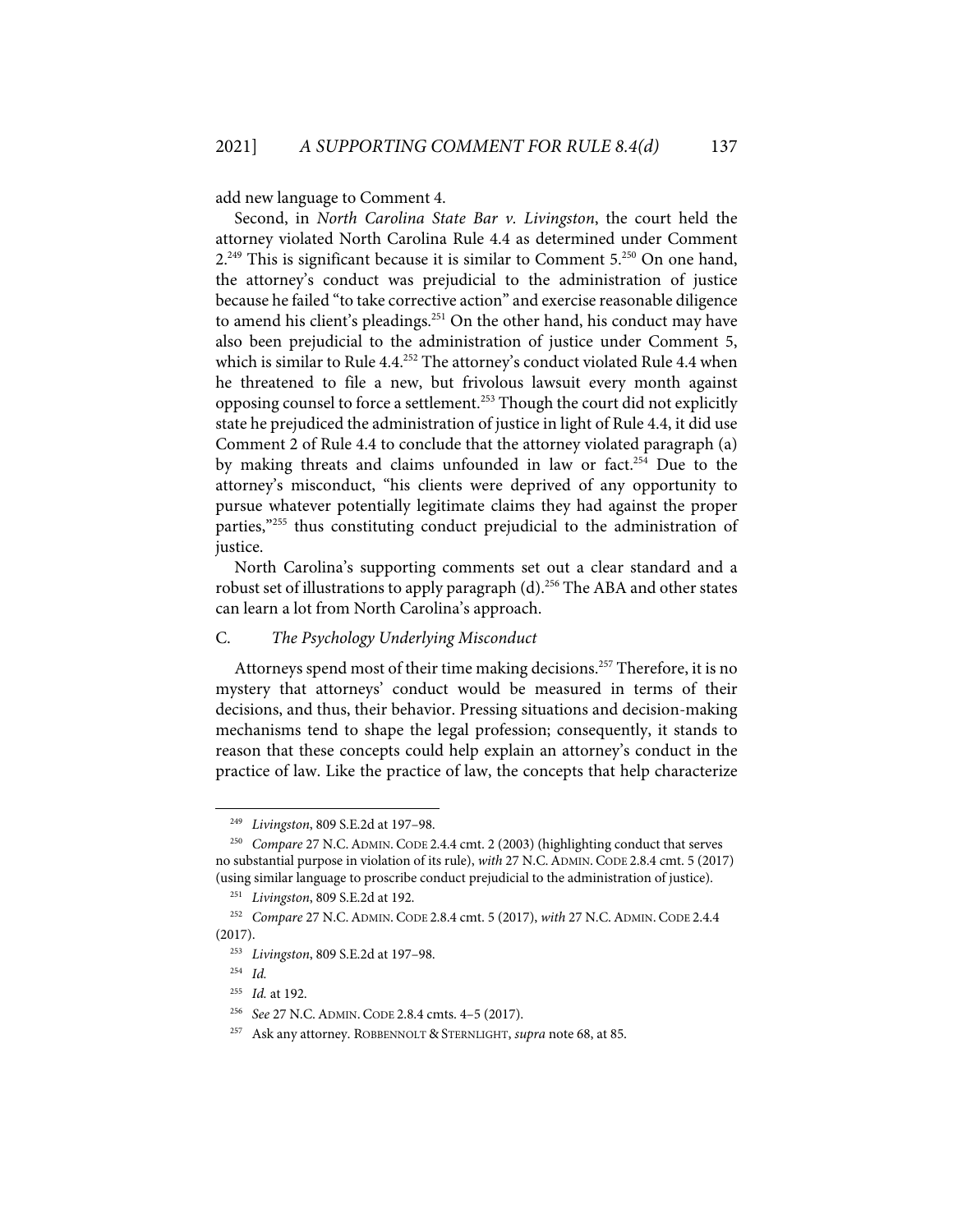human behavior are not an exact science.<sup>258</sup> Because the practice of law is not an exact science, valuing the implications of human behavior to understand misconduct should be intuitive for those in the legal profession. After all, conduct is defined in terms of one's behavior.<sup>259</sup>

Sorting through and recognizing the nuances of human behavior is not a novel concept. This Comment suggests that judges, attorneys, and court personnel are better equipped to determine whether conduct is prejudicial to the administration when paragraph (d)'s supporting comment incorporates theories of psychology.

> 1. Psychology: The Science of How People Feel, Think, and Behave<sup>260</sup>

Why should practicing attorneys occupy themselves with the feelings, thoughts, and behaviors of others? The simple answer is that attorneys are constantly communicating with people.261 In fact, it would be quite difficult to accomplish anything in the practice of law without interacting with others. And yes, that even includes submitting electronic documents to the court, because after all, the court is merely a composite of individual persons. Therefore, because interacting with others is inevitable, whether personally or virtually, attorneys have the potential to be more effective officers of the court by acknowledging and effectuating the depth of psychology.262 Not only would the application of psychology offer insight into other people's behaviors, but attorneys may even stand to appreciate the insights gained by reflecting on their own conduct.

Luckily, the conversation addressing the impact that science can have on the administration of justice is already here and has been for some time. 263 While evaluating patents for a sodium chloride solution, Judge Learned Hand noted, "I cannot stop without calling attention to the extraordinary condition of the law which makes it possible for a man without any

<sup>258</sup> *See generally* HINTS ON ADVOCACY 17th ed., *supra* note 55, at 309–10.

<sup>&</sup>lt;sup>259</sup> In general, "conduct" is "[p]ersonal behavior, whether by action or inaction, verbal or nonverbal; the manner in which a person behaves; collectively, a person's deeds." *Conduct*, BLACK'S LAW DICTIONARY (11th ed. 2019). Further, "unprofessional conduct" is "[b]ehavior that is immoral, unethical, or dishonorable, esp[ecially] when judged by the standards of the actor's profession." *Unprofessional Conduct*, BLACK'S LAW DICTIONARY (11th ed. 2019).

<sup>260</sup> *See* ROBBENNOLT & STERNLIGHT, *supra* note 68, at 1.

<sup>261</sup> *Id.* 

<sup>262</sup> *Id.*

<sup>263</sup> *See generally* Parke-Davis & Co. v. H.K. Mulford Co., 189 F. 95, 115 (C.C.S.D.N.Y. 1911) (drawing attention to the role that science can play in the practice of law), *aff'd in part*, *rev'd in part*, 196 F. 496, 497, 500 (2d Cir. 1912) ("Judge Hand's opinion is most exhaustive.").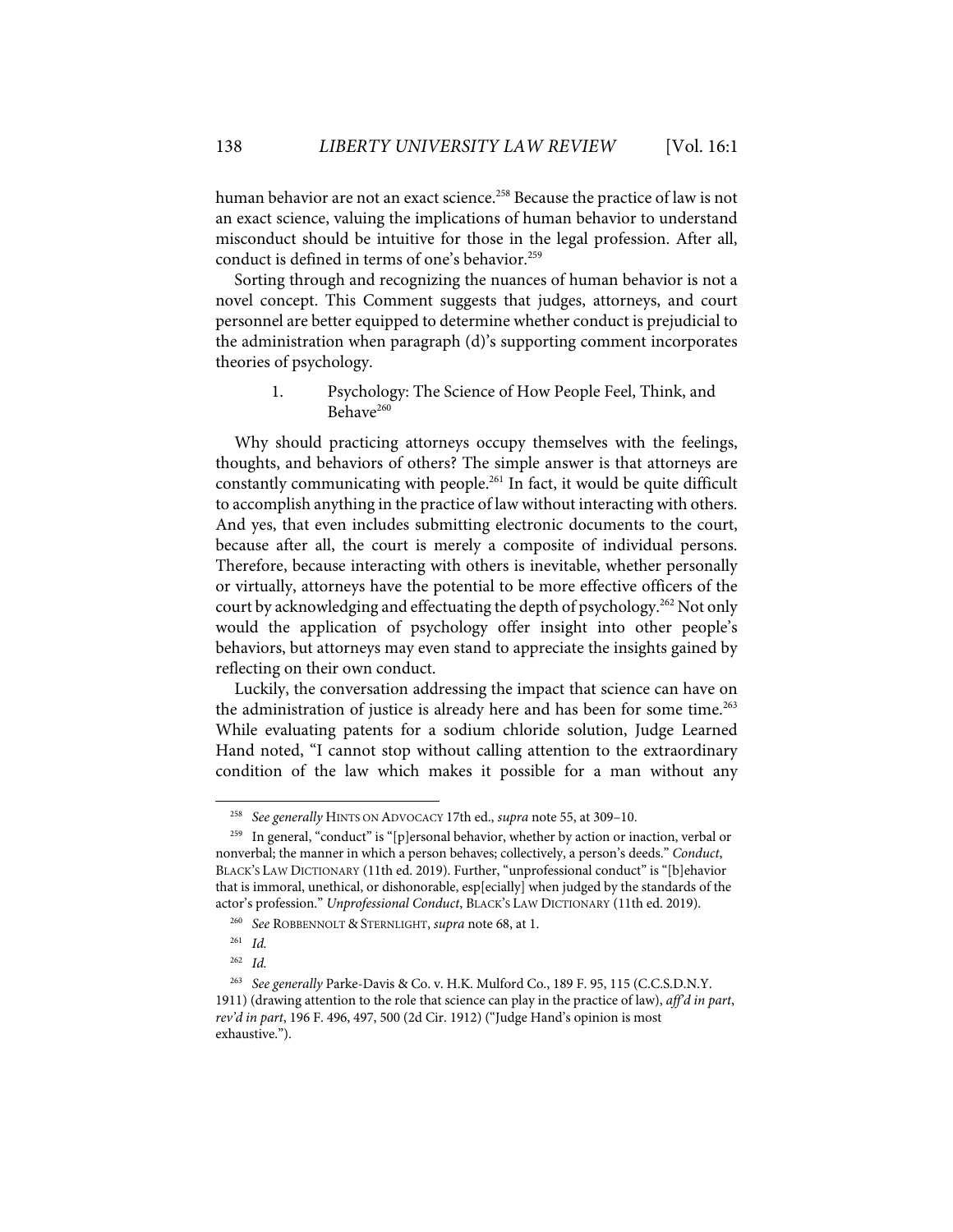knowledge of even the rudiments of chemistry to pass upon such questions as these."264 Judge Hand appeared to imply that the practice of law is always in a position to gain "from the whole range of human knowledge,"265 which can include the science behind human behavior. Judge Hand also noted, "How long [shall we] continue to blunder along without the aid of unpartisan and authoritative scientific assistance in the administration of justice, no one knows; but all fair persons not conventionalized by provincial legal habits of mind ought, I should think, unite to effect some such advance."<sup>266</sup> Thus, the legal profession thrives when legally significant principles are incorporated into the practice of law.

Since Judge Hand's benediction, the law has, in some respects, honored the science behind certain practice areas. For example, the science underlying patents has been honored by requiring technical qualifications to practice before the United States Patent and Trademark Office (USPTO); <sup>267</sup> however, little honor has been rendered to the science behind human behavior in the training and practice of law.268 Most are left to simply rely on intuition, 269 even though the study of human behavior in the practice of law stands by idly, not yet fully explored. To honor Judge Hand's exhortation, the legal profession should continue to employ science. Imagine if the legal profession had a work-made-for-hire<sup>270</sup> with the study of human behavior, where the

Established to the satisfaction of the OED Director that he or she: (i) [p]ossesses good moral character and reputation; (ii) [p]ossesses the *legal*, *scientific*, and *technical qualifications* necessary for him or her to render applicants valuable service; and (iii) [i]s competent to advise and assist patent applicants in the presentation and prosecution of their applications before the Office.

#### 37 C.F.R. § 11.7(a)(2)(i)–(iii) (2021) (emphasis added).

<sup>268</sup> "Law school courses do not usually focus on the part of the job that involves understanding human psychology." ROBBENNOLT & STERNLIGHT, *supra* note 68, at 1.

269 *See id.* at 2.

270 A work-made-for-hire, as provided under the Copyright Act, allows "employers and parties who commission the creation of copyrightable works [to] stand in as the sole author for such works." Sean M. O'Connor, *Hired to Invent vs. Work Made for Hire: Resolving the Inconsistency Among Rights of Corporate Personhood, Authorship, and Inventorship*, 35 SEATTLE U. L. REV. 1227, 1233 (2012) (citing 17 U.S.C. §§ 101, 201(b) (2011)). Its counterpart under patent law is the hired-to-invent exception, which allows "title to the invention [to be] equitably vest[ed] in the employer." *Id.* at 1240 (citing United States v. Dubilier Condenser Corp., 289 U.S. 178, 188–89 (1933)).

<sup>264</sup> *Id.* at 97, 115.

<sup>265</sup> *Id.* at 115.

<sup>266</sup> *Id.*

<sup>&</sup>lt;sup>267</sup> "No individual will be registered to practice before the Office unless he or she has," among other requirements,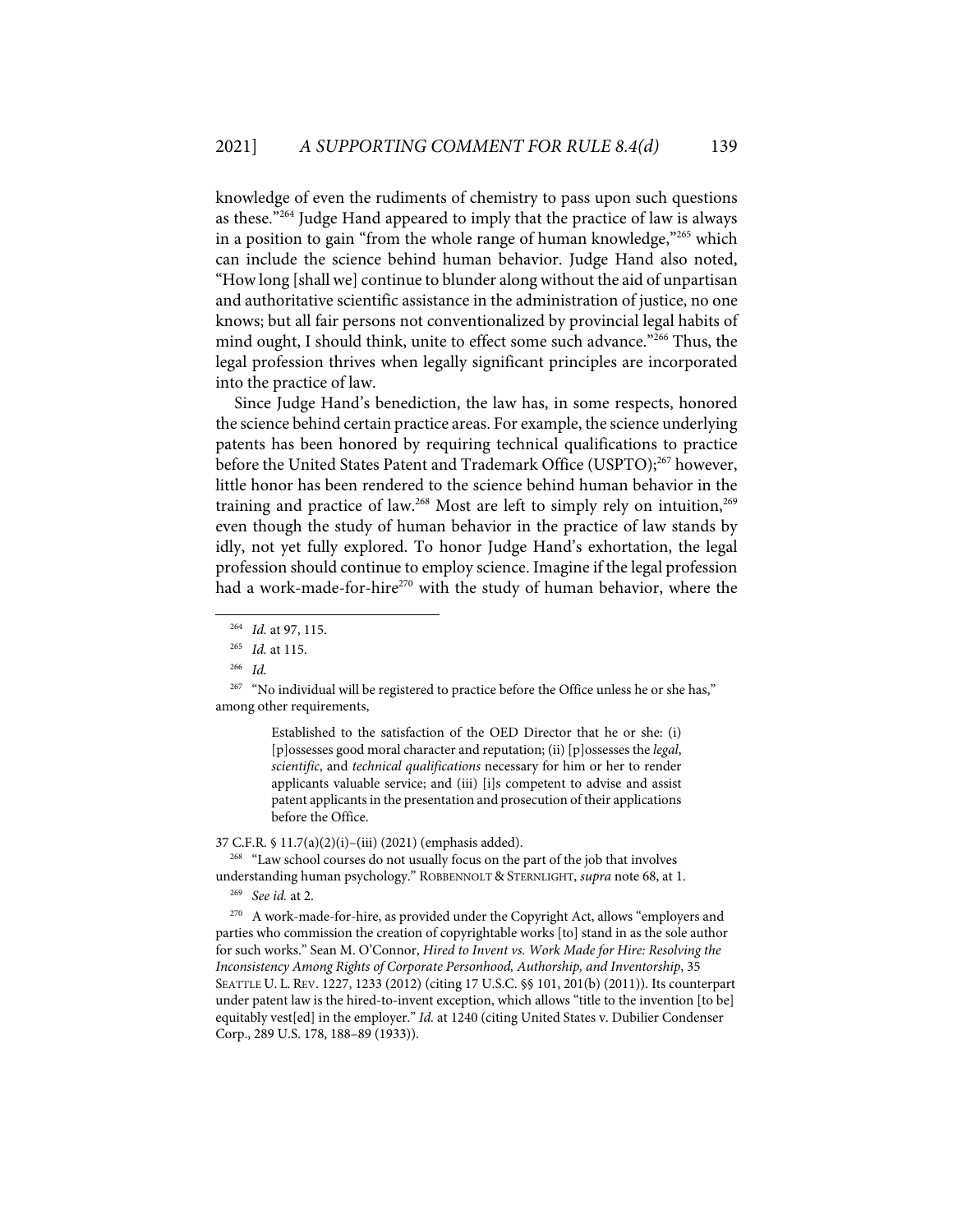study of human behavior framed the Model Rules' definition of misconduct. If the legal profession employed the study of human behavior, attorneys would better understand when conduct becomes misconduct.

2. Situationism

Situationism is traditionally framed as a juxtaposed term within attribution theory; however, situationism is worth exploring individually. Nevertheless, to better understand situationism and its role in explaining human behavior, the competing approach is worth mentioning.

Attribution theory is defined in social psychology as the "processes involved in judgments about the cause of behavior and inferences about those people made on the basis of such judgments."271 There are two attributional approaches.<sup>272</sup> The first approach is "the dispositionist approach, which explains outcomes and behavior with reference to people's dispositions (that is, personalities, preferences, and the like)."273 The second is "the situationist approach [or situationism], which bases attributions of causation and responsibility on unseen (though often visible) influences within us and around us."274 Understanding the general scope of situationism, in light of dispositionism, "is vitally important because law is centrally concerned with making attributions."<sup>275</sup> For example, judges and attorneys constantly make inferences about a person's behavior and evaluate outcomes in terms of those inferences. Whether people care to admit it, "humans are subject to significant attributional biases."<sup>276</sup>

Attributional biases may be more prevalent in the practice of law than the use of objective reasoning. The practice of law, and the law itself, is often framed in terms of objectivity; and the law frequently encourages attorneys to act within the bounds of reasonable objectivity. "In spite of the prevalence and strong appeal of those notions, however, we are actually moved significantly more by our situations—unseen or underappreciated elements in our environment and within our interiors—than we are by dispositionbased choice."277 For instance, situationism would suggest that people fall

<sup>271</sup> Igor Grossmann & Lee Ross, *Attributions*, *in* THE SAGE ENCYCLOPEDIA OF LIFESPAN HUMAN DEVELOPMENT 189, 189 (Marc H. Bornstein ed., 2018).

<sup>272</sup> Adam Benforado & Jon Hanson, *Attributions and Ideologies: Two Divergent Visions of Human Behavior Behind Our Laws, Policies, and Theories*, *in* IDEOLOGY, PSYCHOLOGY, AND LAW 298, 298 (Jon Hanson ed., 2012).

<sup>273</sup> *Id.*

<sup>274</sup> *Id.*

<sup>275</sup> *Id.*

<sup>276</sup> *Id.* at 299.

<sup>277</sup> *Id.*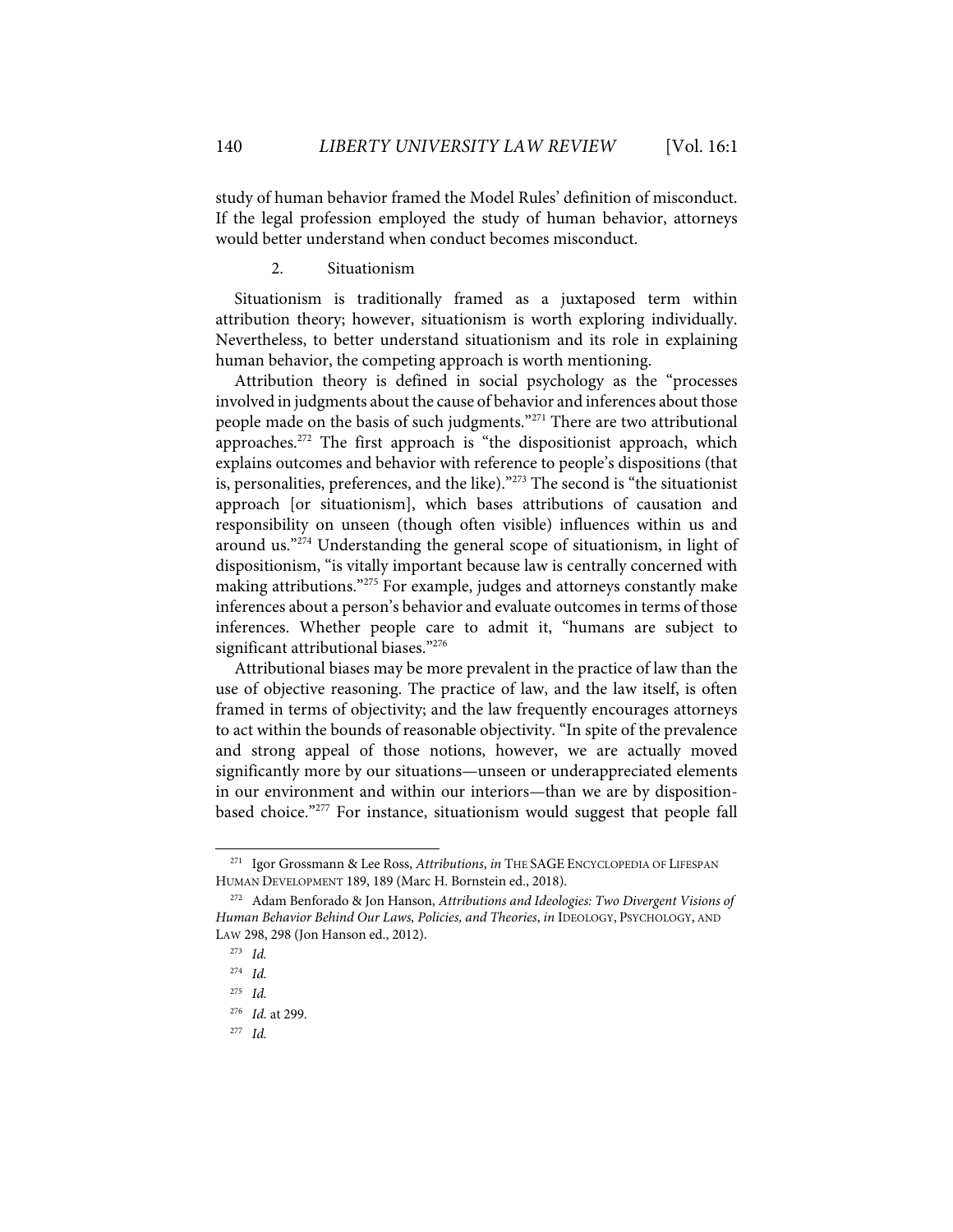into "bankruptcy because of lost jobs, divorce, or unforeseen medical costs," while dispositionism would suggest that people fall into bankruptcy because of some proclivity of character.<sup>278</sup> Thus, just as some would "encourage policymakers to rely more heavily on situationist advisers and adopt additional measures to strengthen situationism in broader society,"<sup>279</sup> the ABA may also consider formulating its supporting comments in terms of situationism, as it is more telling of one's behavior. Though inaccurate, dispositionism "can be a simple, time-saving, affirming, psychic-costminimizing heuristic,"<sup>280</sup> that serves as a means of explaining human behavior in the practice of law.<sup>281</sup>

## a. Limitations

Situationism may act as a forecast of human behavior, but it is not without its limitations. In light of dispositionism's focus on internal proclivities, it is worth noting a couple of situationism's limitations.<sup>282</sup> First, though "[i]ndividuals realize that situational factors play a significant role in shaping behavior," they do so "to the extent that<sup>[]</sup> the situational factors are cognitively striking."<sup>283</sup> Because people have "limited cognitive capacit[y],"<sup>284</sup> people make sweeping judgments about other people's decisions by only concentrating on a person's decision, as oppose to the situational elements that led the person to make that decision.<sup>285</sup> Our internal proclivities are summoned by our cognitive inability to change our focus from one's disposition to situational influences. Thus, to evaluate others in terms of their situations, people must be intentional about distinguishing between the two.

Another limitation on situationism is that humans are naturally "inclined toward dispositionist attributions."286 This is especially true in the practice of law because objectivity is more desirable, and attorneys "desire to see [them]selves in self-affirming ways."<sup>287</sup> In other words, people "like to believe that [they] are independent, intelligent consumers of life's many options the attitude-driven, reasoning choice makers of commercials and

<sup>278</sup> Benforado & Hanson, *supra* note 272, at 299.

<sup>279</sup> *Id.* at 300.

<sup>280</sup> *Id.*

<sup>281</sup> *See* discussion *infra* Section III.C.3.

<sup>282</sup> *See* Benforado & Hanson, *supra* note 272, at 301.

<sup>283</sup> *Id.*

<sup>284</sup> *Id.*

<sup>285</sup> *See id.* at 302.

<sup>286</sup> *Id.* at 303.

<sup>287</sup> *Id.*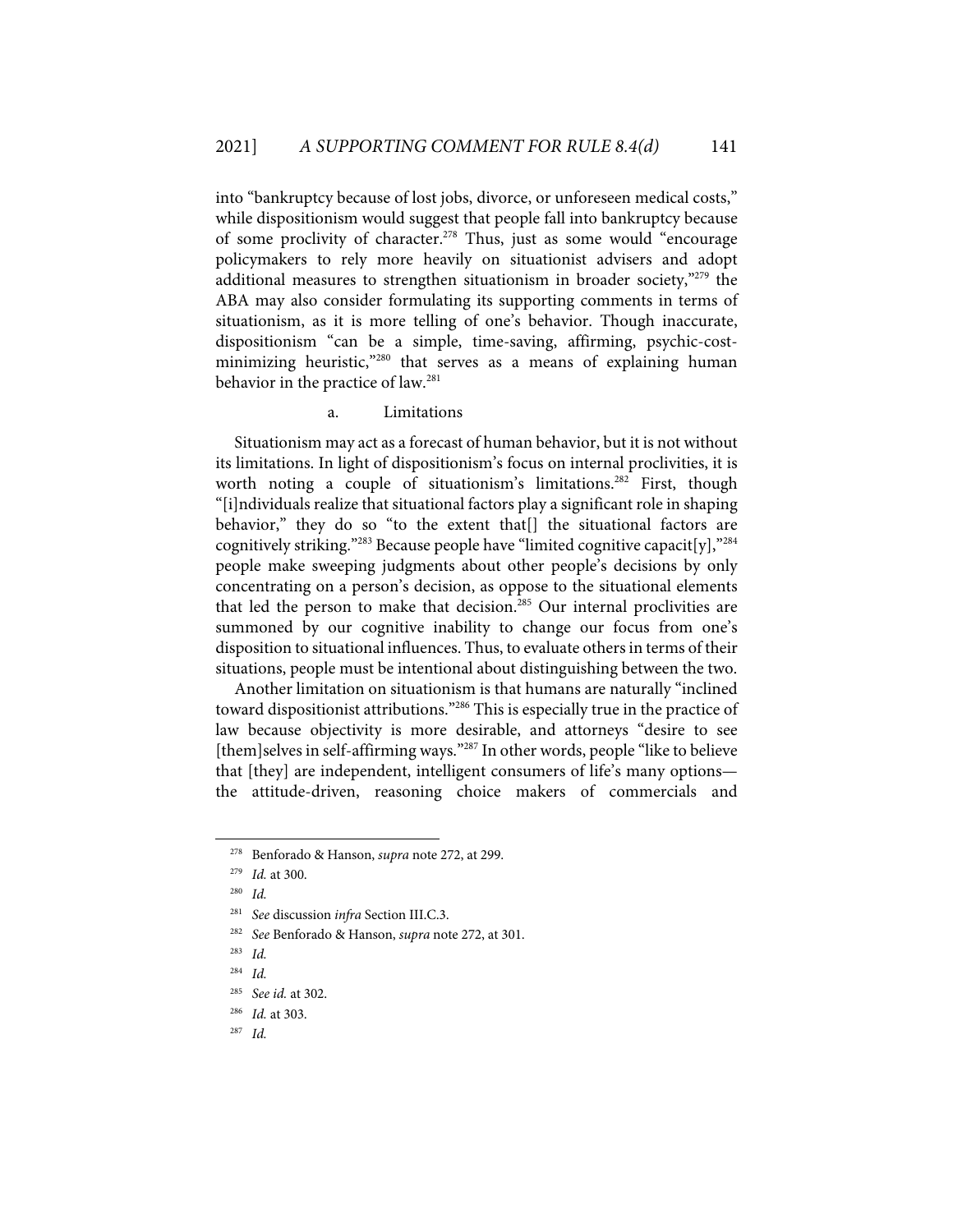[movies]."288 People "see [them]selves as in control of [their] destinies," not as "victims of situation[s]."289 Justice may lead some attorneys to believe that "[w]hen something bad happens," someone must be blamed, and "when something really bad happens," someone "*really*" must be blamed.<sup>290</sup> Thus, people "defensively seek protection through [their] attributions."291 This is especially true when people use objective reasoning to prove that their decisions are safe and just.292 When people frame others in terms of dispositions as opposed to situations, objective reasoning suggests that people can maintain control to avoid a negative result. 293

## b. Lay psychology

Though these limitations significantly thwart people's ability to see their behavior as it truly occurs out in the wild, another more pressing factor continues to infringe upon people's ability to evaluate human behavior. "[C]ontemporary psychology's understanding of the dynamic relationship between the person and the situation in determining behavior" inadvertently finds itself competing with "the views of fairness and efficacy that underlie the 'lay psychology' that pervades our society."294 Should the developments of behavioral social sciences outweigh the lay views of psychology? Though pragmatism is often at the forefront of the practice of law, it is important to consider "the relative power of influences that are considered in discussions of ... appropriate punishment for violations of the law<sup>"295</sup> or in this case, rules of professional conduct.

Laypeople have the tendency "to underestimate the impact of situational pressures and constraints."296 As such, "the legal system's consideration of mitigating factors or 'excuses' reflects *lay* conceptions of behavioral causation and dualistic notions of 'free will' that are neither empirically nor logically

292 *See id.* at 303–04.

295 *Id.*

<sup>296</sup> *Id.* A lay person's tendency to make "unwarranted dispositional" attributions "is exacerbated by *naïve realism*," which is "the assumed veridicality and objectivity of one's own perceptions and judgments relative to those of one's peers." *Id.* This is especially dangerous when determining whether an attorney has violated a rule of professional conduct, because the attorney is viewed in terms of another's disposition as opposed to the influencing factors of the attorney's particular situation.

<sup>288</sup> Benforado & Hanson, *supra* note 272, at 303.

<sup>289</sup> *Id.*

<sup>290</sup> *Id.*

<sup>291</sup> *Id.*

<sup>293</sup> *Id.*

<sup>294</sup> Ross & Shestowsky, *supra* note 64, at 612.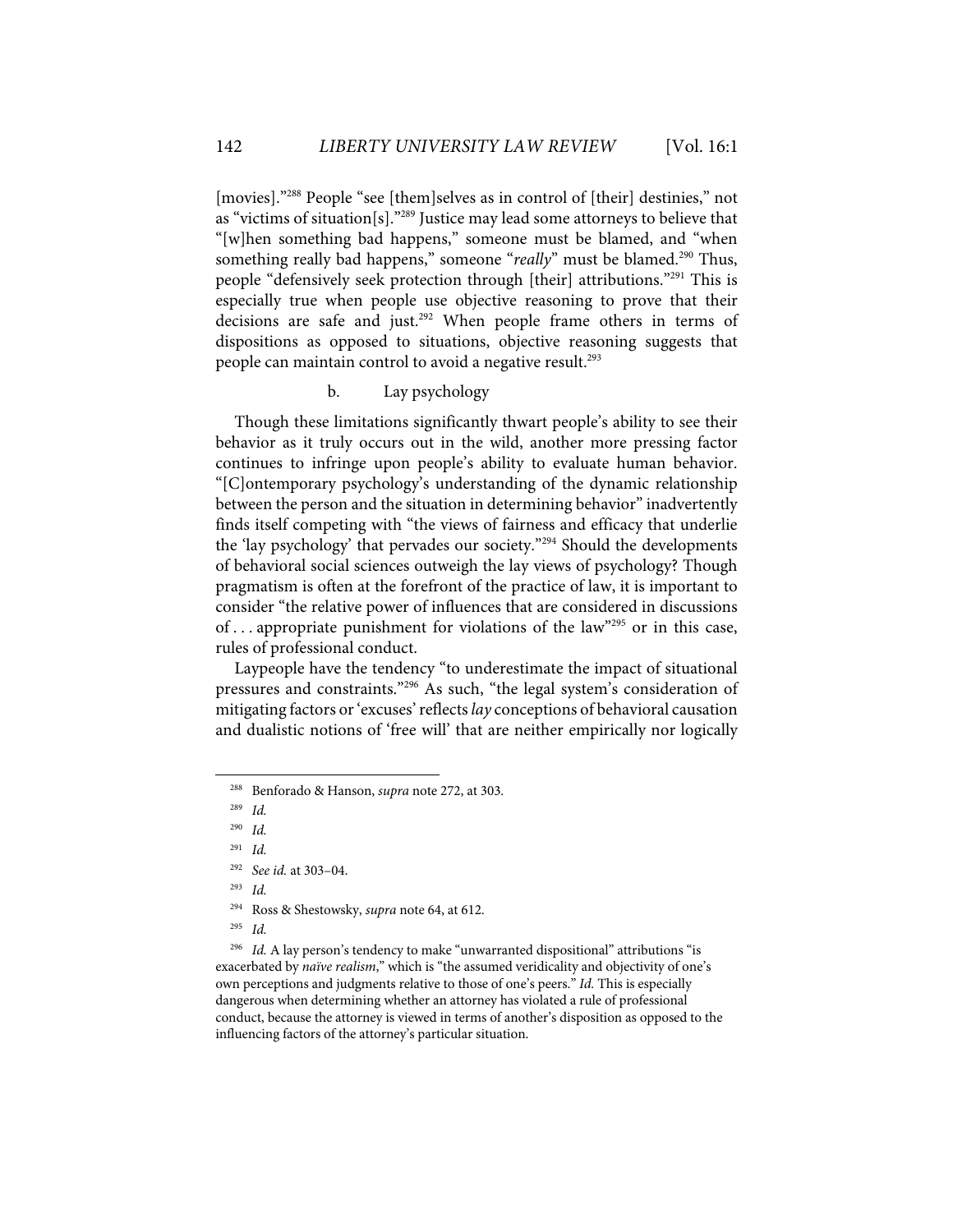defensible."297 This would be equivalent to a jury sitting as judge in a bench trial. Laypersons would be tasked with determining both questions of law and fact—making the practice of law, law school, and even apprenticeships superfluous. Indeed, neither legal scholars nor those practicing would propose such a shift in the legal profession. Therefore, why would judges and attorneys compete or even impose their lay views of psychology on wellestablished theories of psychology? The simple answer is obliviousness. Nevertheless, contemporary psychologists suggest and situationism implicitly promotes that "[a] logically coherent account of behavioral causation that incorporates the lessons of empirical research, . . . would at the very least compel us to treat transgressors with more compassion than they typically receive."298

Social psychology exhorts legal professionals to recognize "laypeople's intuitions about how they or other 'reasonable' people would have acted in the face of various situational factors and constraints" and how those intuitions "are likely to be erroneous."299 This, in part, helps to explain:

> That [a] relative lack of insight in considering the power of the situation is particularly likely in cases in which the external influences at play are . . . subtler matters of peer pressure or of situations inducing small initial transgressions that in turn lead  $\dots$  to increasingly serious ones.<sup>300</sup>

If most people can be misled by these subtle changes in their surroundings to engage in conduct that they believe they are incapable of engaging in,<sup>301</sup> then situation attributions are at least worth exploring in determining Model Rule violations. More importantly, though laypeople may not fully understand these conventions, such as the "power of situation" and "dispositionist bias," or change in a "wrongdoer's" behavior, changing how the legal profession defines the roles of judges and attorneys and other social structures is likely to foster change in behavior.<sup>302</sup>

Despite laypeople's perceptions of psychology, situational influences continue to impact how attorneys approach the practice of law. The implications of experiencing child abuse, spousal abuse, the death of a loved one, or parental absenteeism in determining the causal link to "wrongful"

<sup>297</sup> *Id.* (emphasis added).

<sup>298</sup> *Id.* at 613.

<sup>299</sup> Ross & Shestowsky, *supra* note 64, at 614.

<sup>300</sup> *Id.*

<sup>301</sup> *Id.*

<sup>302</sup> *See id.* at 615.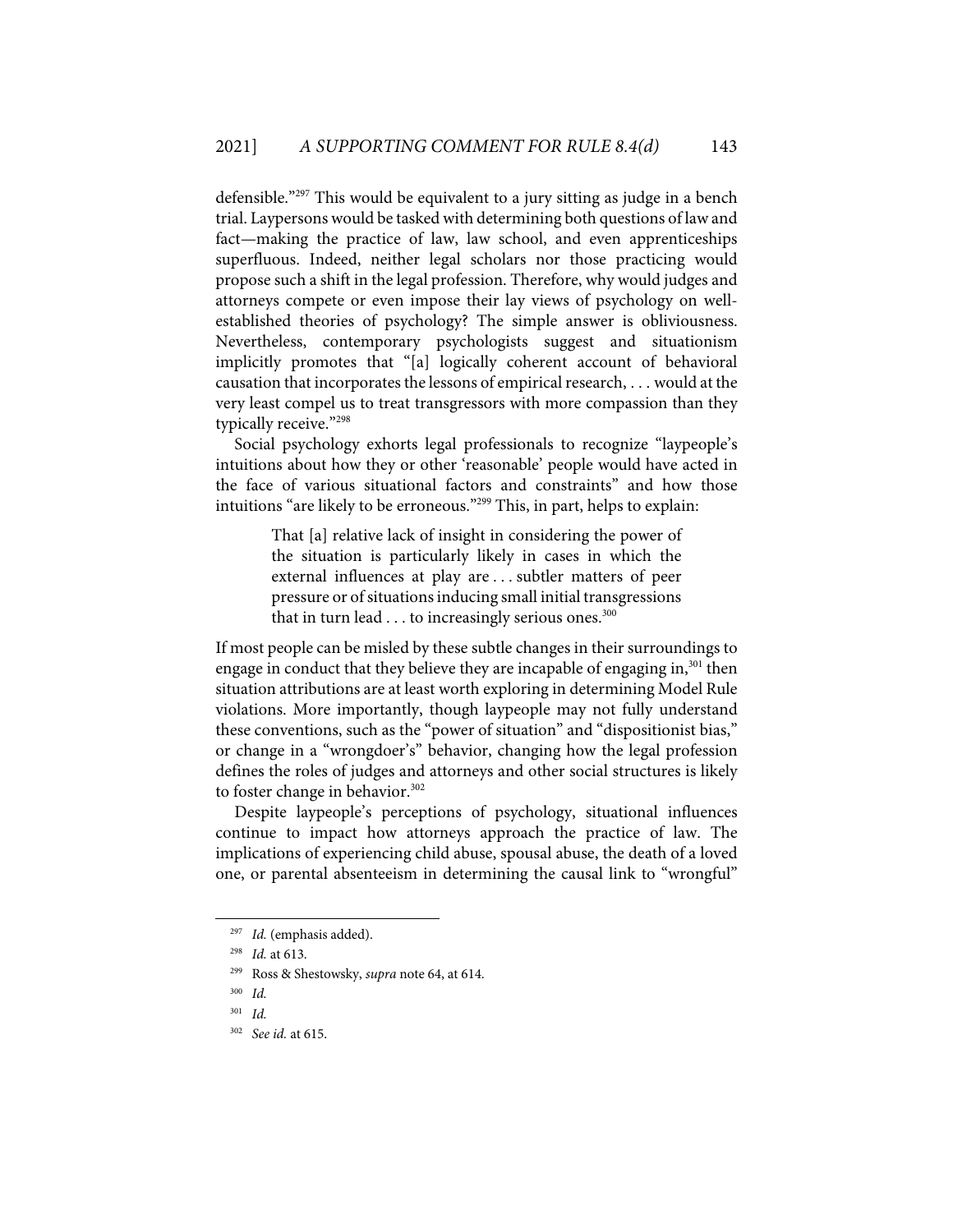$\text{conduct}^{303}$  are without end, and yet, the power of those situational influences can hardly be denied or underestimated. Still, people cannot forget that "many actors in similar situations (and many who faced even more dysfunctional . . . environments) *did* act otherwise."304 Nevertheless, the legal system should consider the "incorrigibles" in light of their misfortune<sup>305</sup> or situational factors. Evaluating misconduct through situational factors is not meant to enable "incorrigibles" to engage in misconduct, but to determine whether their conduct was truly the result of behavioral ills.

## 3. Heuristics: Judgment Shortcuts

The practice of law often compels attorneys to make judgments based on objective reasoning and "full information," but attorneys are not always deliberate or systematic in making judgments, and instead, rely on intuition.306 Attorneys often rely on intuition because it is cost-effective, efficient, and effortless.307 "*Cognitive heuristics* are ways in which people simplify or take shortcuts in making judgments."<sup>308</sup> However, these shortcuts can lead to "systematic errors in judgment."<sup>309</sup> Two ways in which heuristics can lead to skewed judgments include positive illusions and hindsight bias; both are founded in the belief that people perceive themselves in self-serving  $w$ avs. $310$ 

Overconfidence is a positive illusion that most legal professionals have experienced. Overconfidence may be a hard pill to swallow, but is one with which most people are familiar. Sometimes attorneys are oblivious to the existence of overconfidence.<sup>311</sup> Placing outcomes in terms of self-serving success keeps observers from seeing the uncertainty inherent in their judgments.<sup>312</sup> One example of this is when "negotiators are overconfident about the persuasiveness of their positions."313 Ironically, "the greater the uncertainty [people] face, the more overconfident . . . predictions tend to be."314 This can be further exacerbated by the "*illusion of control*," which

313 *Id.* 

<sup>303</sup> *See id.* at 620.

<sup>304</sup> *Id.*

<sup>305</sup> *See* Ross & Shestowsky, *supra* note 64, at 633.

<sup>306</sup> ROBBENNOLT & STERNLIGHT, *supra* note 68, at 67.

<sup>307</sup> *See id.*

<sup>308</sup> *Id.*

<sup>309</sup> *Id.* at 68.

<sup>310</sup> *Id.* at 68, 76.

<sup>311</sup> *Id.* at 68.

<sup>312</sup> ROBBENNOLT & STERNLIGHT, *supra* note 68, at 68.

<sup>314</sup> *Id.*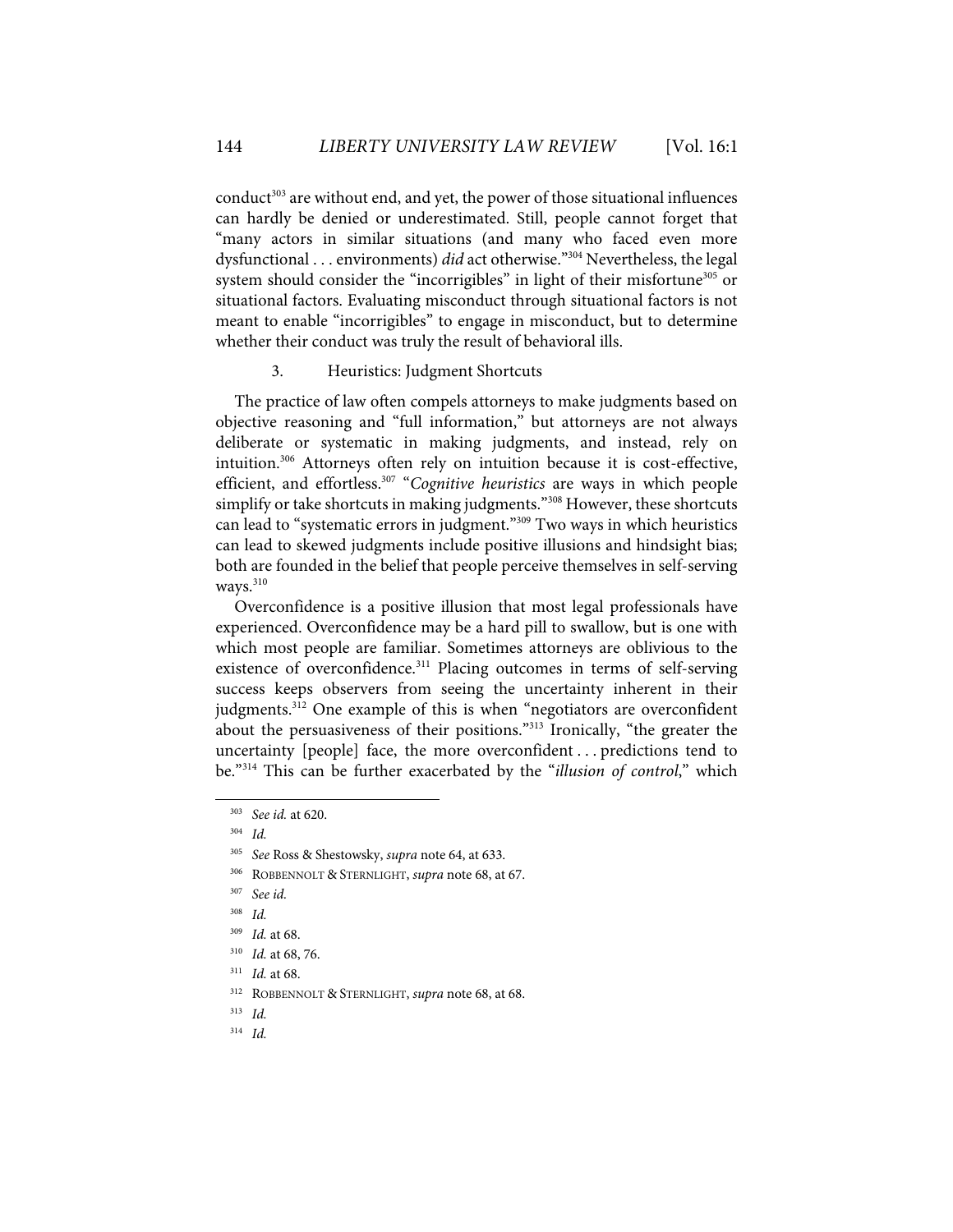involves "the tendency to overestimate [one's] ability to control events and outcomes that are not within [one's] control."315 Though positive illusions help legal professionals make decisions and serve their clients well, a mistaken judgment of one's true disposition can lead to undesirable outcomes and missed opportunities.<sup>316</sup> As most missteps come with assurances of learning new insights about oneself or others, it is important for attorneys, and even law students,<sup>317</sup> to self-reflect and come to terms with overconfidence or acknowledge when high confidence is misplaced.

Hindsight bias may provide an anchor for jurors and judges to determine whether the facts of a case validate their conclusions. Hindsight bias occurs when "people predicting the outcome of an event after the fact are more certain that they would have predicted the actual outcome than are those who attempt to predict in foresight."318 Therefore, if people feel like they "knew it all along," that makes it difficult for them to determine whether their judgments would have been "made in foresight."<sup>319</sup> One common example of this in the practice of law is when a judge or juror evaluates "the reasonableness of particular conduct" knowing that an adverse result has occurred.320 The trier of fact evaluates the conduct with an eye toward foreseeability or likelihood based on what has already occurred, thus leading to hindsight bias.321 This is incredibly important in the practice of law "[b]ecause hindsight bias makes such outcomes seem predictable," and thus, "this phenomenon makes it difficult" for judges and jurors to see the results of another person's conduct as unpredictable.<sup>322</sup> Instead, people should look at conduct from an unbiased perspective, while keeping in mind that "[i]n a world where everyone 'knew it all along,' there is no incentive to learn and very little left to learn."323

## 4. Decision-Making

Attorneys *will* spend most of their time making decisions for others. And

<sup>315</sup> *Id.* at 69.

<sup>316</sup> *Id.*

<sup>&</sup>lt;sup>317</sup> Overconfidence among *prospective* law students is just as prevalent. For example, "[p]rospective law students tend to be more confident about their own job prospects than they are about their peers' prospects." *Id.* However, this overconfidence does not consider the possibility that they might not make it past their first year of law school.

<sup>318</sup> ROBBENNOLT & STERNLIGHT, *supra* note 68, at 76.

<sup>319</sup> *Id.*

<sup>320</sup> *Id.*

<sup>321</sup> *Id.*

<sup>322</sup> *Id.*

<sup>&</sup>lt;sup>323</sup> RANDALL KISER, BEYOND RIGHT AND WRONG: THE POWER OF EFFECTIVE DECISION MAKING FOR ATTORNEYS AND CLIENTS 133 (2010).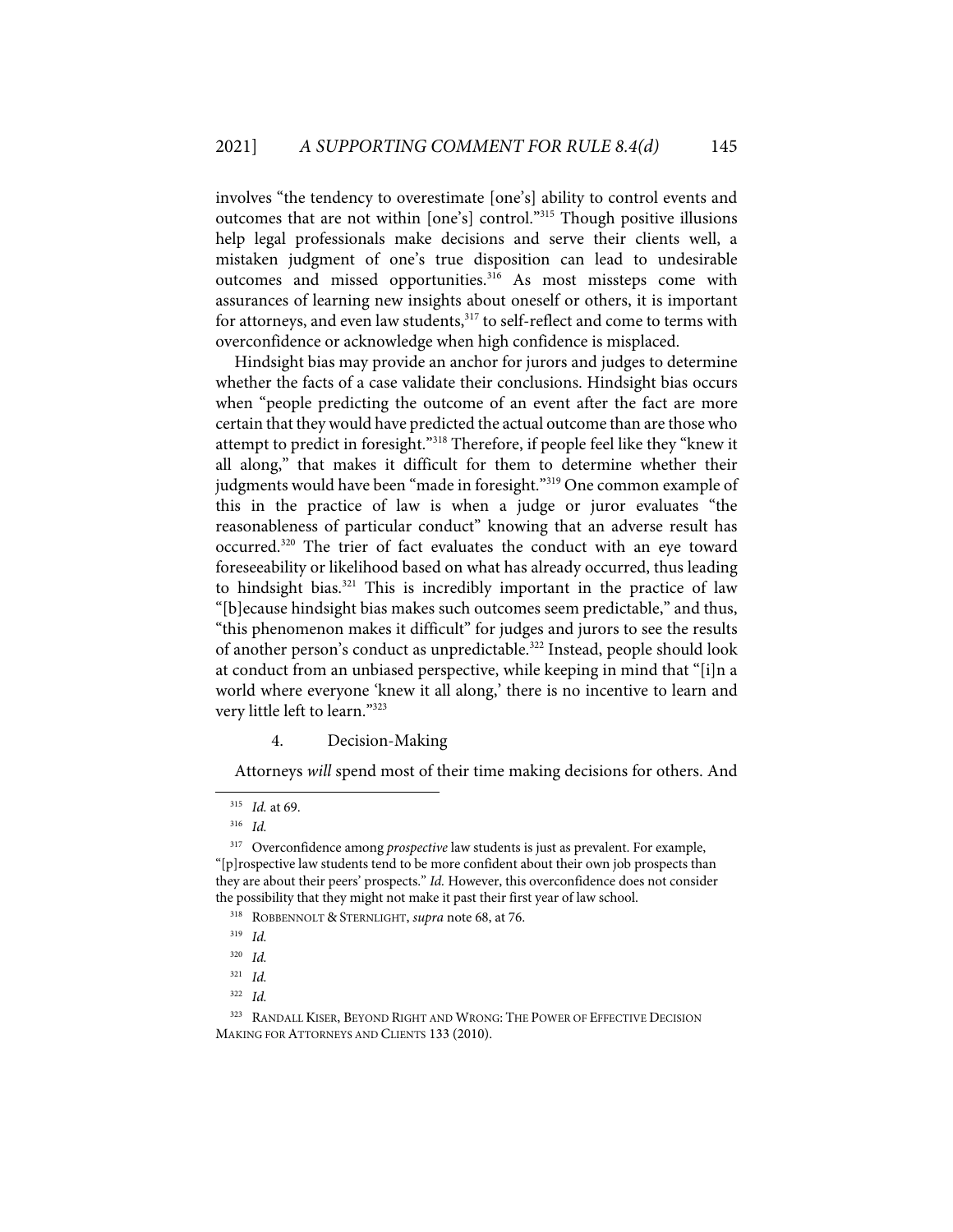though grueling to admit, those decisions may, at times, be based on lessthan-ideal grounds. One ground may include an attorney's emotions. $324$ Though emotions may be difficult to manage or even articulate, they do "provide useful information about [a] decision-maker's values and priorities,"325 which are often unexpressed. For example, knowing how the opposition values specific interests during negotiations is a vital tool by which to understand the opposition's goals.<sup>326</sup> Though "people are reasonably accurate in predicting" their emotions at a point in the future, they are "not very good at predicting the intensity or duration of these anticipated emotions."327 This is true because making a decision based on how people might feel often precedes *complete* outcome satisfaction.

Thus, "[i]n similar ways, it can be difficult to predict our own behavior in future circumstances."328 For example, a study was done to evaluate how women predict they will act when asked "sexually harassing interview questions."329 As it turned out, "women tend to anticipate that they will take some kind of action to protest such questions, such as confronting ..., refusing to answer . . . , or leaving the interview. But when actually asked sexually harassing questions in an interview setting, most interviewees simply answer[ed] the questions."330

People are led to make such faulty predictions about their own emotions and behaviors because of a lack of experience or inaccurate recollection of how they reacted or behaved in a similar circumstance, making it difficult for them to accurately predict how they might behave in the current situation.<sup>331</sup> Hence, when coupled with emotion and our ability to predict our emotional disposition over the course of any given situation, our decisions are made absent full information. Thus, attorneys are left to conduct themselves as they see others conduct themselves, or worse, act completely out of character.

<sup>324</sup> *See* ROBBENNOLT & STERNLIGHT, *supra* note 68, at 97.

<sup>325</sup> *Id.*

<sup>326</sup> *See generally* Katie Shonk, *Value Claiming in Negotiation: Prepare to Get Your Fair Share with Value Claiming When Negotiating*, HARV. L.: PROGRAM ON NEGOT. DAILY BLOG (July 6, 2021), https://www.pon.harvard.edu/daily/negotiation-skills-daily/value-claimingin-negotiation/ (framing value in terms of preferences can help reach negotiation goals).

<sup>327</sup> ROBBENNOLT & STERNLIGHT, *supra* note 68, at 97–98.

<sup>328</sup> *Id.* at 98.

<sup>329</sup> *Id.* 

<sup>330</sup> *Id.* (citing Julie A. Woodzicka & Marianne LaFrance, *Real Versus Imagined Gender Harassment*, 57 J. SOC. ISSUES 15 (2001); *see also* Janet K. Swim & Lauri L. Hyers, *Excuse Me—What Did You Just Say?!: Women's Public and Private Responses to Sexist Remarks*, 35 J. EXPERIMENTAL SOC. PSYCH. 68 (1999)).

<sup>331</sup> *Id.*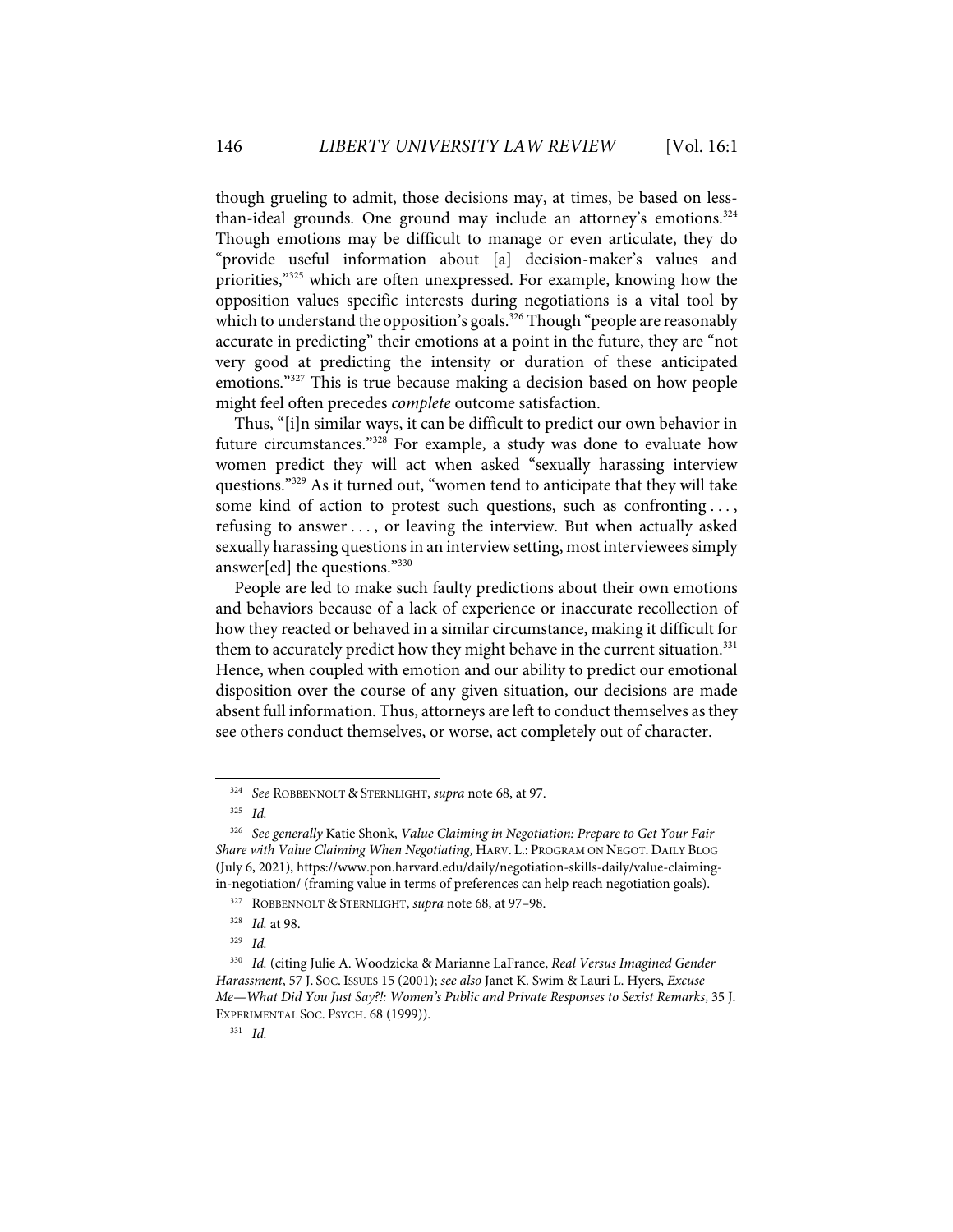## 5. Ethics

Though the ABA Model Rules currently provide a practical framework for legal ethics, ethics can also be explained through social psychology. In the words of Earl Warren, "In civilized life, law floats in a sea of ethics."332 This quip is more than a simple reflection, especially because "[l]awyers routinely face a range of ethical and moral issues."333 These issues are often found in pressing situations, such as making decisions and formulating judgments. Even though the ABA has gone to great lengths to ensure that officers of the court and judges are given the tools, resources, and standards needed to be effective and ethical attorneys, "many more situations implicate ethics or morality in ways that may not register . . . consciously.<sup>"334</sup> Psychology "helps" [to] explain how ethical lapses can occur more easily and less intentionally than [people] might imagine."335

#### a. Bounded ethicality

Bounded ethicality occurs when "there are a range of 'psychological processes that lead people to engage in ethically questionable behaviors that are inconsistent with their own preferred ethics."<sup>336</sup> For example, many of us have ethical blind spots.<sup>337</sup> Blind spots occur when there "is a lack of appreciation for the ethical tensions inherent in a particular decision or course of action."338 As a result, attorneys should take precautions when they perceive that their decisions do not involve ethical issues, especially when attorneys believe that any challenges they or their clients may face can be easily resolved.<sup>339</sup> This is closely related to dispositionist perceptions.<sup>340</sup> People perceive themselves to be more objective and competent than they actually are. When compared to others, "attorneys tend to believe that their own ethical standards are more stringent than those of other attorneys."<sup>341</sup>

Halbesleben et al., *The Role of Pluralistic Ignorance in Perceptions of Unethical Behavior: An Investigation of Attorneys' and Students' Perceptions of Ethical Behavior*, 14 ETHICS & BEHAV.

<sup>332</sup> *Id.* at 385.

<sup>333</sup> ROBBENNOLT & STERNLIGHT, *supra* note 68, at 385.

<sup>334</sup> *Id.*

<sup>335</sup> *Id.*

<sup>336</sup> *Id.* at 387 (quoting MAX H. BAZERMAN & DON A. MOORE, JUDGMENT IN MANAGERIAL DECISION MAKING 123 (7th ed. 2009)).

<sup>337</sup> *See id.*

<sup>338</sup> *Id.*

<sup>339</sup> *See* ROBBENNOLT & STERNLIGHT, *supra* note 68, at 387.

<sup>340</sup> S*ee supra* Section III.C.2.

<sup>341</sup> *See* ROBBENNOLT & STERNLIGHT, *supra* note 68, at 387 (citing Jonathan R.B.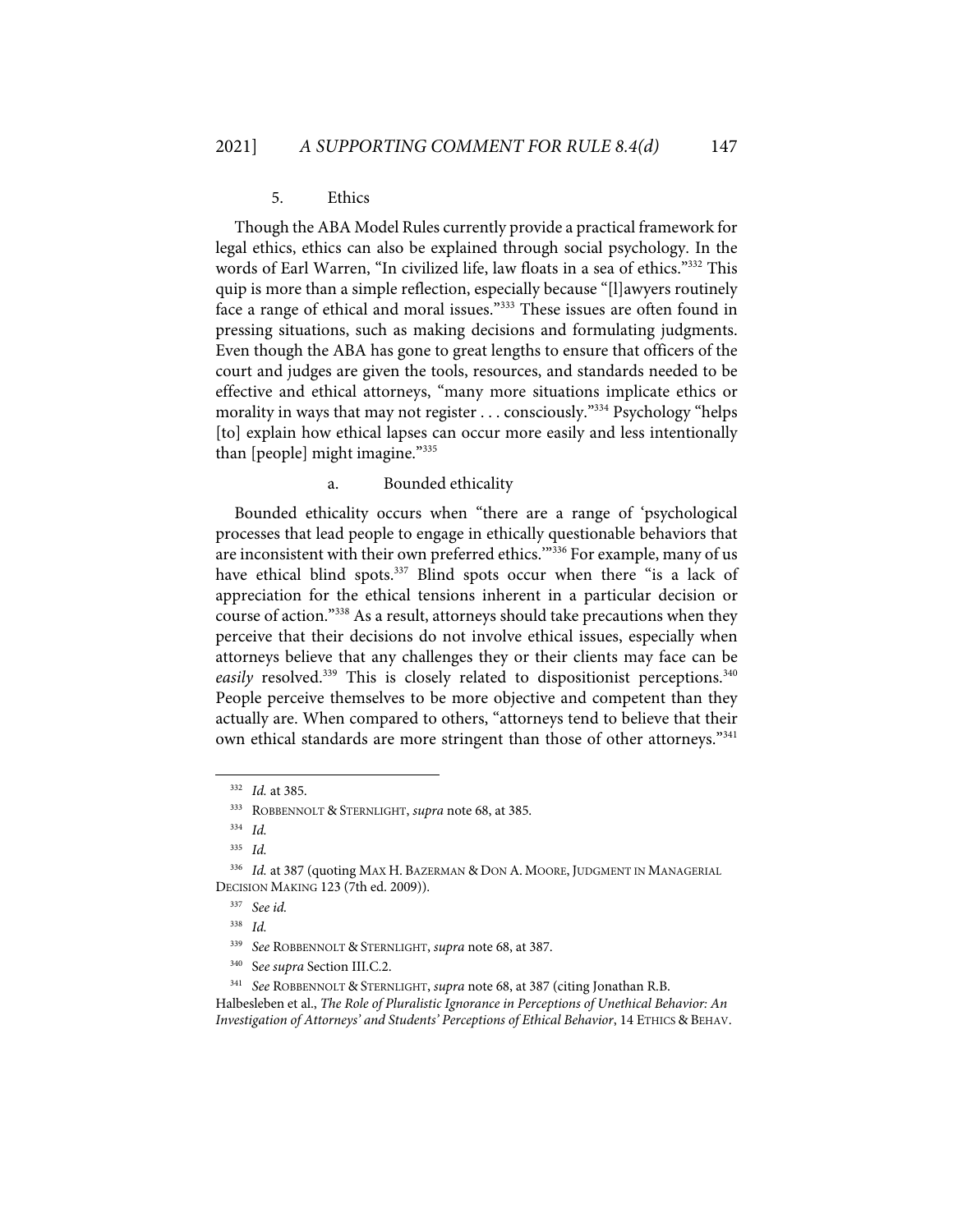These views keep attorneys from "thoughtfully consider[ing] ... ethical tensions," which results in an unlikelihood of revisiting past decisions that may have included an inability to properly "fix or otherwise manage ethical problems."342 Unfortunately, because no one "wants to be seen as weak,"343 attorneys are not motivated to thoughtfully reassess their own ethical standards.

## b. The adversarial legal system

Many of the ethical dilemmas that attorneys face in the practice of law are often attributed to the adversarial legal system.<sup>344</sup> Unfortunately, "[i]n the service of zealous advocacy" and in the context of ethical issues, "attorneys may, among other things, fail to ask important or probing questions of their client, fail to disclose material information, exaggerate claims, dissemble about alternative deals, coach rather than prepare witnesses, and aggressively cross-examine even candid witnesses."345 Hence, "the adversary system can incline lawyers to 'treat[] behavior that would be ethically problematic in other contexts as not problematic'"346 in the practice of law. These tendencies may even be true of law students, considering that law school is unnecessarily competitive and often adversarial. In the words of Justice Clarence Thomas, law school is a "cauldron of competition."347 Thus, "[a]cting in a way that would provide an advantage to an opponent may [be] unthinkable," but in some circumstances, not disclosing certain information (that may seem like an advantage) may be prejudicial to the administration of justice.<sup>348</sup> Using one's "analytical skills . . . to excuse what others might see as unethical

<sup>17 (2004);</sup> Robert L. Nelson, *The Discovery Process as a Circle of Blame: Institutional, Professional, and Socio-Economic Factors That Contribute to Unreasonable, Inefficient, and Amoral Behavior in Corporate Litigation*, 67 FORDHAM L. REV. 773 (1998)). Comparing one's self to another is not exclusive to attorneys; it is also practiced by judges. For example, Judge Richard A. Posner writes, "[w]e use introspection to acquit ourselves of accusations of bias, while using realistic notions of human behavior to identify bias in others." RICHARD A. POSNER, HOW JUDGES THINK 121 (2008).

<sup>342</sup> ROBBENNOLT & STERNLIGHT, *supra* note 68, at 387–88.

<sup>343</sup> *Id.* at 389.

<sup>344</sup> *See id.* at 400–01.

<sup>345</sup> *Id.* at 401.

<sup>346</sup> *Id.* (quoting Austin Sarat, *Ethics in Litigation: Rhetoric of Crisis, Realities of Practice*, *in* ETHICS IN PRACTICE: LAWYERS' ROLES, RESPONSIBILITIES, AND REGULATION 145, 149 (Deborah L. Rhode ed., 2000)).

<sup>347</sup> Grutter v. Bollinger, 539 U.S. 306, 372 (2003) (Thomas, J., concurring in part and dissenting in part).

<sup>348</sup> *See* ROBBENNOLT & STERNLIGHT, *supra* note 68, at 401.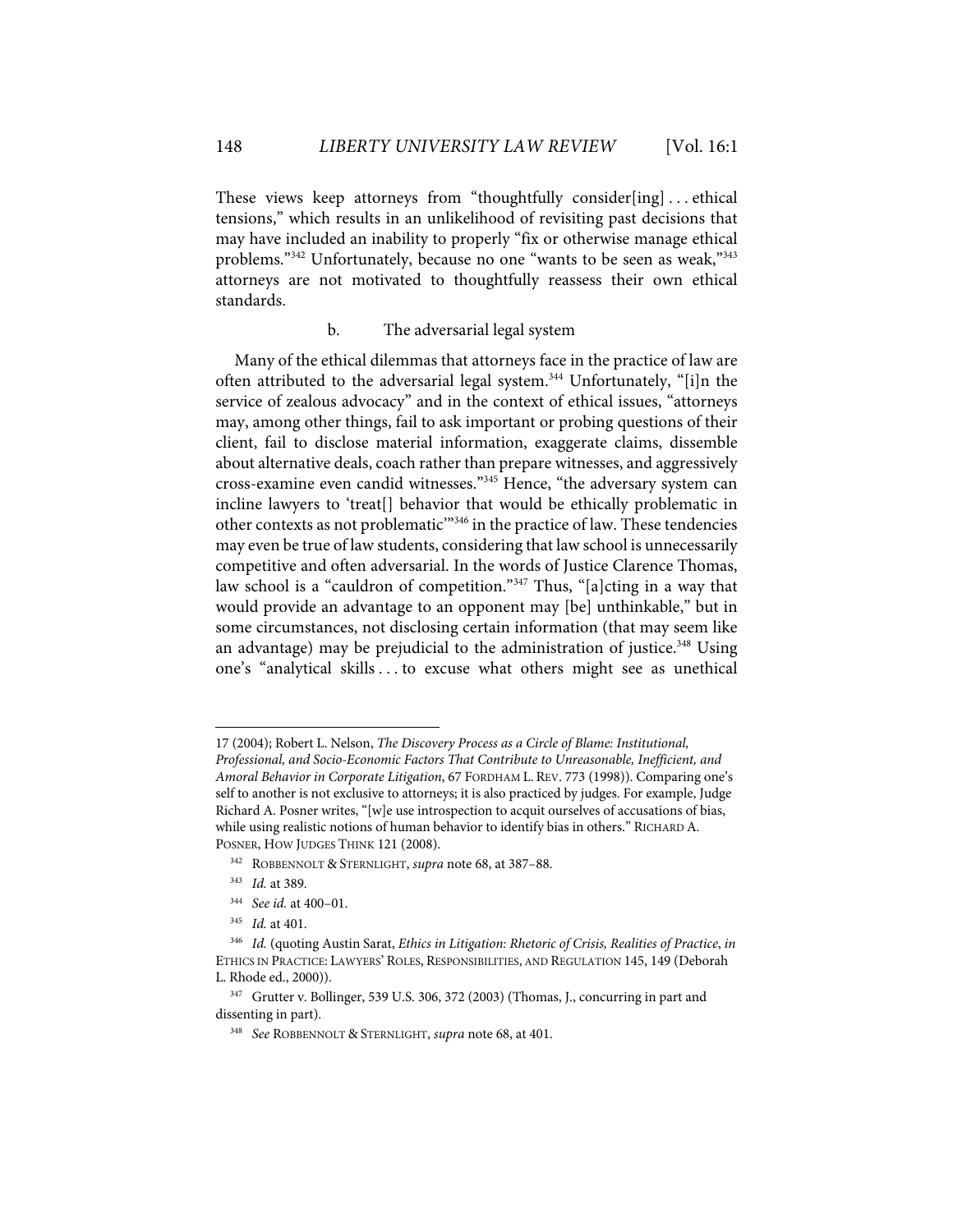conduct<sup>"349</sup> is not a valid excuse. As former Justice Potter Stewart once said, "[e]thics is knowing the difference between what you have a right to do and what is right to do."350

## D. *Framing Misconduct Under Model Rule 8.4(d)*

Given the various approaches states have adopted to maintain the integrity of the profession and to determine whether conduct is prejudicial to the administration of justice, a new supporting comment for paragraph (d) should also incorporate various psychological theories. This would require proscribed conduct to be framed in terms of situational and decision-making influences—as found in the administration of justice or specifically within the scope of judicial proceedings. Under dispositionism, framing misconduct in terms of one's objectively perceived actions would be too easy. Looking at one's behavior based on objective proclivities of character, such as personality and preferences, may be cost-effective, efficient, and more convenient; however, these objective proclivities do not accurately depict one's behavior as it truly occurs in the practice of law. Consequently, the impact that situational influences or decision-making limitations have on an attorney's conduct and the underlying factors that compose the legal system may help explain how conduct can become prejudicial to the administration of justice.

## 1. The Impact of Psychology on Attorneys and the Law

There is little doubt that the practice of law incorporates the science of human behavior. Attorneys and judges constantly and inadvertently evaluate people's behavior to determine whether their own conduct is appropriate through comparison or by evaluating an appropriate standard of conduct.<sup>351</sup> As attribution theory would suggest, dispositionism in light of situationism may be the best way to understand when conduct becomes misconduct, specifically when that conduct becomes prejudicial to the administration of justice. Not only would objective and subjective concepts bring meaning to an attorney's conduct, but heuristics and predictions of emotions in decisionmaking processes may also bring meaning to an attorney's conduct. Overall, situationism, dispositionism, emotions, and heuristics may help determine

<sup>349</sup> *Id.* at 402.

<sup>350</sup> *Id.*; *see also* Bob Beckel & Cal Thomas, *Common Ground: We Need an Ethics Check*, USATODAY (Jan. 29, 2014, 6:24 PM),

https://www.usatoday.com/story/opinion/2014/01/29/politicians-ethics-mcdonnellindictment-scandal-lobbyists-column/5037593/.

<sup>351</sup> *See* ROBBENNOLT & STERNLIGHT, *supra* note 68, at 387; *see also supra* note 341 and accompanying text.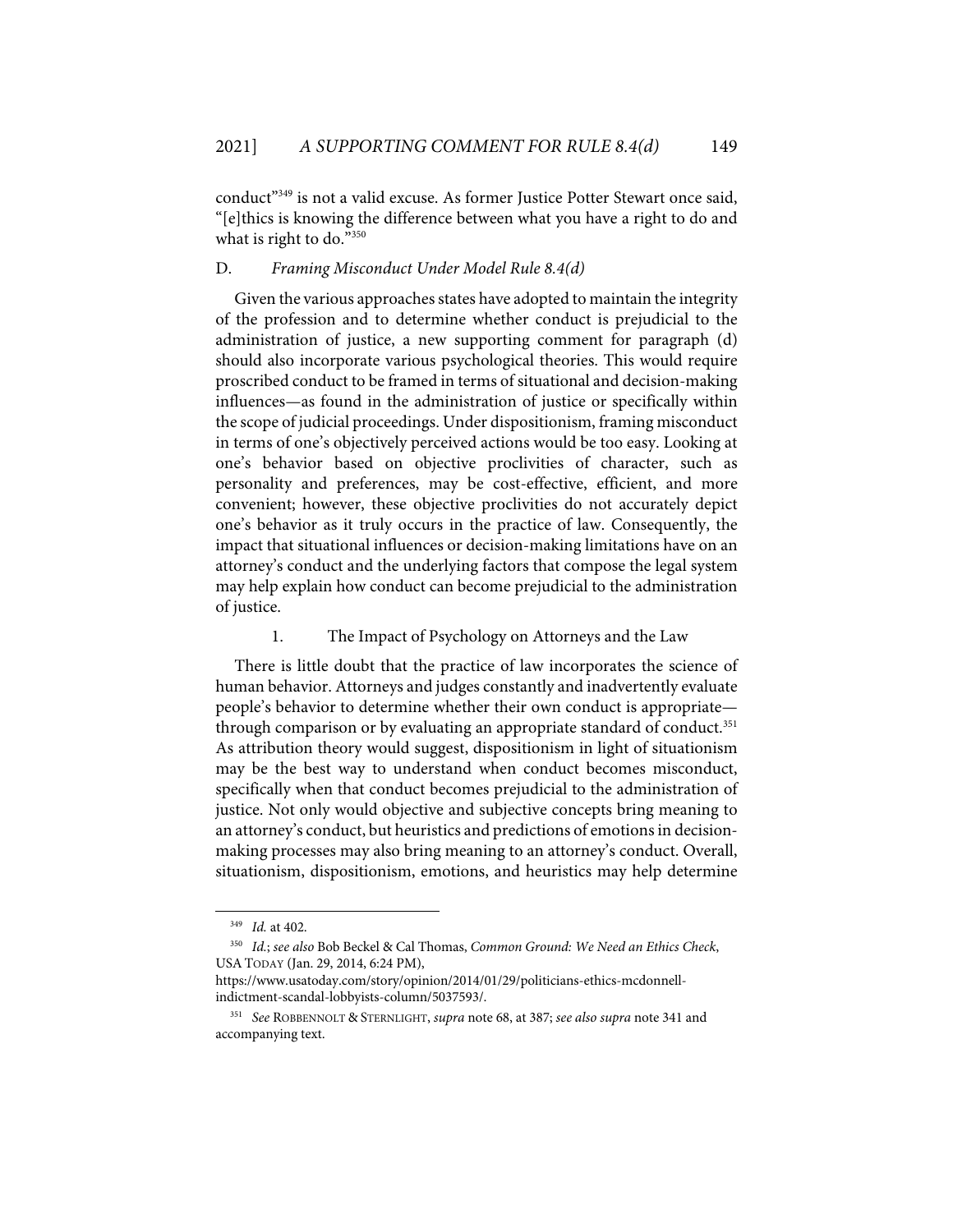when conduct becomes misconduct in the practice of law. Thus, it is worth re-examining *Winston*, *Cottingham*, and *McCool* with these understandings in mind.

# a. When might attorney conduct be prejudicial: *Winston* and heuristics

"[P]rejudicial" means "[t]ending to harm, injure, or impair; damaging or hurtful" or, alternatively, "[u]nfairly disadvantageous" or "inequitably detrimental."352 This Comment suggests that attorney conduct is prejudicial whenever it tends to harm, injure, impair, damage, cause hurt, or unfairly disadvantage another. However, prejudicial conduct does not exist or occur in a vacuum. Evaluating misconduct requires substance, which often involves the facts underlying an attorney's misconduct, and may include situational influences that give rise to an attorney's conduct. An attorney's misjudgments of a situation or a client's disposition are also at play.

Notwithstanding the potential dangers of judgment shortcuts, these "efficient" judgments help attorneys make decisions. Therefore, it is important to consider how cataloging previous experiences and making decisions from those cataloged or predicted outcomes can harm clients and lead to perceived attorney misconduct. For example, the attorney in *Winston* misjudged his decisions during jury selection.<sup>353</sup> According to the state postconviction court, "the defense lawyer used his [peremptory challenges] to strike six men and one woman."354 However, the post-conviction counsel asserted that it "was not enough to support a claim of ineffective assistance, because it proved that the lawyer had a strategic reason for his actions."355 The strategic reason was to have an all-woman jury to favor the petitioner since the attorney thought "the female jurors would be more critical of the victim."356 Instead, this decision harmed his client because the state postconviction court denied relief and "found that [not] striking the female jurors was 'trial counsel's strategy' and 'reasonable under the circumstances."<sup>357</sup> Though the petitioner's allegations of prejudice were never fully proven, the attorney's strategy did little to avoid conviction. The Seventh Circuit noted that "[c]alling the lawyer's actions 'strategic' does not help" because wellestablished precedent "exists not only to protect the criminal defendant, but

<sup>352</sup> *Prejudicial*, BLACK'S LAW DICTIONARY (11th ed. 2019).

<sup>353</sup> *See* Winston v. Boatwright, 649 F.3d 618, 623–24 (7th Cir. 2011).

<sup>354</sup> *Id.* at 623.

<sup>355</sup> *Id.*

<sup>356</sup> *Id.* at 623–24.

<sup>357</sup> *Id.* at 624.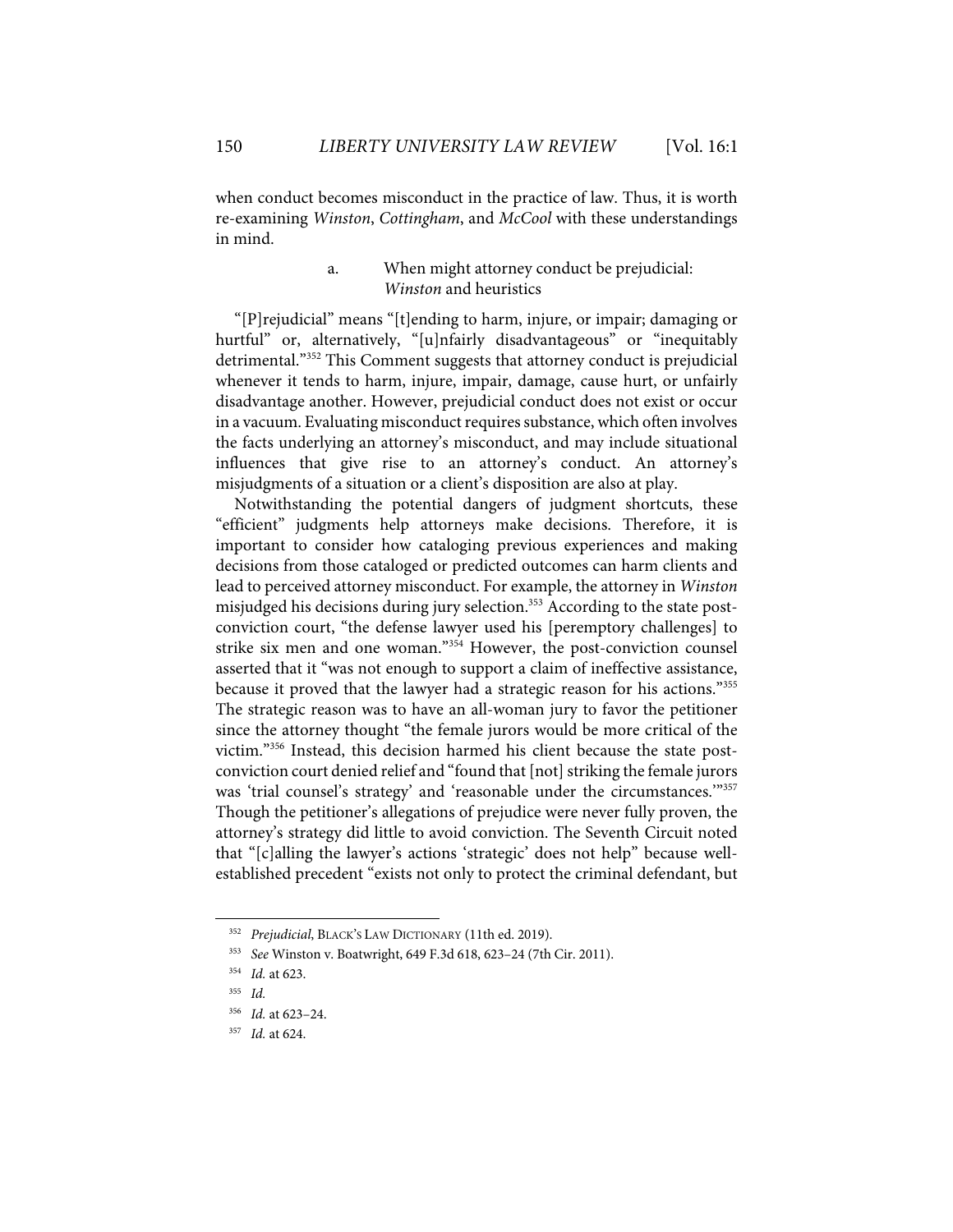also to protect . . . society's interest in an unbiased system of justice."358

The attorney's alleged misconduct seemed to result from heuristics, which led the petitioner to believe that the attorney engaged in prejudicial conduct. In *Winston*, the petitioner's counsel claimed to have made a deliberate and systematic judgment to strike most of the male jurors. However, the attorney's judgment seemed to have also sprouted from his intuition.<sup>359</sup> Because female jurors were critical of the victims in other cases, he thought the female jurors he selected would also be critical of the petitioner's alleged victim. However, he miscalculated his judgment shortcut. Luckily for him, his conduct was not prejudicial because of a state court "error," which was left undisturbed.

The attorney's perceived error of misjudgment may have also resulted from hindsight bias, where "people predicting the outcome of an event after the fact are more certain that they would have predicted the actual outcome than are those who attempt to predict in foresight."<sup>360</sup> Though the petitioner's attorney made the decision in foresight, the attorney attempted to predict the outcome of the petitioner's case in hindsight by considering other cases involving female jurors. Thus, the petitioner's attorney evaluated the outcome of his decision with an eye toward foreseeability or likelihood, like the way a judge or disciplinary committee may evaluate prejudicial conduct. Judgment shortcuts and other predictive strategies hardly seem to constitute misconduct. Though the attorney's conduct may not have had a prejudicial purpose, the conduct appeared to have had a prejudicial effect on the outcome of the petitioner's case. The prejudicial effect of the attorney's conduct was never fully proven because of a mischaracterization of asserted claims. Consequently, the question becomes: Should attorneys be prohibited from using intuition and strategic methods to advocate for their clients? Certainly not. Otherwise, what would be left of the practice of law?

# b. When might attorneys be engaging in the administration of justice: *Cottingham* and situationism

"[D]ue administration of justice" means "[t]he proper functioning and integrity of a court or other tribunal and the proceedings before it in accordance with the rights guaranteed to the parties."<sup>361</sup> Facially, its scope is limited. As such, the "administration of justice" should be defined in terms of an attorney's professional life and conduct throughout judicial

<sup>358</sup> *Id.* at 631.

<sup>359</sup> *See* ROBBENNOLT & STERNLIGHT, *supra* note 68, at 67.

<sup>360</sup> *Id.* at 76.

<sup>361</sup> *Due Administration of Justice*, BLACK'S LAW DICTIONARY (11th ed. 2019).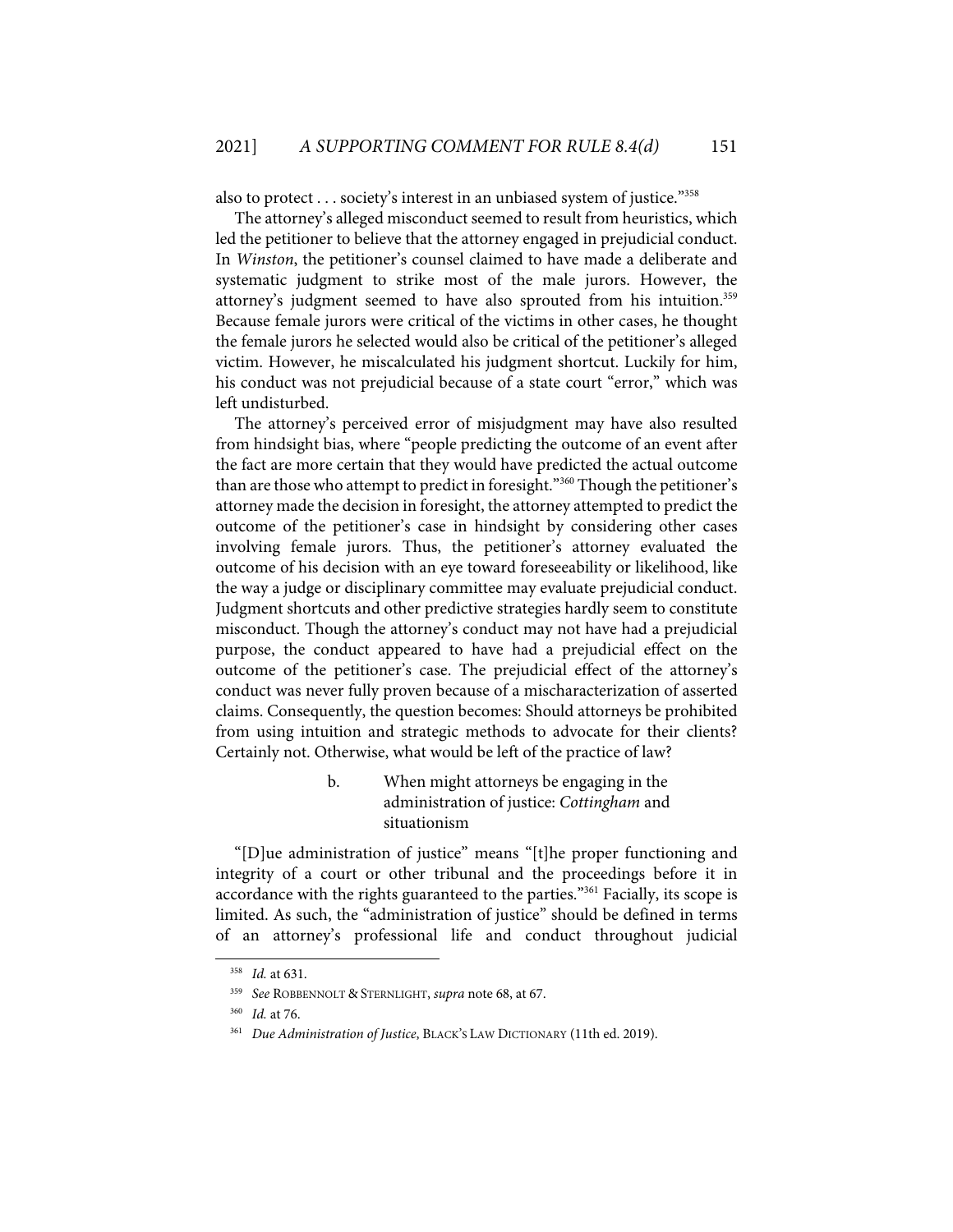proceedings. This is not to say that attorney misconduct cannot occur outside of judicial proceedings; <sup>362</sup> however, for purposes of interpreting paragraph (d), the administration of justice should be viewed in terms of an attorney's misconduct regarding its effect on the actual administration or adjudication of judicial proceedings.<sup>363</sup>

As previously discussed, situationism "bases attributions of causation and responsibility on unseen (though often visible) influences within [people] and around [them]."<sup>364</sup> Understanding that situational factors can influence our behavior, and thus our conduct, is "vitally important because law is centrally concerned with making attributions."365 Further, situations that attorneys encounter in the practice of law (specifically related to the adjudication process) may help to explain why attorneys engage in misconduct. *Cottingham* provides a clear example of how conduct may be contrary to the proper administration of justice. The attorney in *Cottingham* meant to vindicate a past wrong initiated by his neighbors, which led to a violation of paragraph (d) based on his conduct during judicial proceedings—not based on conduct aimed at his neighbors. It was the repeated filings and conduct within the administration of justice that led to a finding of misconduct. As outlined in this Comment, an attorney's professional life and conduct within the scope of judicial proceedings, including honoring practice norms of a specific jurisdiction, characterize the administration of justice.

Further, *Cottingham* showed that objective considerations are not always a strong predictor of attorney misconduct. The attorney in *Cottingham* had been practicing law since 1979.366 At the time *Cottingham* was decided, the attorney "had no record of prior discipline."367 How does a practicing attorney of almost forty years, with no prior record of disciplinary issues, end up suspended for eighteen months? Perhaps his neighbors should have never removed those laurel bushes. Though facetious, the removal of the laurel bushes is telling of his conduct and why he chose to embark on a five-yearlong dispute with his neighbors.<sup>368</sup> Another important point is that he

<sup>362</sup> *See, e.g.*, Iowa Sup. Ct. Att'y Disciplinary Bd. v. Deremiah, 875 N.W.2d 728, 737 (Iowa 2016) (attorney domestic violence).

<sup>363</sup> Washington has already distilled this distinction. *See* cases cited *supra* note 179 and accompanying text.

<sup>364</sup> Benforado & Hanson, *supra* note 272, at 298.

<sup>365</sup> *Id.* 366 *In re* Cottingham, 423 P.3d 818, 820 (Wash. 2018).

<sup>367</sup> *Id.*

<sup>368</sup> *See id.*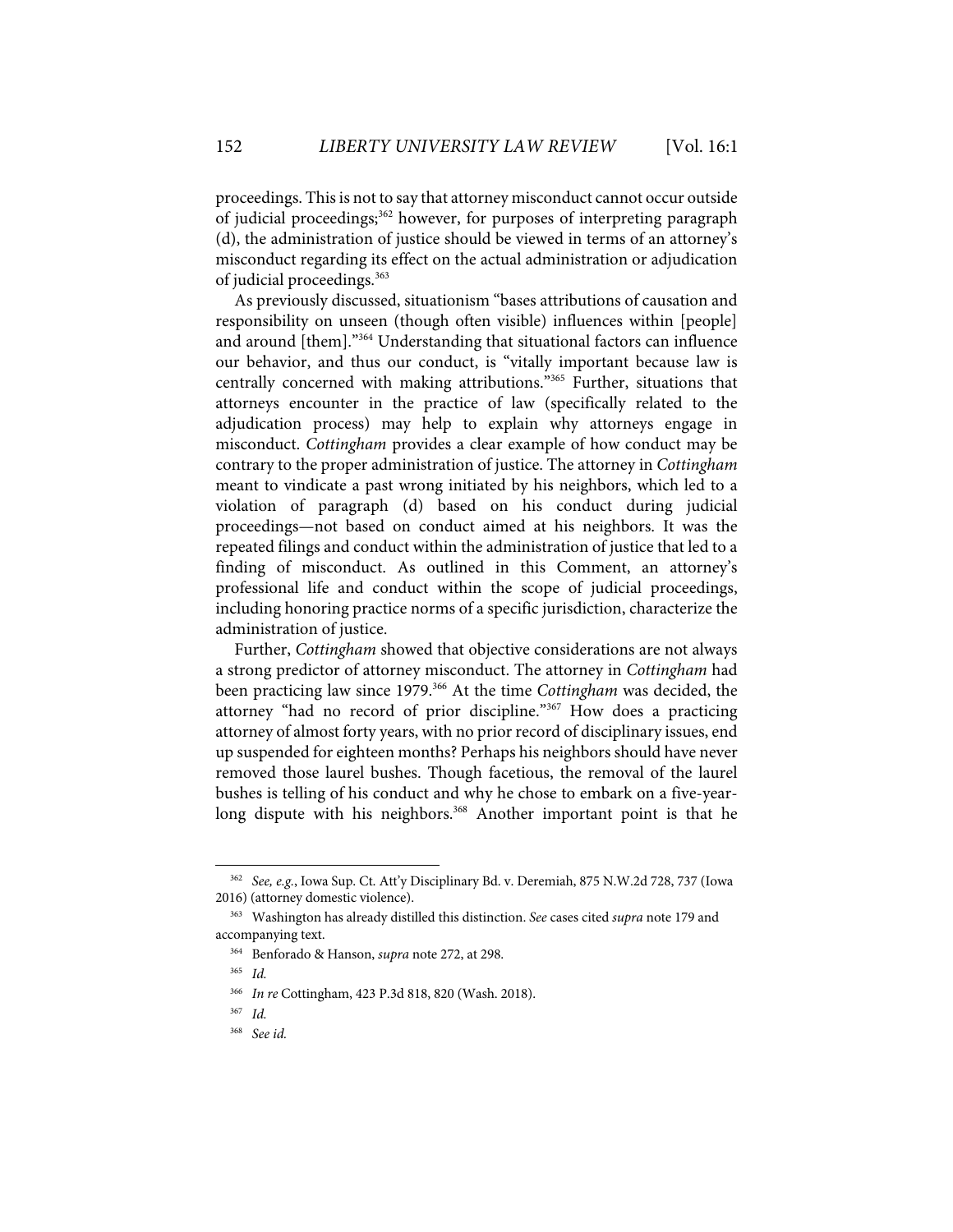"represented himself pro se and [even] appeared as counsel for his wife."369 He also represented himself before the Washington State Bar Association.<sup>370</sup> Despite his forty-year stint absent misconduct, the removal of eight laurel bushes amounted to "two lawsuits, four judicial appeals, two administrative appeals, countless motions, years of delay, unnecessary and wasteful expenditure of judicial resources, injury to his neighbors, . . . nearly \$60,000 in sanctions," and one violation of Washington Rule  $8.4(d).$ <sup>371</sup>

Situationism suggests that people fall into bankruptcy "because of lost jobs, divorce, or unforeseen medical costs"<sup>372</sup> instead of proclivities of character; similarly, situationism may help to explain how the attorney in *Cottingham* fell into misconduct. Suggesting that the attorney engaged in misconduct because of character proclivities would be completely inaccurate, considering he had no outstanding issues prior to the court's holding in 2018. Although the trial court held that the attorney "adversely possessed 292.3 square feet" of his neighbor's property,<sup>373</sup> there may have been other personal attachments to the laurel bushes that caused him to pursue what appeared to be a vendetta for justice. This speculation may be true considering the attorney's course of action and his apparent frustration, especially after the court condemned the land in favor of his neighbors. The attorney may have intended that land for his family, or he may have planned to use that land to supplement his retirement. Either way, the trial court's holding was enough to cause the attorney to engage in misconduct.

Despite these observations, determining whether attorney conduct is misconduct, situational factors and external influences are not meant to undermine or lessen attorney misconduct but instead are meant to encourage a "totality of the circumstances" approach. Attorneys may not always make decisions based on objective considerations or even objective reasoning. Instead, attorneys may be led by situations that judges and disciplinary bodies often consider when assessing whether an attorney's conduct was appropriate. Thus, attorney misconduct is more than just conduct. Just as the trial judge equitably favored the neighbors in *Cottingham*, extending equitable and deferential treatment to attorneys based on situational factors is appropriate and just.

<sup>369</sup> *Id.*

<sup>370</sup> *See id.*

<sup>371</sup> *Id.* at 820, 825.

<sup>372</sup> Benforado & Hanson, *supra* note 272, at 299.

<sup>373</sup> *In re Cottingham*, 423 P.3d at 820.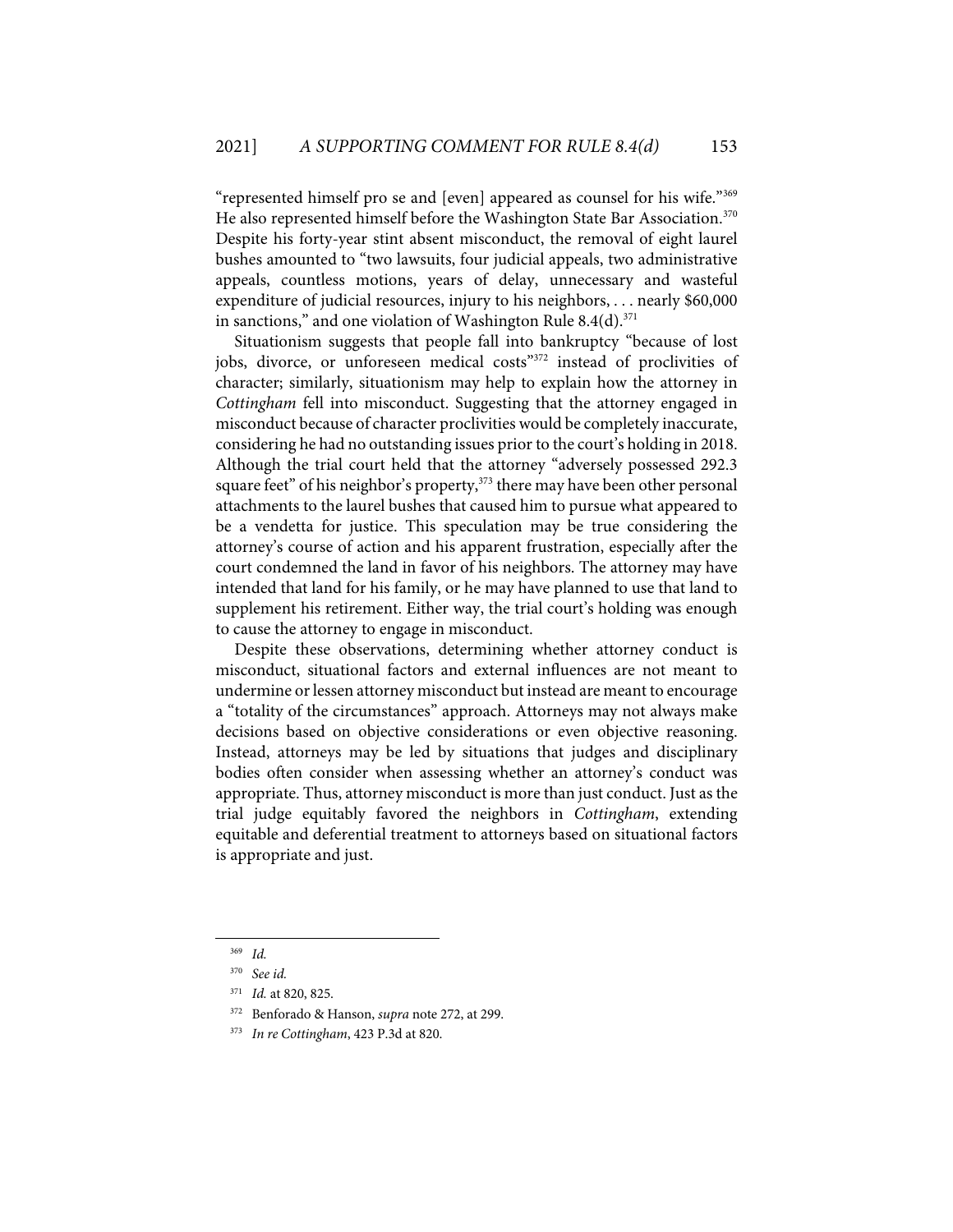c. When might attorneys be engaged in conduct that is prejudicial to the administration of justice: *McCool*, decision-making, and ethics

Now that the contours of "prejudicial" and the "administration of justice" have been established, along with a basic understanding of heuristics and situationism, it is important to remember how these explanations help to form a supporting comment for Model Rule 8.4(d). For example, *Winston* shows that "prejudicial" conduct, absent a black letter rule and supporting comment, $374$  can still be defined—if the claims fall within the Sixth Amendment context. This Comment asserts that in *Winston*, the attorney's alleged "prejudicial" conduct was a result of heuristics, which most, if not all attorneys are "guilty" of invoking. Further, *Cottingham* provides an example of when an attorney is engaged in the "administration of justice," absent a supporting comment, but with black letter rules that distinguish between the impact on persons versus the impact on the adjudication process. $375$ Therefore, this Comment proposes that the attorney's conduct within the administration of justice—filing copious motions and wasting judicial resources—amounted to misconduct partly because of situational influences. Finally, *McCool* illustrates that an attorney's conduct can constitute conduct that is prejudicial to the administration of justice, absent supporting comments, $376$  but in light of well-developed case law. $377$  In sum, decisionmaking may involve "unbridled" emotions and pose other ethical dilemmas.

Decision-making, according to psychology, can involve several methods and influences. For example, "information gathering" is a vital part of decision-making but may not always lead to optimal conclusions because "people tend to seek out and pay attention to confirming information to the neglect of information that is contrary to their existing beliefs or preferences."378 Similarly, an attorney evaluating options is also influenced by the "substance of those options" and "the way those options are presented,"

<sup>374</sup> Wisconsin does not have a black letter rule or a supporting comment. *See* WIS. SUP. CT. r. 20:8.4.

<sup>&</sup>lt;sup>375</sup> Though Washington does not have a supporting comment, it does have two black letter rules that set out the distinctions of prejudicial conduct. *See* WASH. RULES OF PRO. CONDUCT r. 8.4.

<sup>376</sup> *See* LA. STATE BAR ASS'N. art. XVI § 8.4 (2018).

<sup>377</sup> *See, e.g.*, *In re* McCool, 2015-0284 (La. 6/30/15); 172 So. 3d 1058; *In re* O'Dwyer, 2016- 1848 (La. 3/15/17); 221 So. 3d 1; *In re* Evans, 2019-01461 (La. 12/10/19); 284 So. 3d 634; *In re* Gill, 2015-1373 (La. 10/23/15); 181 So. 3d 669.

<sup>378</sup> ROBBENNOLT & STERNLIGHT, *supra* note 68, at 87.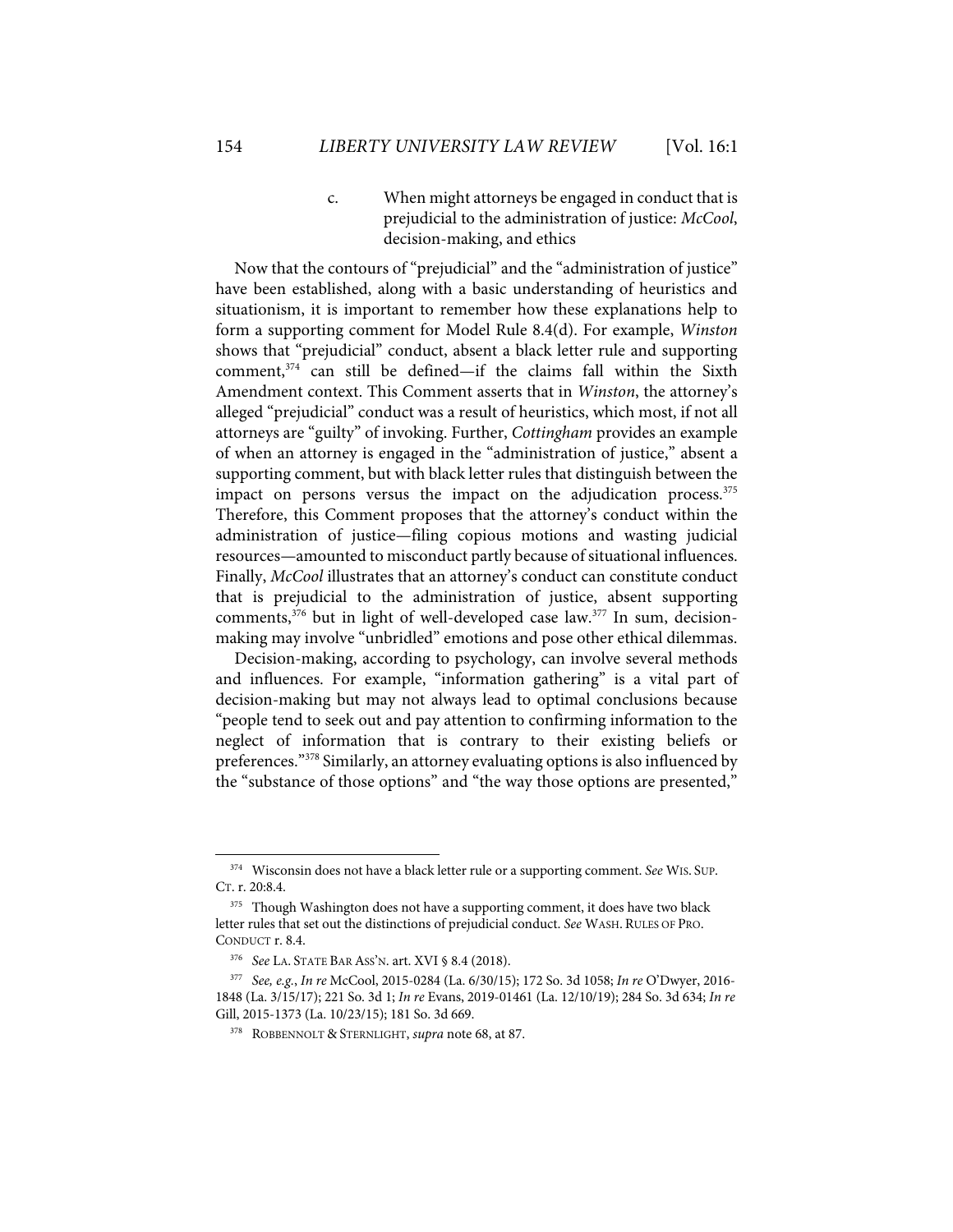not just by objective analyses.<sup>379</sup> Avoiding a decision could be just as bad.<sup>380</sup> Avoiding a decision may result from not properly structuring decisions that incorporate various alternatives.<sup>381</sup> Finally, as a practical matter, the practice of law is often done in groups, which in turn influences individual decisionmaking processes.<sup>382</sup> Despite these various decision-making methods and influences, emotions also contribute to framing decisions.<sup>383</sup> Acknowledging the role emotions play in the decision-making process may be difficult because emotions are often contrary to an objective analytical process; nevertheless, emotions should still be addressed.

Several facts from *McCool* may help explain why the respondent's conduct was "unyielding" and why the respondent's decision-making process led to disbarment. First, the respondent was friends with the person involved in the initial dispute.<sup>384</sup> Second, the dispute involved child custody issues.<sup>385</sup> Third, the respondent's friend accused her former husband of sexually abusing their two children.<sup>386</sup> Fourth, there were two proceedings pending in two separate states.<sup>387</sup> Consequently, the respondent's actions were aimed at two separate judges in two different states. If Judge Amacker had not stayed the proceedings in the intrafamily adoption proceedings and declined to exercise

When . . . difficult Cases occur, they are difficult, chiefly because while we have them under Consideration, all the Reasons pro and con are not present to the Mind at the same time; but sometimes one Set present themselves, and at other times another, the first being out of Sight. Hence the various Purposes or Inclinations that alternately prevail, and the Uncertainty that perplexes us.

. . . And, tho' the Weight of Reasons cannot be taken with the Precision of Algebraic Quantities, yet, when each is thus considered, separately and comparatively, and the whole view before me, I think I can judge better, and am less likely to make a rash step.

*Id.* (quoting Letter from Benjamin Franklin to Joseph Priestley (Sept. 19, 1772), https://franklinpapers.org/framedVolumes.jsp.).

<sup>379</sup> *Id.* at 88.

<sup>380</sup> *See id.* at 100–02.

<sup>&</sup>lt;sup>381</sup> See id. at 102. Robbennolt and Sternlight highlight an excerpt of a letter that Benjamin Franklin wrote to Joseph Priestley, which addressed some challenges involved in decisionmaking. *Id.* The letter highlighted the following:

<sup>382</sup> *See* ROBBENNOLT & STERNLIGHT, *supra* note 68, at 108–11.

<sup>&</sup>lt;sup>383</sup> *See id.* at 100 (discussing how people make themselves feel happy about a decision they made and how people make decisions to avoid feeling regret).

<sup>384</sup> *In re* McCool, 2015-0284, p. 1 (La. 6/30/15); 172 So. 3d 1058, 1060.

<sup>385</sup> *Id.*

<sup>386</sup> *Id.*

<sup>387</sup> *Id.* at 1–2, 172 So. 3d at 1060–61.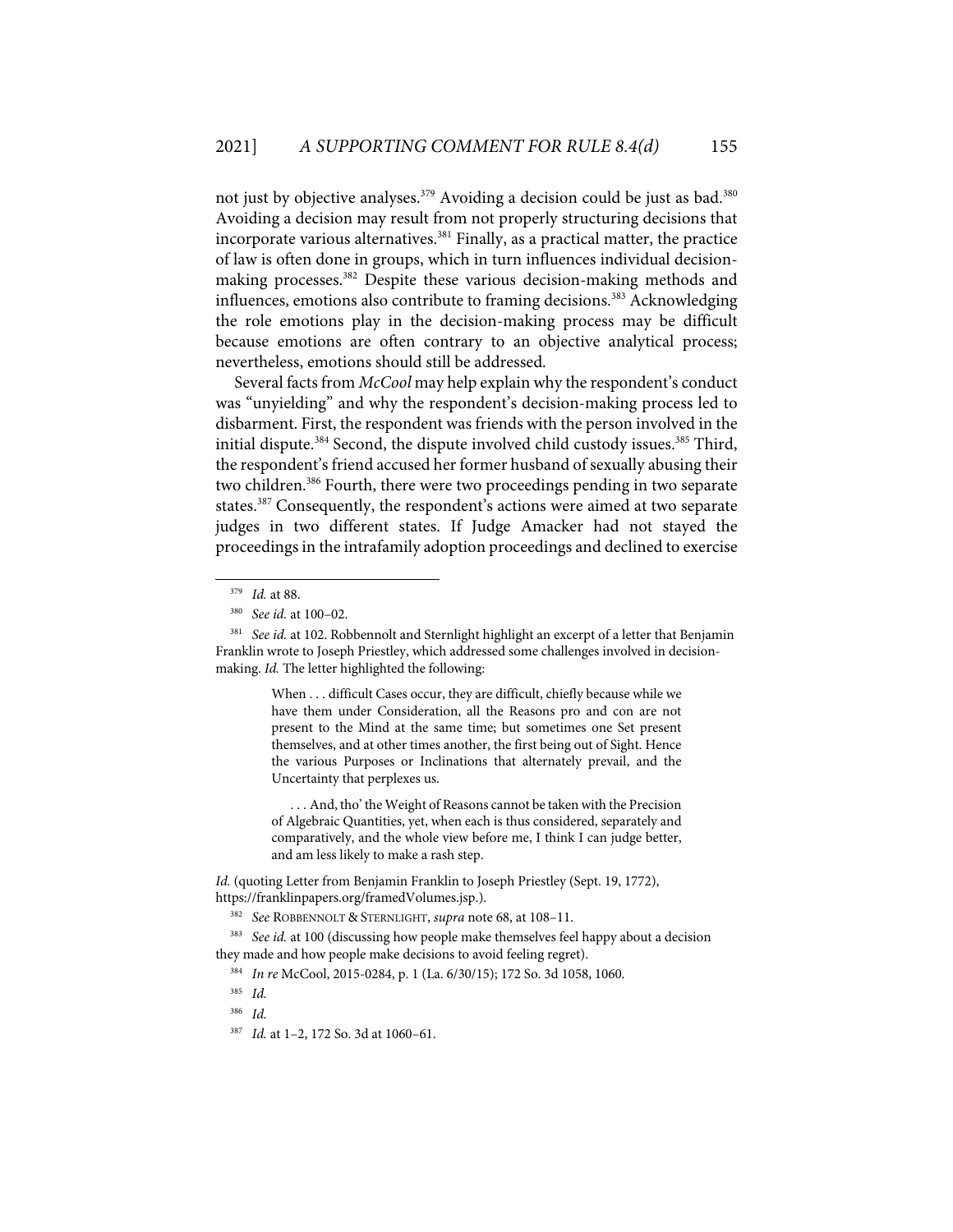jurisdiction over the respondent's motion for emergency custody, would the respondent have taken the measures she took? It is hard to say. Though it is interesting to note that the court in *McCool* explicitly stated that the respondent was "*unhappy* with the various rulings made by Judge Gambrell and Judge Amacker."<sup>388</sup> How did the Supreme Court of Louisiana know the respondent was "unhappy"? Was it because the respondent drafted an online petition entitled "Justice for [H] and [Z]"?<sup>389</sup> Or was it because the respondent specifically named Judge Gambrell and Judge Amacker in the online petition? Or was it because the respondent tweeted thirty separate messages about the case in one day?<sup>390</sup> Though it may be difficult to pinpoint the exact moment in which the court acknowledged that the respondent's unhappiness was the driving force behind her postings, the respondent's emotions—at least as recognized by the court—had spilled over into her decision-making process.

Similarly, it is difficult to know for certain whether the respondent anticipated that her fight for justice, that is, "Justice for [H] and  $[Z]$ ,"<sup>391</sup> would end in disbarment. Though emotions themselves may be difficult to manage or even articulate, they do "provide useful information about the decisionmaker's values and priorities."392As outlined in *McCool*, the respondent's sole focus was to help her friend. Though the wisdom of respondent's decision to support her friend is arguable, her emotions led her to make decisions that clearly communicated her priorities. But why does this matter? It matters because, although people may believe that their decisions are based on reasonable predictions or projections of how their emotions may cause them to act in the future, the duration or even the extent of their emotions is not as predictable.<sup>393</sup> Thus, people's decisions are based on inaccurate calculations, though reasonable under the circumstances. This is true because making decisions based on how one *might* feel often precedes *complete* outcome satisfaction.

Consequently, the respondent may have based her decision on future emotions, which in part, may have been influenced by her predictions about the judges' future actions. However, the respondent's predictions were wrong. Instead, "Judge Gambrell filed a complaint against [the] respondent with the ODC,<sup>"394</sup> which substantially frustrated the respondent's initial

<sup>388</sup> *Id.* at 2, 172 So. 3d at 1061 (emphasis added).

<sup>389</sup> *Id.*

<sup>390</sup> *In re* McCool, 2015-0284, p. 6 (La. 6/30/15); 172 So. 3d 1058, 1063.

<sup>391</sup> *Id.* at 2, 172 So. 3d at 1061.

<sup>392</sup> ROBBENNOLT & STERNLIGHT, *supra* note 68, at 97.

<sup>393</sup> *Id.* at 97–98.

<sup>394</sup> *In re* McCool, 2015-0284, p. 9 (La. 6/30/15); 172 So. 3d 1058, 1065.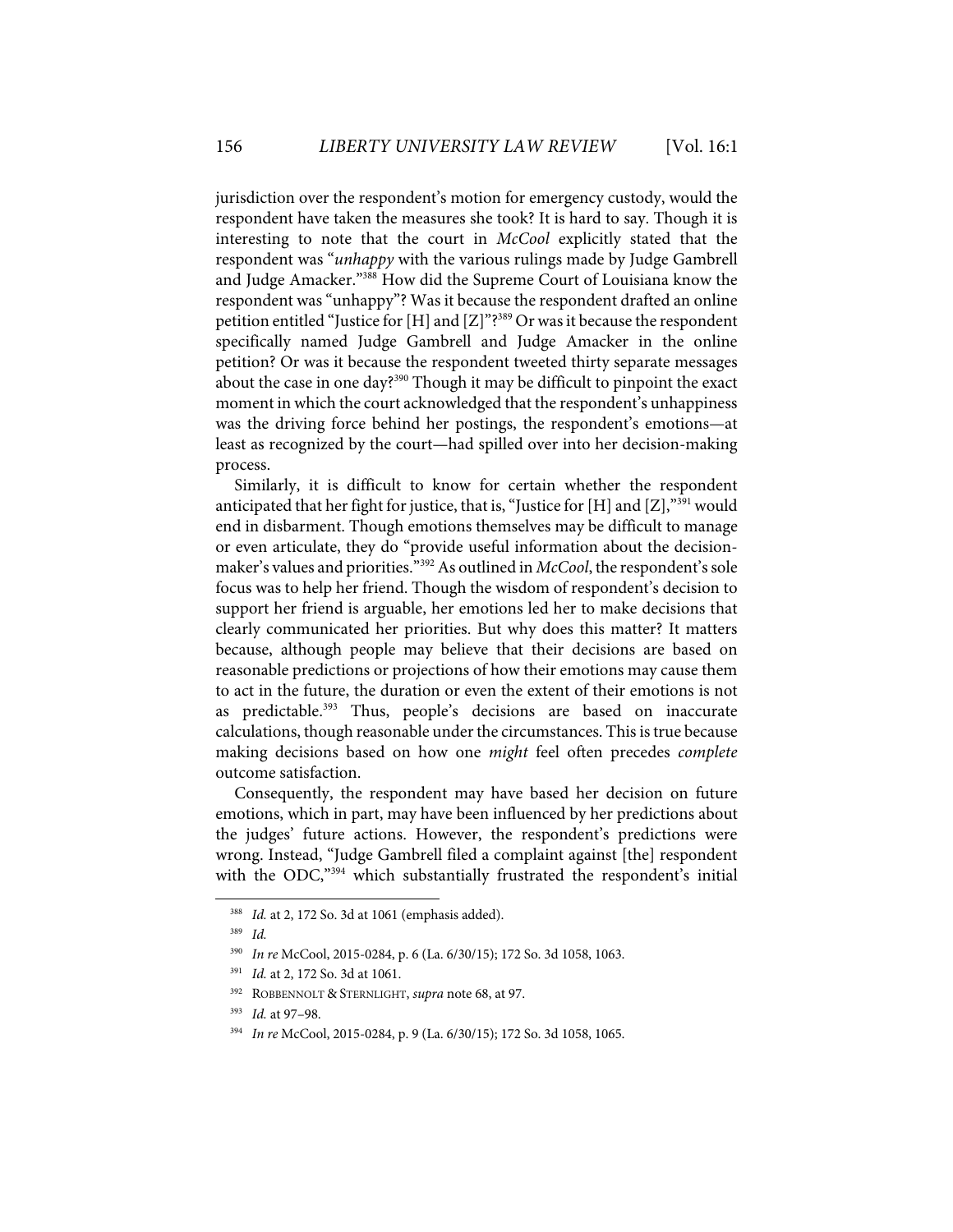decision. The respondent's decisions—coupled with emotion and her perceived ability to predict her emotional disposition throughout the proceedings—were made absent full information. The respondent did what any friend would do under the circumstances; yet the respondent's actions were inappropriate for an attorney who had practiced law for almost fifteen years.395 Similarly, the judges' emotions may have been subject to external influences regarding the events that unfolded.<sup>396</sup>

Emotions are not inferior to other objective measures of decision-making. In fact, the opposite may be true. Emotions help attorneys make reasonable predictions about future emotional states, which lead them to make informed decisions. However, the intensity and duration of the respondent's, or even the judges', emotions could not have been anticipated. In fact, the entire series of events may not have been intended by the respondent. It seemed that the respondent's "unhappy" disposition may have been due to her perceptions of injustice. Nevertheless, as referenced in *McCool*, "a lawyer actively participating in a trial, particularly an *emotionally* charged [proceeding], is not merely a person and not even merely a lawyer."397 Instead, an attorney "is an intimate and trusted and essential part of the machinery of justice, an 'officer of the court' in the most compelling sense."<sup>398</sup> Even the four dissenting Justices in *Sawyer* acknowledged that attorneys are confronted with emotionally taxing situations, and yet, the Justices did not discount the possibility that emotions can help attorneys make decisions to accurately forecast legal outcomes.<sup>399</sup>

The *McCool* court concluded that the respondent violated Louisiana Rule  $8.4(d)$ <sup>400</sup> However, according to the respondent, the recommendations and conclusions of the presiding Justices undermined the profession and "ensure[d] that 'justice' w[ould] be whatever judges sa[id] it [was], regardless of the law, ethics, or all the facts and circumstances that would otherwise

400 *See In re* McCool, 2015-0284, p. 31 (La. 6/30/15); 172 So. 3d 1058, 1078.

<sup>395</sup> *Nanine McCool*, BALLOTPEDIA,

https://ballotpedia.org/Nanine\_McCool#:~:text=McCool%20received%20a%20B.A.%20in,L ouisiana%20State%20University%20in%202000 (last visited Oct. 13, 2021).

<sup>396</sup> As it turned out, the respondent ran for election in the 22nd Judicial District, but "was defeated in the primary on November 4, 2014, [having] receiv[ed] 26.5 percent of the vote. She competed against [Judge] Dawn Amacker." *Id.* Further, *McCool* was decided on June 30, 2015, only seven months after the respondent's defeat in the primary. *See In re* McCool, 2015-0284 (La. 6/30/15); 172 So. 3d 1058.

<sup>397</sup> *Id.* at 28, 172 So. 3d at 1076 (emphasis added) (quoting *In re* Sawyer, 360 U.S. 622, 666, 668 (1959) (Frankfurter, J., dissenting)).

<sup>398</sup> *Id.* (quoting *In re Sawyer*, 360 U.S. at 666, 668 (Frankfurter, J., dissenting)).

<sup>399</sup> *In re Sawyer*, 360 U.S. at 666, 668.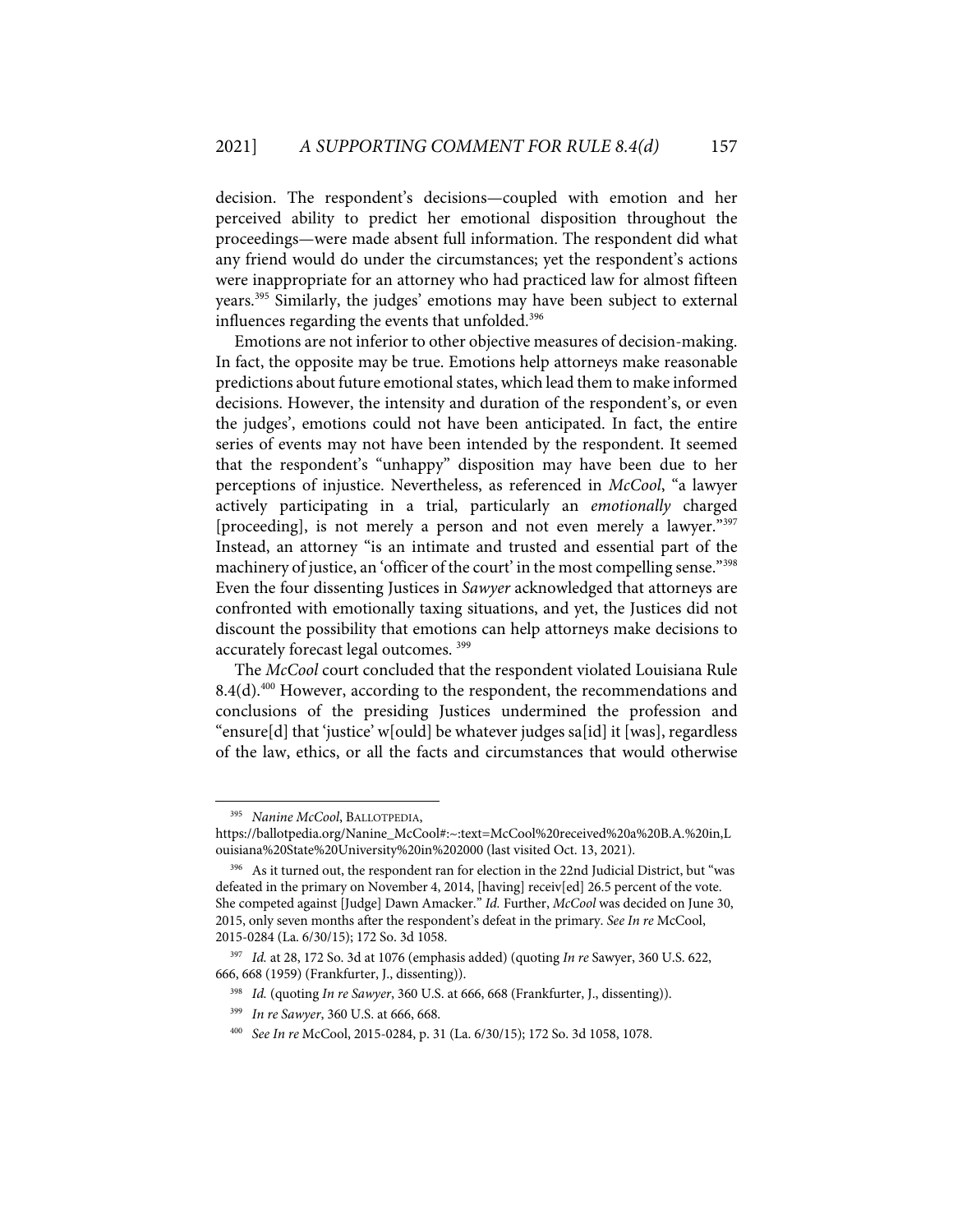contradict them."401 Bounded ethicality and the adversarial system may have led the respondent to engage in conduct that was prejudicial to the administration of justice. Attorneys and judges alike have ethical blind spots that make them susceptible to sub-optimal conduct. Thus, attorneys are cautioned to take reasonable measures to ensure that their actions are ethical, especially when they doubt that their actions comport with the ABA Model Rules and other principles of legal ethics. Ultimately, while the respondent felt that the judges were not acting within reasonable ethical standards, the respondent found herself acting outside those same boundaries. Or, perhaps, the respondent felt that she needed to act with rigor and haste due to the pressures of an adversarial system. If the respondent did not win, then someone else would. Thus, it became a battle between protecting her friend's children and standing up against those that would get in her way—including judges. The respondent made the following remark: "I have no interest in practicing law in a profession that demands absolute deference to an individual, rather than the law."402

Ultimately, the respondent's "social media blitz" resulted in conduct that was prejudicial to the administration of justice because it forced the judges to recuse themselves and seriously frustrated the court's proceedings. Though disbarment was ordered against the respondent for violating Louisiana Rule 8.4(d), the case resulted in a plurality decision.<sup>403</sup> The court's decision shows that there are several extenuating circumstances that must be considered to determine whether an attorney has violated Model Rule 8.4(d) and to determine whether sanctions are appropriate.

## 2. The Purpose of Professional Discipline

As it stands, what is good for the goose is good for the gander. What is good for an attorney, is likely good for society. Though written with reference to North Carolina Rule 8.4(b), which states, "[i]t is professional misconduct for a lawyer to . . . commit a criminal act that reflects adversely on the lawyer's honesty, trustworthiness or fitness as a lawyer in other respects,"404

<sup>401</sup> Debra Cassens Weiss, *'Social Media Blitz' in Custody Case Yields Possible Suspension for Louisiana Lawyer*, A.B.A. J.: LEGAL ETHICS (Feb. 17, 2015, 5:45 AM),

https://www.abajournal.com/news/article/social\_media\_blitz\_in\_custody\_case\_brings\_possi ble\_suspension\_for\_louisiana.

<sup>402</sup> *Id.* 

<sup>&</sup>lt;sup>403</sup> Former Justice Jeannette Theriot Knoll wrote the majority opinion of the court, while Justice John L. Weimer concurred in part and dissented in part, former Justice Greg G. Guidry concurred in part and dissented in part, Justice Scott J. Crichton concurred, and finally, the late Justice James L. Cannella concurred in part and dissented in part. *See In re* McCool, 2015-0284, pp. 1, 41 (La. 6/30/15); 172 So. 3d 1058, 1060, 1084, 1089.

<sup>404 27</sup> N.C.ADMIN. CODE 2.8.4 (2017).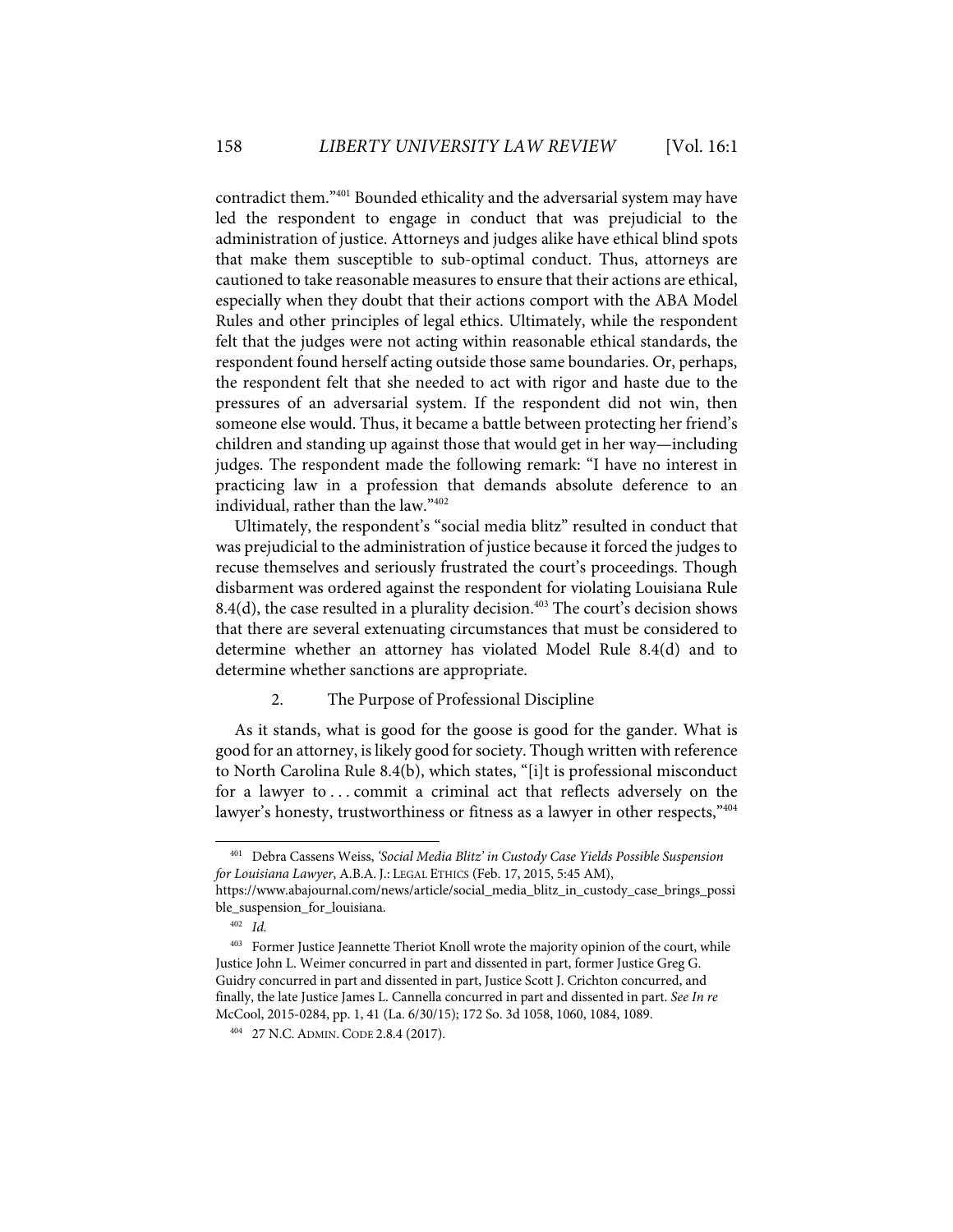Comment 3 reflects an impressive principle. According to Comment 3, "[t]he purpose of professional discipline for misconduct is not punishment, but to protect the public, the courts, and the legal profession."405 Further, Comment 3 notes that "[l]awyer discipline affects only the lawyer's license to practice law."406 Therefore, the legal profession should continue to learn from attorney misconduct to improve the profession.

This Comment does not suggest that an attorney who fails to comport with Model Rule 8.4(d), should be provided an excuse through psychological theories. Instead, the point of this Comment is to highlight the impact that psychology can have on understanding attorney misconduct, and how psychology can help form a new supporting comment for paragraph (d). Further, this Comment is neither meant to help attorneys avoid professional discipline nor to enable attorneys to engage in misconduct. North Carolina's supporting comments are practical in that they provide a standard, pose illustrations, and consider other aggravating circumstances;  $407$  however, North Carolina's supporting comments do not include external influences that an attorney may confront in the administration of justice. Yet Comment 5 recognizes how an attorney's conduct or certain behavior can impact other attorneys.408 For example, when prejudicial conduct such as threating, bullying, harassing, and humiliating actions are "directed to opposing counsel, such conduct tends to impede opposing counsel's ability to represent his or her client effectively."409 Therefore, Comment 5 acknowledges that outside forces can have a negative impact on an attorney's conduct, and in extreme cases, may compel a prejudiced attorney to act out of character and engage in similar misconduct. Comment 5 highlights the following:

> Comments "by one lawyer tending to disparage the personality or performance of another . . . tend to reduce public trust and confidence in our courts and, in more extreme cases, directly interfere with the truth-finding function by distracting judges and juries from the serious business at hand." State v. Rivera, 350 N.C. 285, 291, 514 S.E.2d 720, 723 (1999). See Rule 3.5, cmt. [10] and Rule 4.4, cmt. [2].<sup>410</sup>

<sup>405 27</sup> N.C.ADMIN. CODE 2.8.4 cmt. 3 (2017).

<sup>406</sup> *Id.* 

<sup>407</sup> *See* 27 N.C.ADMIN. CODE 2.8.4 cmts. 4–5 (2017).

<sup>408</sup> *See* 27 N.C.ADMIN. CODE 2.8.4 cmt. 5 (2017).

<sup>409</sup> *Id.*

<sup>410</sup> *Id.*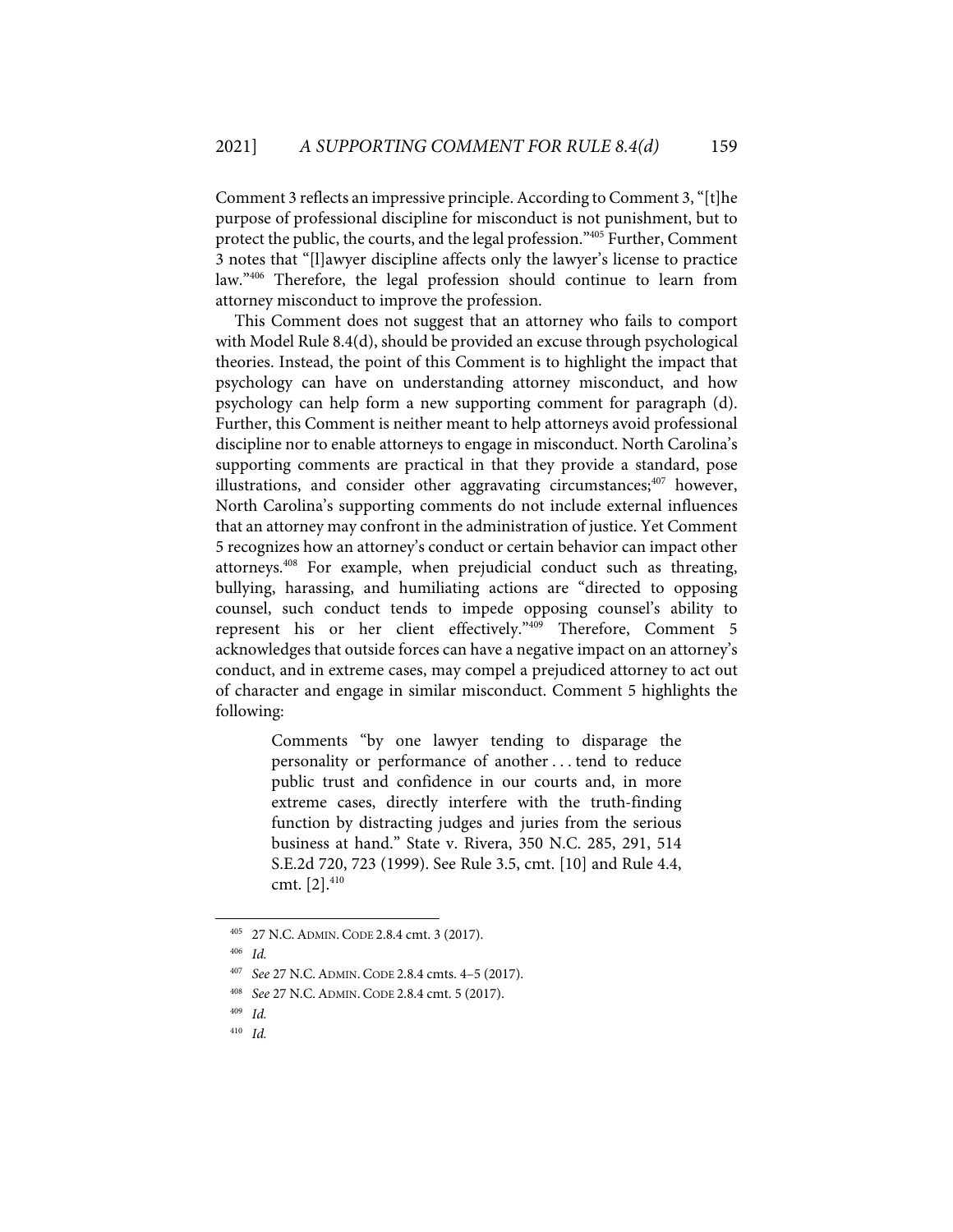Consequently, assessing attorney misconduct through external influences not only ensures just outcomes, but also serves other attorneys, the profession, and society.

Sanctions and attorney misconduct are often assessed with the public, the profession, and the courts in mind. This is true because, as seen in *McCool*, the Supreme Court of Louisiana not only parsed out when conduct is prejudicial to the administration of justice, but it also provided a framework to determine whether sanctions were appropriate. The court reasoned: "In determining a sanction, we are mindful disciplinary proceedings are not primarily to punish the lawyer, but rather are designed to maintain high standards of conduct, protect the public, preserve the integrity of the profession, and deter future misconduct."411 Therefore, "[t]he discipline to be imposed depends upon the facts of each case and the seriousness of the offenses involved considered in light of any aggravating and mitigating circumstances."412 In determining attorney sanctions, the court explained the following:

> [I]n imposing a sanction after a finding of lawyer misconduct, this Court shall consider four factors:

> > (1) whether the lawyer has violated a duty owed to a client, to the public, to the legal system, or to the profession;

> > (2) whether the lawyer acted intentionally, knowingly, negligently;

> > (3) the amount of actual or potential injury caused by the lawyer's misconduct; and

> > (4) the existence of any aggravating or mitigating factors.<sup>413</sup>

Just as North Carolina provides illustrations in its supporting comments and the Supreme Court of Louisiana determines attorney sanctions, a new supporting comment to Model Rule 8.4(d) should be composed of guiding principles and references to external influences that help identify attorney misconduct.

IV. A PROPOSED COMMENT IN SUPPORT OF MODEL RULE 8.4(d)

In the landmark case, *Mistretta v. United States*, one of the main goals of

<sup>411</sup> *In re* McCool, 2015-0284, pp. 31–32 (La. 6/30/15); 172 So. 3d 1058, 1078.

<sup>412</sup> *Id.* at 32, 172 So. 3d at 1078.

<sup>413</sup> *Id.* at 32, 172 So. 3d at 1078–79.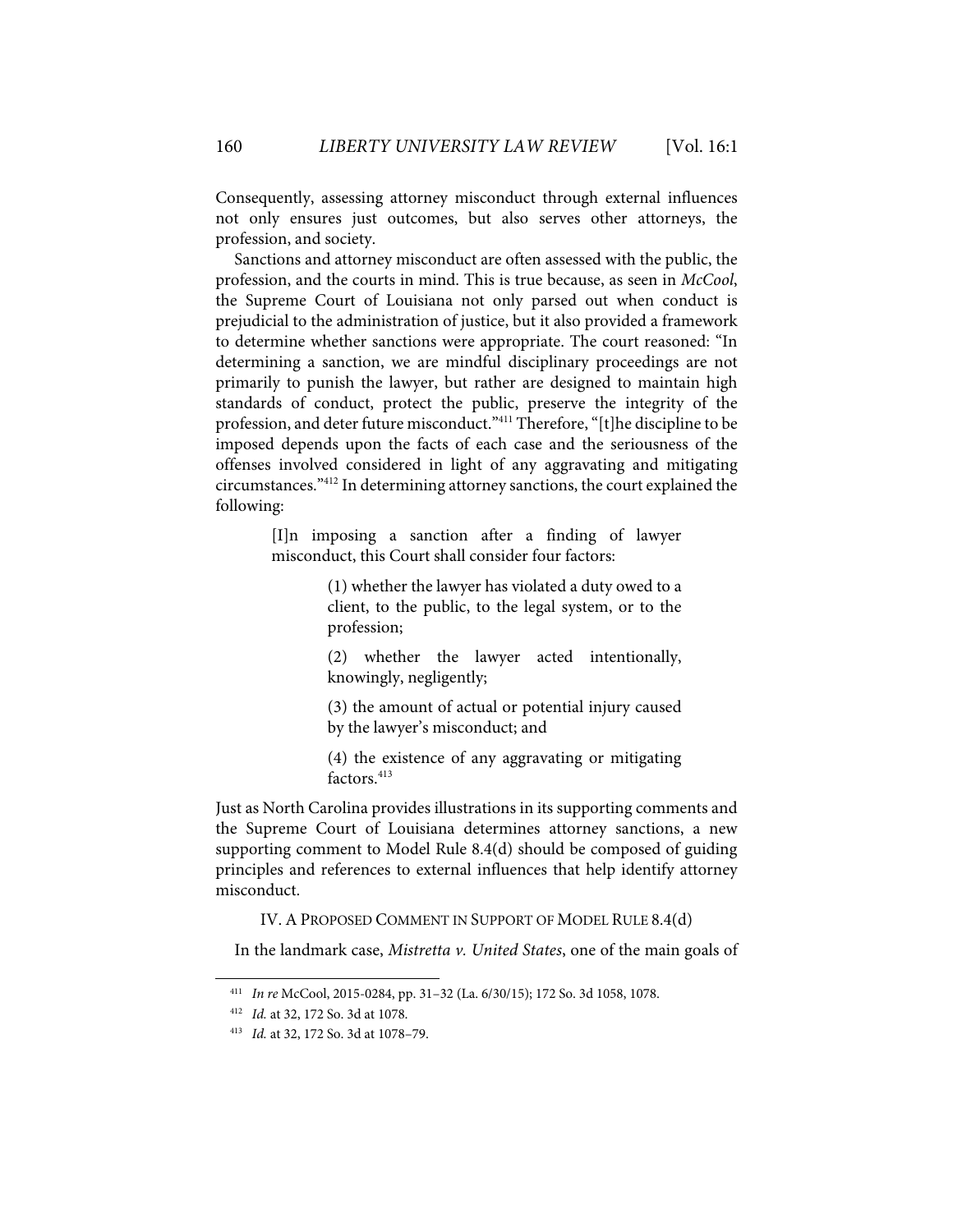the Sentencing Commission was "to reflect, to the extent practicable, advancement in knowledge of human behavior as it relates to the criminal justice process."414 As a result, it is not novel to incorporate advancements in the knowledge of human behavior to better understand the justice system. Similarly, Part IV is meant to reflect human behavior as it relates to attorney conduct that is prejudicial to the administration of justice by proposing a new supporting comment to paragraph (d). Therefore, conceptualizing the implications of human behavior in the administration of justice and incorporating pragmatic approaches to underlying psychological considerations—to better support Model Rule 8.4(d)—is central to achieving a more comprehensive understanding of the practice of law. To make impactful strides, the new supporting comment to Model Rule 8.4(d) should be drafted to reflect human behavior as illustrated through situationism, heuristics, decision-making practices, and general concepts of legal ethics. Further, attorney discipline should not be aimed at punishing an attorney, but instead should be focused on preserving the principles that help attorneys, judges, and court personnel maintain the integrity of the profession.

The 2016 ABA Report, and the current Model Rules, make clear that though comments "use the term 'should' . . . [they] do not add obligations to the Rules but provide guidance for practicing in compliance with the Rules."415 Additionally, "the Comment accompanying each Rule explains and illustrates the meaning and purpose of the Rule," and is "intended as [a] guide<sup>[]</sup> to interpretation," not a means of authority.<sup>416</sup> For some states,<sup>417</sup> supporting comments do more to determine whether a rule has been violated than the rule itself.

Model Rule 8.4(d)'s new supporting comment should read as follows:

*A violation of paragraph (d) is invoked when an attorney's prejudicial conduct—which includes conduct that may be attributed to an attorney's professional life or within the scope of judicial proceedings—results in substantial harm to the justice system and should be read in terms of its procedural effect in administering justice. Whether an attorney's conduct warrants the imposition of professional discipline under* 

<sup>414</sup> Mistretta v. United States, 488 U.S. 361, 374 (1989) (internal quotations omitted)  $($ quoting 28 U.S.C. § 991 $(b)(1)(C)$ .

<sup>&</sup>lt;sup>415</sup> Lynk, *supra* note 29, at 4; MODEL RULES OF PRO. CONDUCT Preamble & Scope **[14**] (AM. BAR ASS'N 2020).

<sup>416</sup> MODEL RULES OF PRO. CONDUCT Preamble & Scope ¶ 21 (AM. BAR ASS'N 2020) (explaining the Rules, not the Comments, are meant to be authoritative).

<sup>417</sup> *See supra* Section III.B.4.; *see also supra* note 227 and accompanying text.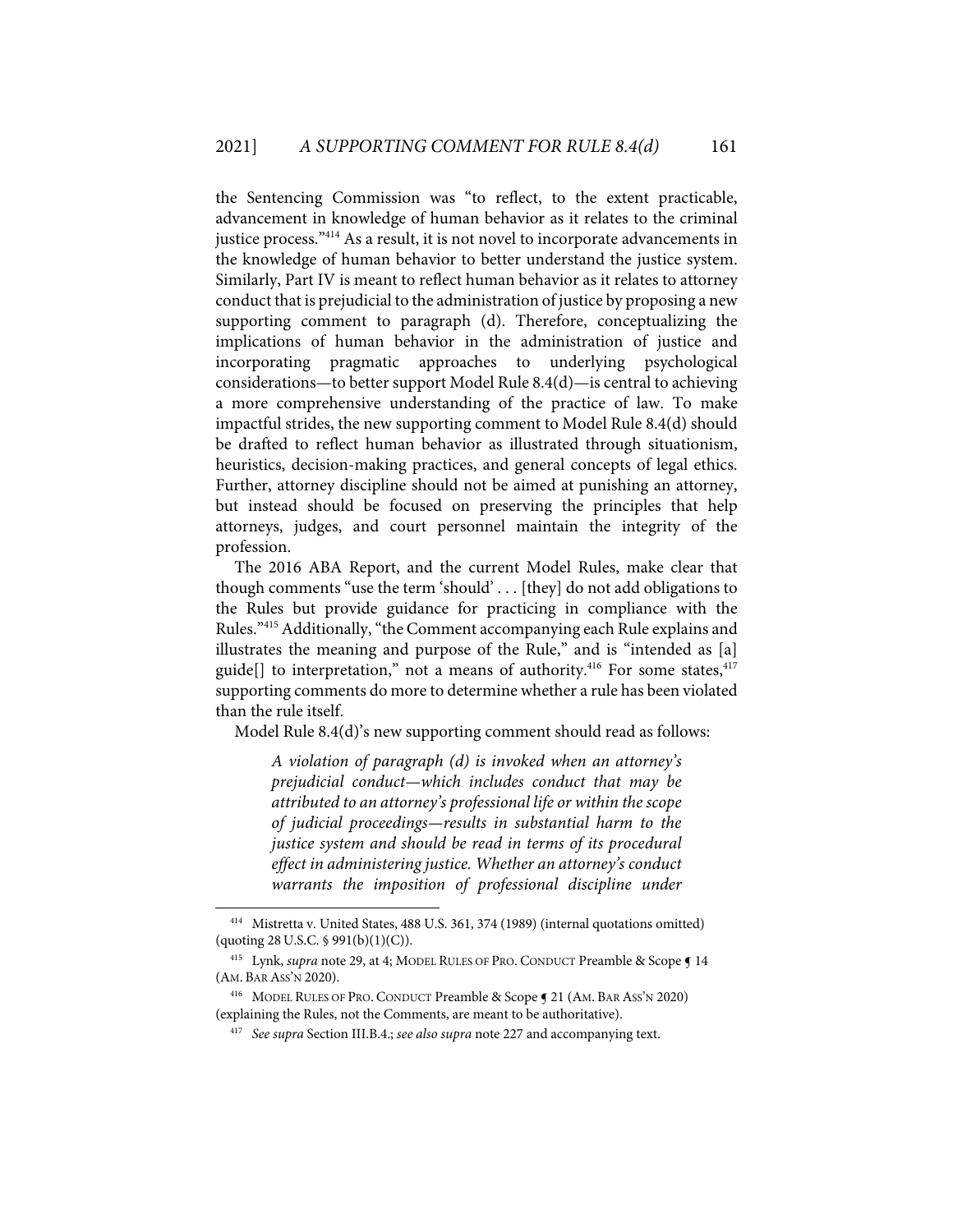*paragraph (d) should be determined by considering situational or decision-making influences, such as extraneous circumstances absent proclivities of character, inaccurate predictions present in the decision-making process, conduct resulting from perceived efficiencies, professional or public interests, and any mitigating factors as determined by the court. A showing of conduct that is prejudicial to the administration of justice must not only include conduct seriously inconsistent with a substantial purpose to serve anyone associated with the judicial process but must also include adverse situational or decision-making factors impacting an attorney's conduct, as weighed by the disciplinary body. Attorney discipline is not meant to punish but to protect the public, the courts, and the legal profession.* 

This supporting comment preserves paragraph (d) by honoring its true purpose and provides paragraph (d) an opportunity to find new meaning.

#### V. CONCLUSION

May we dispel the myths of perfection and embrace faults with hopes that accountability within the profession will be more than pointing fingers, and instead, be a space where the legacy of our profession is lengthened by trustworthiness, honesty, and integrity. In 1936, Jerome Frank, author of *Law and the Modern Mind*, wrote:

> The lay attitude towards lawyers is a compound of contradictions, a mingling of respect and derision. Although lawyers occupy leading positions in government and industry, although the public looks to them for guidance in meeting its most vital problems, yet concurrently it sneers at them as tricksters and quibblers.

> Respect for the bar is not difficult to explain. Justice, the protection of life, the sanctity of property, the direction of social control—these fundamentals are the business of the law and of its ministers, the lawyers. Inevitably the importance of such functions invests the legal profession with dignity.

> But coupled with a deference towards their function there is cynical disdain of the lawyers themselves.<sup>418</sup>

<sup>&</sup>lt;sup>418</sup> JEROME FRANK, LAW AND THE MODERN MIND 3 (1936).